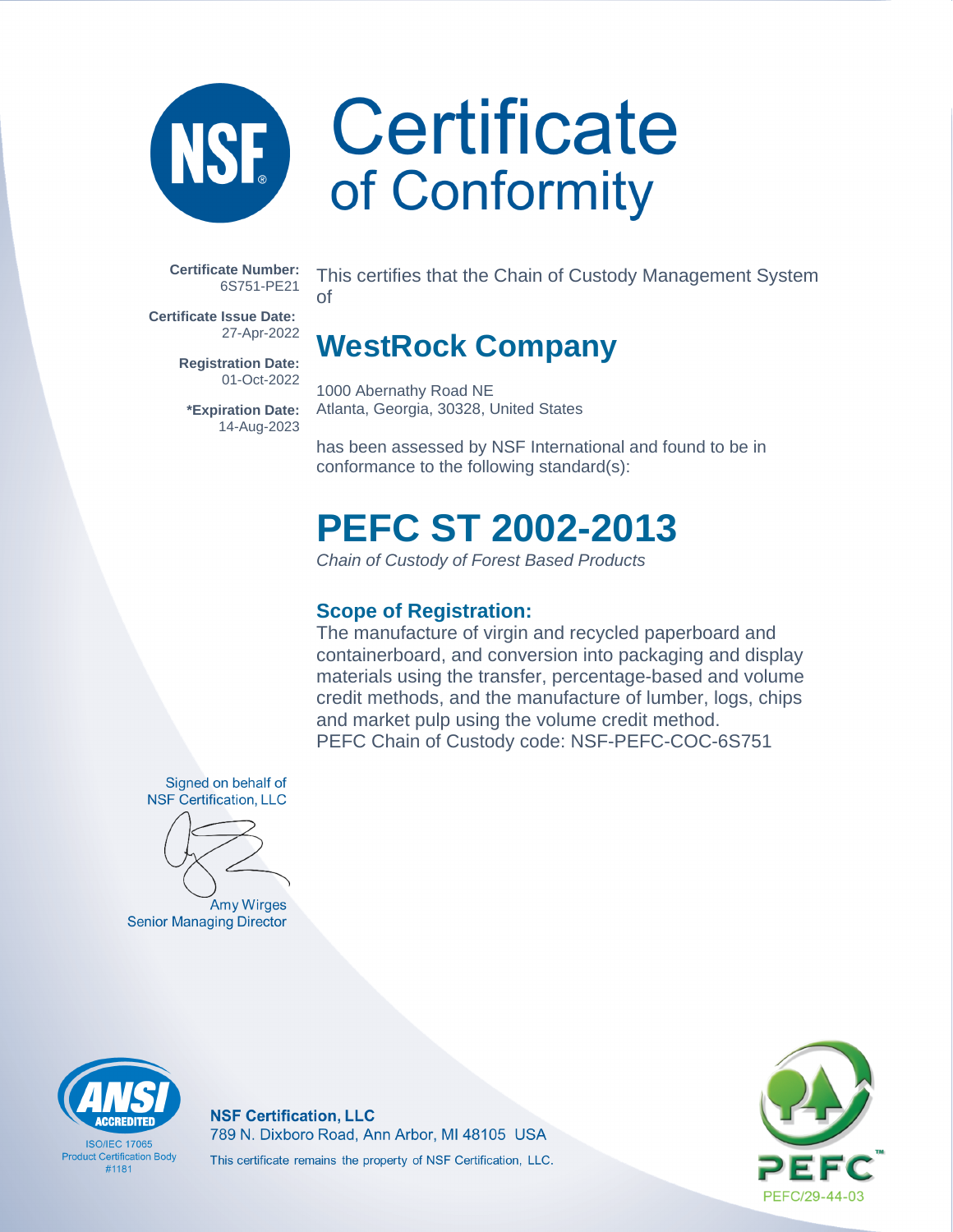

### **Annex Page for Certificate Registration Number 6S751-PE21**

**Certificate Issue Date:** 27-Apr-2022 **Certificate Expiration Date:** 14-Aug-2023

WestRock Company 1000 Abernathy Road NE Atlanta, Georgia, 30328, United States

| <b>Remote Location:</b>                                                                                                                                                     | Scope:                                                                                                                                                                                                                |
|-----------------------------------------------------------------------------------------------------------------------------------------------------------------------------|-----------------------------------------------------------------------------------------------------------------------------------------------------------------------------------------------------------------------|
| <b>WestRock Company - Chattanooga</b>                                                                                                                                       | The manufacture of recycled                                                                                                                                                                                           |
| <b>Paper Mill- C0050853</b>                                                                                                                                                 | paperboard, containerboard, kraft                                                                                                                                                                                     |
| <b>701 Manufacturers Road</b>                                                                                                                                               | paper, specialty papers and pulp                                                                                                                                                                                      |
| Chattanooga, Tennessee, 37405,                                                                                                                                              | using the volume credit and                                                                                                                                                                                           |
| <b>United States</b>                                                                                                                                                        | transfer methods.                                                                                                                                                                                                     |
| <b>Remote Location:</b><br><b>WestRock Company - Demopolis</b><br>Paper Mill- C0053061<br>28270 US Highway 80 West<br>Demopolis, Alabama, 36732, United<br><b>States</b>    | Scope:<br>The manufacture of virgin and<br>recycled paperboard,<br>containerboard, kraft paper,<br>saturating kraft, specialty papers<br>and pulp using the volume credit<br>method.                                  |
| <b>Remote Location:</b><br><b>WestRock Company - Folding Carton</b><br>- Greenville - C0070468<br>6702 Highway 66 West<br>Greenville, Texas, 75402, United<br><b>States</b> | Scope:<br>The conversion of virgin and<br>recycled paperboard and<br>containerboard, kraft paper,<br>saturating kraft, specialty papers<br>into packaging and display<br>materials using the volume credit<br>method. |
| <b>Remote Location:</b>                                                                                                                                                     | Scope:                                                                                                                                                                                                                |
| <b>WestRock Company - Battle Creek</b>                                                                                                                                      | The manufacture of recycled                                                                                                                                                                                           |

### Signed on behalf of **NSF Certification, LLC**



**Amy Wirges Senior Managing Director** 

**WestRock Company - Battle Creek Paper Mill- C0053062 177 Angell Street Battle Creek, Michigan, 49037, United States**

**The manufacture of recycled paperboard, containerboard, kraft paper, specialty papers and pulp using the volume credit method.**



**ISO/IFC 17065 Product Certification Body** #1181

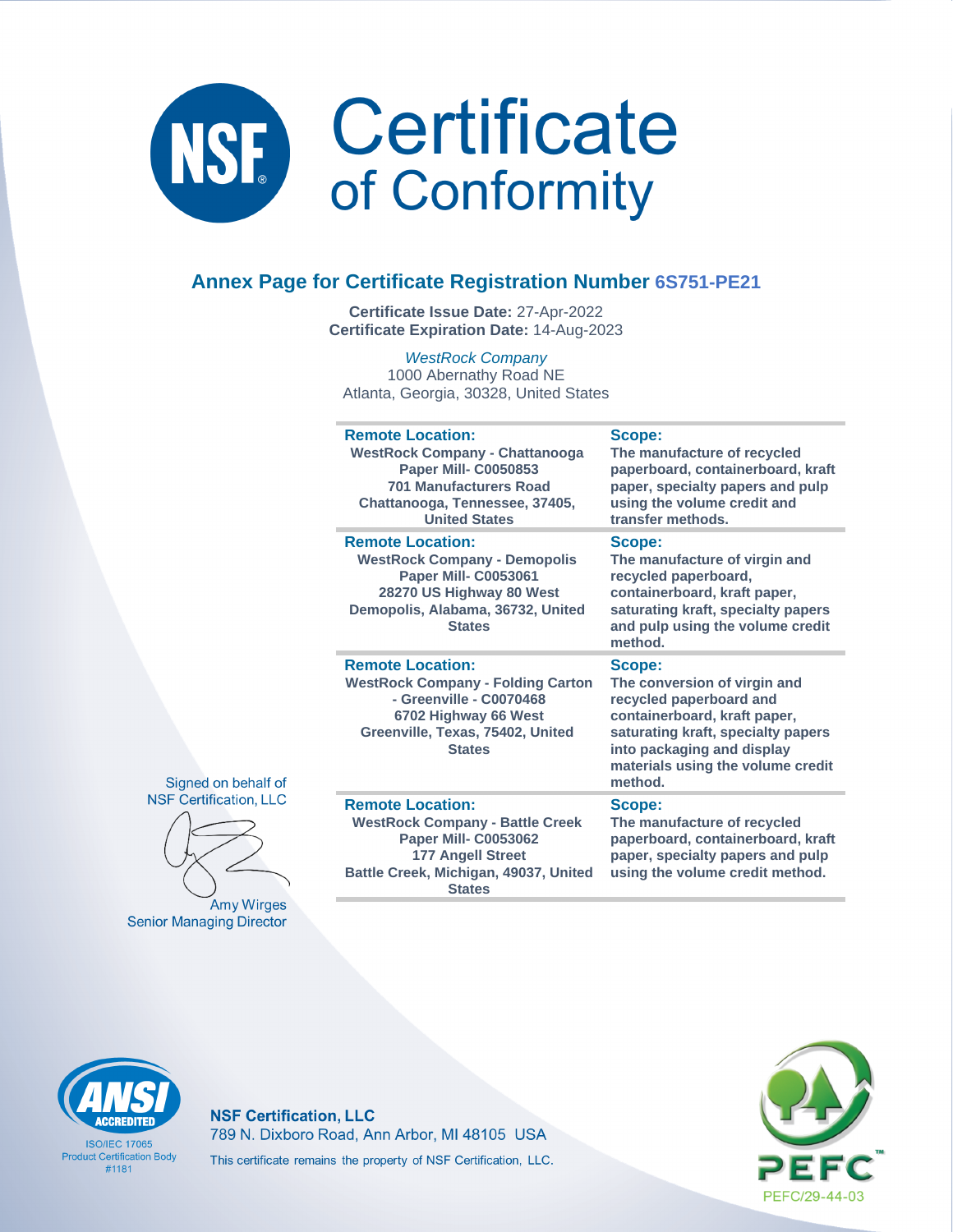### **Certificate** NSF of Conformity

### **Remote Location: WestRock Company - Dallas Paper Mill- C0053063**

**1120 East Clarendon Drive Dallas, Texas, 75203, United States**

### **Remote Location:**

**WestRock Company - Stroudsburg Paper Mill- C0053064 1 Paper Mill Road Delaware Water Gap, Pennsylvania, 18327, United States**

### **Remote Location:**

**WestRock Company - Missisquoi Paper Mill- C0053065 369 Mill Street Sheldon Springs, Vermont, 05485, United States**

### **Remote Location:**

**WestRock Company - Folding Carton - Claremont- C0070459 2690 Kelly Boulevard Claremont, North Carolina, 28610, United States**

### **Remote Location:**

**WestRock Company - Folding Carton - Clinton- C0070460 2301 S. 21st Street Clinton, Iowa, 52732, United States**

### **Scope:**

**The manufacture of recycled paperboard, containerboard, kraft paper, specialty papers and pulp using the volume credit method.**

### **Scope:**

**The manufacture of recycled paperboard, containerboard, kraft paper, specialty papers and pulp using the volume credit method.**

### **Scope:**

**The manufacture of recycled paperboard, containerboard, kraft paper, specialty papers and pulp using the volume credit method.**

### **Scope:**

**The conversion of virgin and recycled paperboard and containerboard, kraft paper, saturating kraft, specialty papers into packaging and display materials using the volume credit method.**

### **Scope:**

**The conversion of virgin and recycled paperboard and containerboard, kraft paper, saturating kraft, specialty papers into packaging and display materials using the volume credit method.**

Signed on behalf of **NSF Certification, LLC** 

**Amy Wirges Senior Managing Director** 



**ISO/IFC 17065 Product Certification Body** #1181

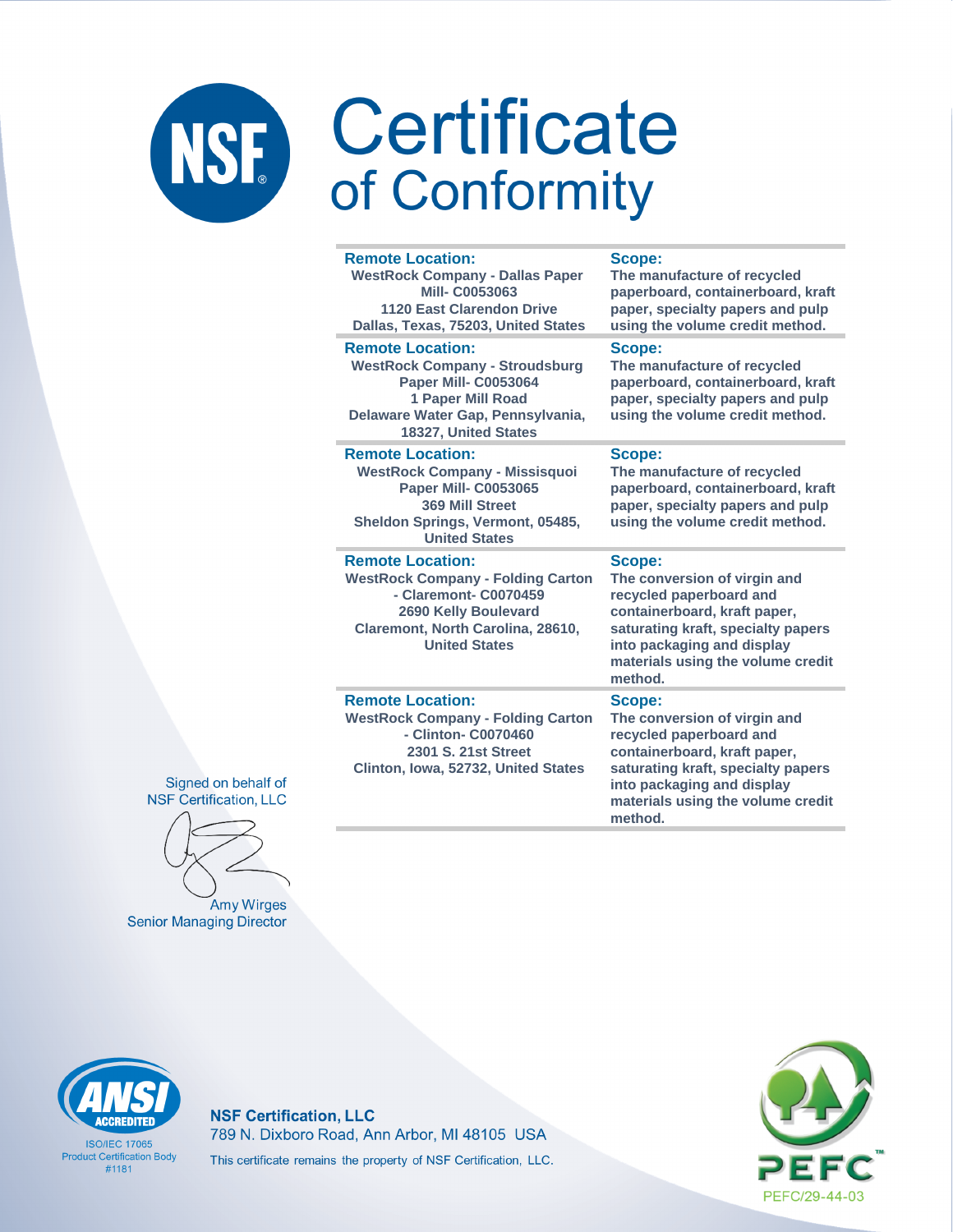|          | <b>Remote Location:</b><br><b>WestRock Company - Folding Carton</b><br>- Conover- C0070464<br>214 Conover Boulevard, SE<br>Conover, North Carolina, 28613,<br><b>United States</b>   | Scope:<br>The conversion of virgin and<br>recycled paperboard and<br>containerboard, kraft paper,<br>saturating kraft, specialty papers<br>into packaging and display<br>materials using the volume credit<br>method. |
|----------|--------------------------------------------------------------------------------------------------------------------------------------------------------------------------------------|-----------------------------------------------------------------------------------------------------------------------------------------------------------------------------------------------------------------------|
|          | <b>Remote Location:</b><br><b>WestRock Company - Folding Carton</b><br>- Conway- C0070465<br><b>198 Commerce Road</b><br>Conway, Arkansas, 72032, United<br><b>States</b>            | Scope:<br>The conversion of virgin and<br>recycled paperboard and<br>containerboard, kraft paper,<br>saturating kraft, specialty papers<br>into packaging and display<br>materials using the volume credit<br>method. |
|          | <b>Remote Location:</b><br><b>WestRock Company - Folding Carton</b><br>- Eutaw- C0070466<br><b>200 Totem Avenue</b><br>Eutaw, Alabama, 35462, United<br><b>States</b>                | Scope:<br>The conversion of virgin and<br>recycled paperboard and<br>containerboard, kraft paper,<br>saturating kraft, specialty papers<br>into packaging and display<br>materials using the volume credit<br>method. |
| of<br>.C | <b>Remote Location:</b><br><b>WestRock Company - Folding Carton</b><br>- Harrison- C0070469<br><b>329 Industrial Park Road</b><br>Harrison, Arkansas, 72601, United<br><b>States</b> | Scope:<br>The conversion of virgin and<br>recycled paperboard and<br>containerboard, kraft paper,<br>saturating kraft, specialty papers<br>into packaging and display<br>materials using the volume credit<br>method. |
| ЭS<br>or | <b>Remote Location:</b><br><b>WestRock Company - Folding Carton</b><br>- Ajax- C0070476<br><b>281 Fairall Street</b><br>Ajax, Ontario, L1S 1R7, Canada                               | Scope:<br>The conversion of virgin and<br>recycled paperboard and<br>containerboard, kraft paper,<br>saturating kraft, specialty papers<br>into packaging and display<br>materials using the volume credit<br>method. |





Amy Wirg **Senior Managing Direct** 

# **ACCREDITED**

**ISO/IEC 17065 Product Certification Body**  $#1181$ 

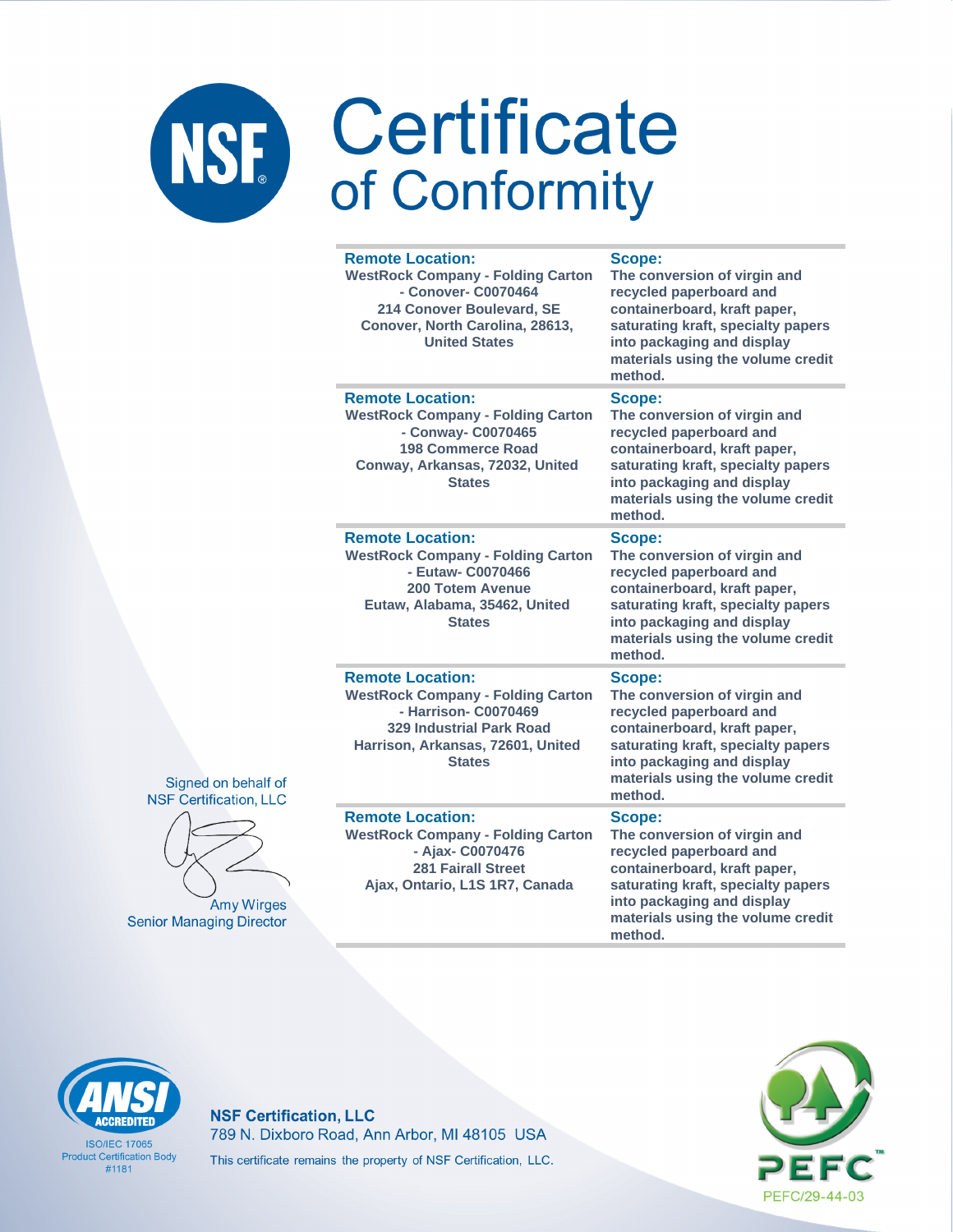|   | <b>Remote Location:</b><br><b>WestRock Company - Folding Carton</b><br>- Hazelton- C0070479<br><b>33 North Powell Drive</b><br>Hazelton, Pennsylvania, 18201,<br><b>United States</b>    | Scope:<br>The conversion of virgin and<br>recycled paperboard and<br>containerboard, kraft paper,<br>saturating kraft, specialty papers<br>into packaging and display<br>materials using the volume credit<br>method. |
|---|------------------------------------------------------------------------------------------------------------------------------------------------------------------------------------------|-----------------------------------------------------------------------------------------------------------------------------------------------------------------------------------------------------------------------|
|   | <b>Remote Location:</b><br><b>WestRock Company - Folding Carton</b><br>- Nicholasville- C0070484<br><b>200 Stephens Drive</b><br>Nicholasville, Kentucky, 40356,<br><b>United States</b> | Scope:<br>The conversion of virgin and<br>recycled paperboard and<br>containerboard, kraft paper,<br>saturating kraft, specialty papers<br>into packaging and display<br>materials using the volume credit<br>method. |
|   | <b>Remote Location:</b><br><b>WestRock Company - Folding Carton</b><br>- Joplin - C0070471<br>4200 East 32nd Street<br>Joplin, Missouri, 64804, United<br><b>States</b>                  | Scope:<br>The conversion of virgin and<br>recycled paperboard and<br>containerboard, kraft paper,<br>saturating kraft, specialty papers<br>into packaging and display<br>materials using the volume credit<br>method. |
| f | <b>Remote Location:</b><br><b>WestRock Company - Folding Carton</b><br>- Knoxville - C0070474<br><b>1906 Third Creek Road</b><br>Knoxville, Tennessee, 37921, United<br><b>States</b>    | Scope:<br>The conversion of virgin and<br>recycled paperboard and<br>containerboard, kraft paper,<br>saturating kraft, specialty papers<br>into packaging and display<br>materials using the volume credit<br>method. |
|   | <b>Remote Location:</b><br><b>WestRock Company - Folding Carton</b><br>- Lebanon- C0070475<br><b>302 Hartman Drive</b><br>Lebanon, Tennessee, 37087, United<br><b>States</b>             | Scope:<br>The conversion of virgin and<br>recycled paperboard and<br>containerboard, kraft paper,<br>saturating kraft, specialty papers<br>into packaging and display<br>materials using the volume credit<br>method. |





**Amy Wirges Senior Managing Director** 

# **ACCREDITED**

**ISO/IEC 17065 Product Certification Body**  $#1181$ 

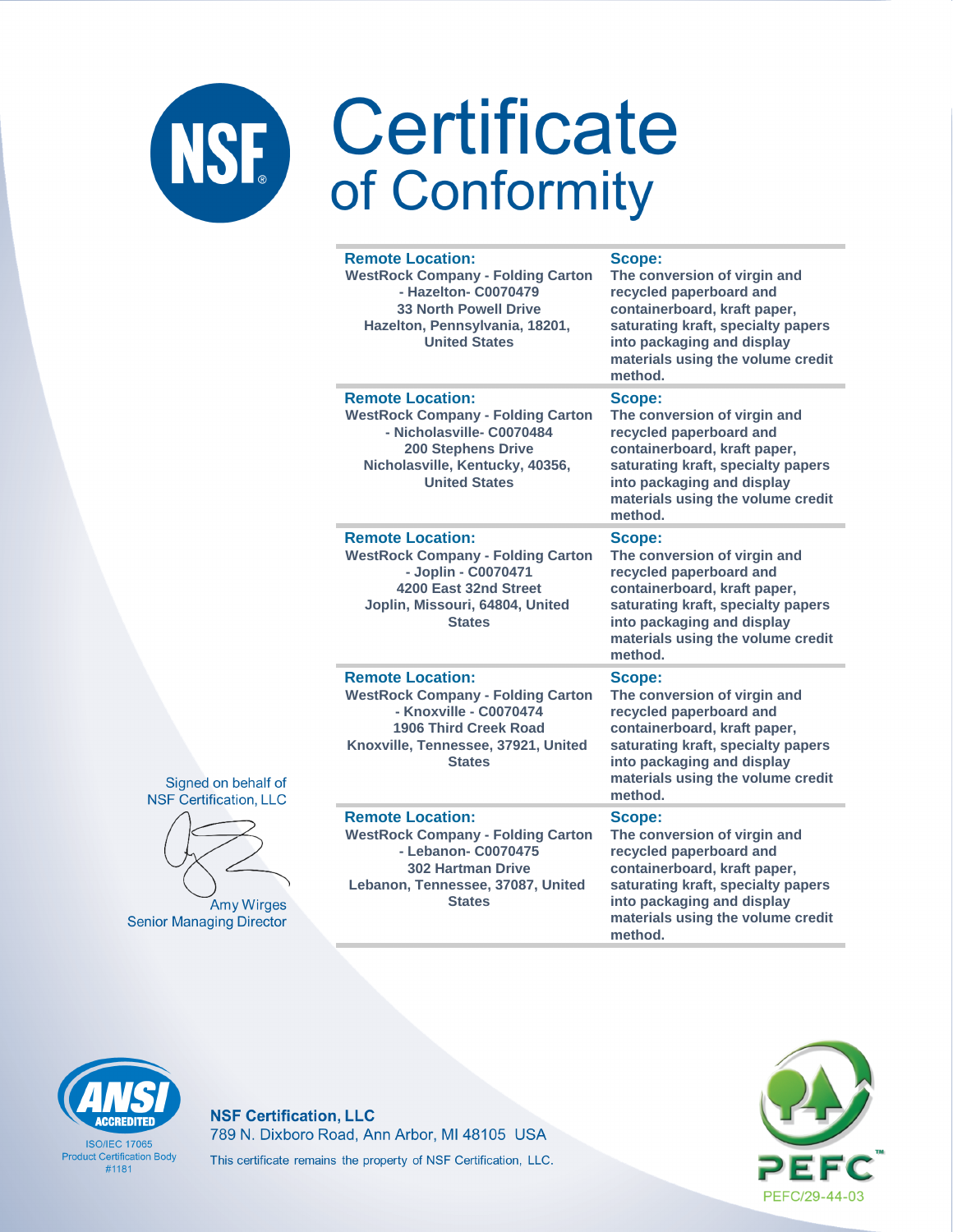| <b>Remote Location:</b><br><b>WestRock Company - Folding Carton</b><br>- Marion- C0070477<br>1659 E. Court Street<br>Marion, North Carolina, 28752, United<br><b>States</b>                   | Scope:<br>The conversion of virgin and<br>recycled paperboard and<br>containerboard, kraft paper,<br>saturating kraft, specialty papers<br>into packaging and display<br>materials using the volume credit<br>method. |
|-----------------------------------------------------------------------------------------------------------------------------------------------------------------------------------------------|-----------------------------------------------------------------------------------------------------------------------------------------------------------------------------------------------------------------------|
| <b>Remote Location:</b><br><b>WestRock Company - Folding Carton</b><br>- Montréal- C0070481<br>180 Avenue d'Iberia<br>Candiac, Québec, J5R 6A7, Canada                                        | Scope:<br>The conversion of virgin and<br>recycled paperboard and<br>containerboard, kraft paper,<br>saturating kraft, specialty papers<br>into packaging and display<br>materials using the volume credit<br>method. |
| <b>Remote Location:</b><br><b>WestRock Company - Folding Carton</b><br>- Saint-Marie - C0070488<br>433, 2 E Avenue, C.P.<br><b>1690 Parc Industrial</b><br>Ste-Marie, Québec, G6E 3C6, Canada | Scope:<br>The conversion of virgin and<br>recycled paperboard and<br>containerboard, kraft paper,<br>saturating kraft, specialty papers<br>into packaging and display<br>materials using the volume credit<br>method. |
| <b>Remote Location:</b><br><b>WestRock Company - Folding Carton</b><br>- Warwick - C0070489<br>285 Rue St. Louis<br>Warwick, Québec, J0A 1M0, Canada                                          | Scope:<br>The conversion of virgin and<br>recycled paperboard and<br>containerboard, kraft paper,<br>saturating kraft, specialty papers<br>into packaging and display<br>materials using the volume credit<br>method. |
| <b>Remote Location:</b><br><b>WestRock Company - Tacoma Paper</b><br><b>Mill-C0070493</b><br>801 E. Portland Avenue<br>Tacoma, Washington, 98401, United<br><b>States</b>                     | Scope:<br>The manufacture of virgin and<br>recycled paperboard,<br>containerboard, kraft paper,<br>saturating kraft, specialty papers<br>and pulp using the volume credit                                             |





**Amy Wirges Senior Managing Director**  method.



**ISO/IEC 17065 Product Certification Body**  $#1181$ 

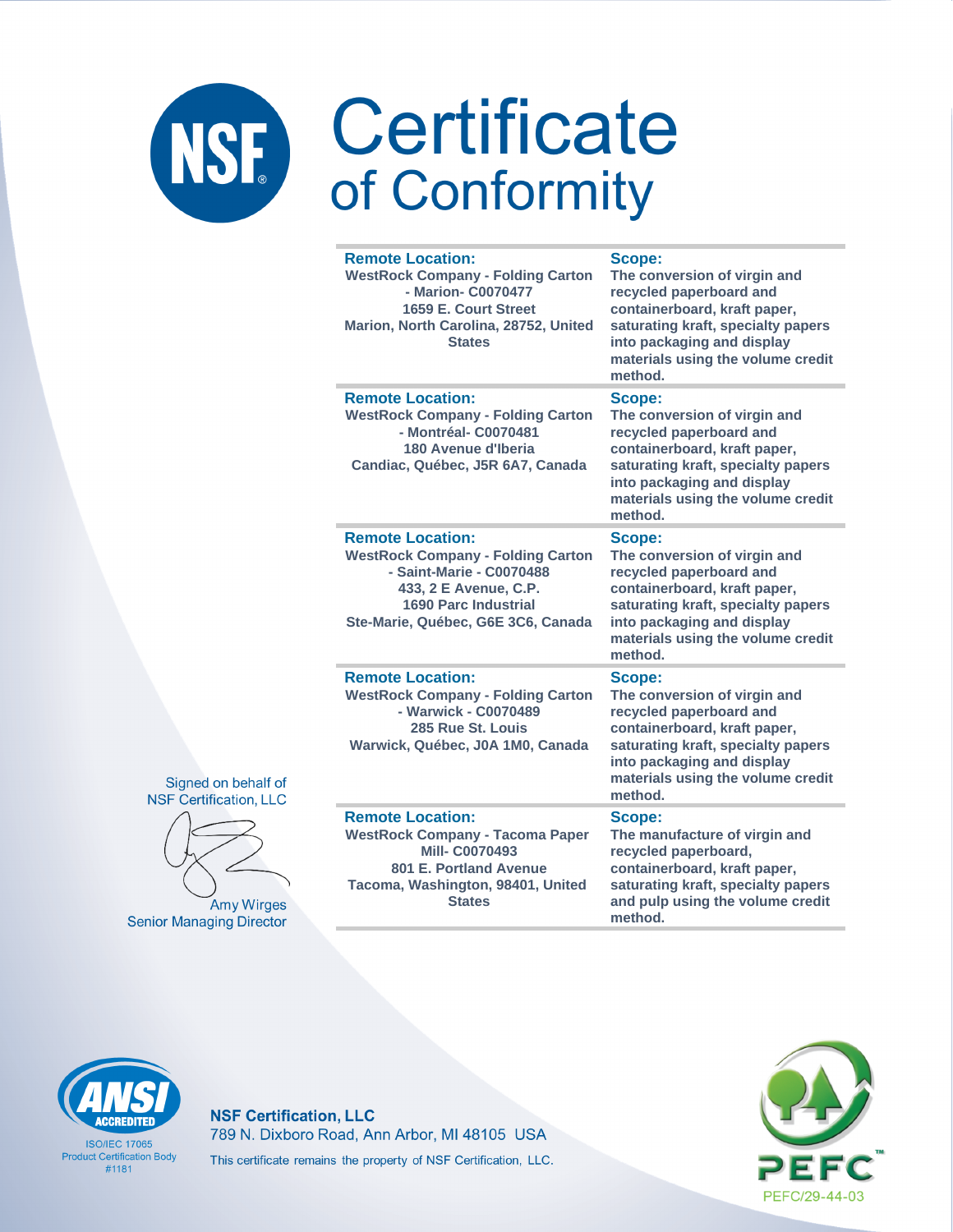# NSF Certificate

| <b>Remote Location:</b><br><b>WestRock Company - Folding Carton</b><br>- Fresno- C0070494<br><b>1854 East Home Avenue</b><br>Fresno, California, 93703, United<br><b>States</b> | Scope:<br>The conversion of virgin and<br>recycled paperboard and<br>containerboard, kraft paper,<br>saturating kraft, specialty papers<br>into packaging and display<br>materials using the volume credit<br>method. |
|---------------------------------------------------------------------------------------------------------------------------------------------------------------------------------|-----------------------------------------------------------------------------------------------------------------------------------------------------------------------------------------------------------------------|
| <b>Remote Location:</b><br><b>WestRock Company - Folding Carton</b><br>- Chicago- C0079102<br>9540 S. Dorchester Avenue<br>Chicago, Illinois, 60628, United<br><b>States</b>    | Scope:<br>The conversion of virgin and<br>recycled paperboard and<br>containerboard, kraft paper,<br>saturating kraft, specialty papers<br>into packaging and display<br>materials using the volume credit<br>method. |
| <b>Remote Location:</b><br><b>WestRock Company - Eaton Paper</b><br><b>Mill-C0079105</b><br>800 A South Romy Street<br>Eaton, Indiana, 47338, United States                     | Scope:<br>The manufacture of recycled<br>paperboard, containerboard, kraft<br>paper, specialty papers and pulp<br>using the volume credit method.                                                                     |
| <b>Remote Location:</b><br><b>WestRock Company - Folding Carton</b><br>- Lanett- C0079109<br>3500 45th Street, SW<br>Lanett, Alabama, 36863, United<br><b>States</b>            | Scope:<br>The conversion of virgin and<br>recycled paperboard and<br>containerboard, kraft paper,<br>saturating kraft, specialty papers<br>into packaging and display<br>materials using the volume credit<br>method. |
| <b>Remote Location:</b><br><b>WestRock Company - Aurora Paper</b><br><b>Mill-C0079110</b><br><b>1601 East Mountain Street</b><br>Aurora, Illinois, 60505, United States         | Scope:<br>The manufacture of recycled<br>paperboard, containerboard, kraft<br>paper, specialty papers and pulp<br>using the volume credit method.                                                                     |





Amy Wirges **Senior Managing Director** 



**ISO/IFC 17065 Product Certification Body**  $#1181$ 

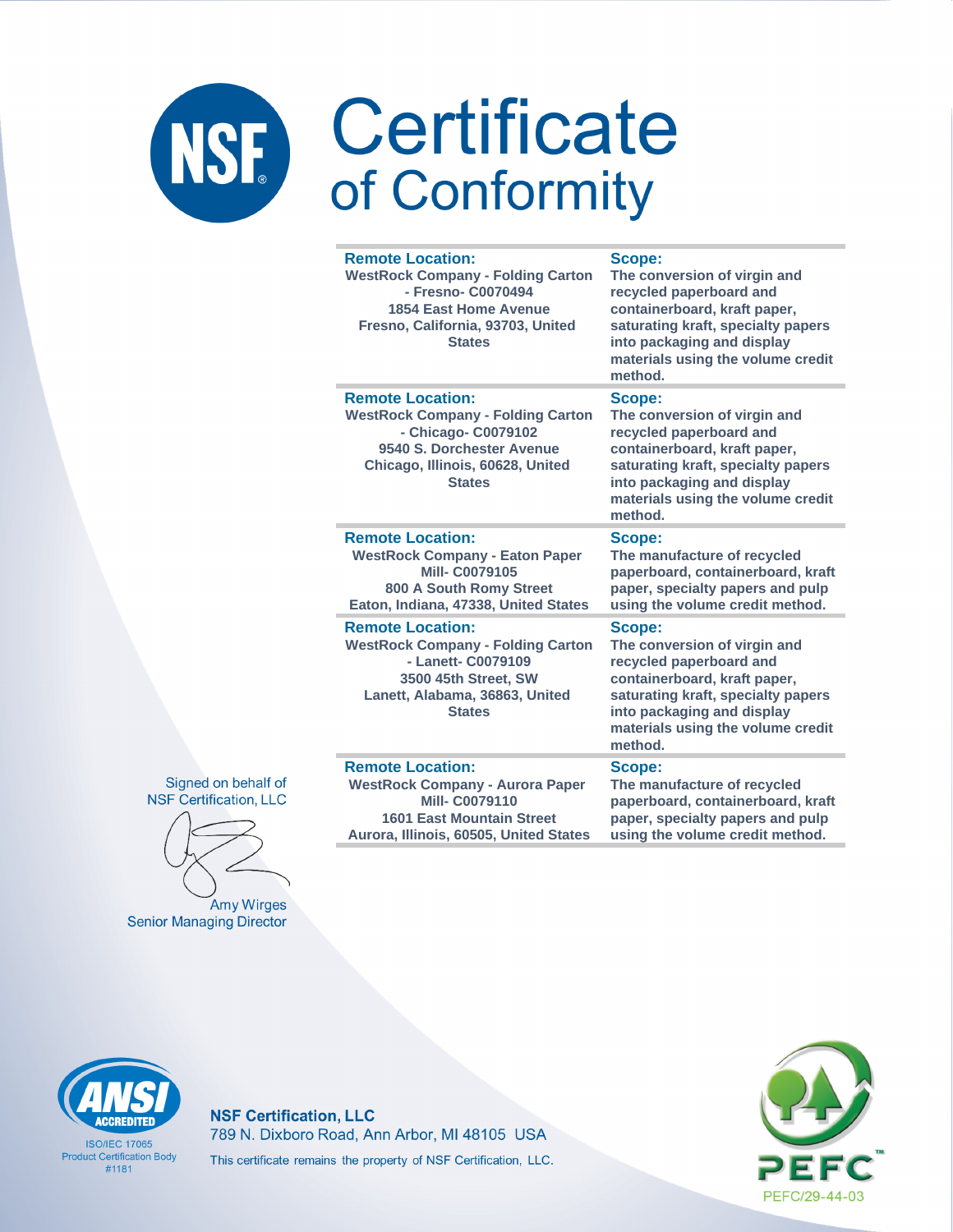### Certificate NSF. of Conformity

### **Remote Location:**

**WestRock Company - Fernandina Beach Paper Mill- C0089643 600 North 8th Street Fernandina Beach, Florida, 32034, United States**

### **Remote Location:**

**WestRock Company - Stevenson Paper Mill- C0089648 1611 County Road 85 Stevenson, Alabama, 35772, United States**

### **Remote Location:**

**WestRock Company - West Point Paper Mill- C0089650 1901 Main Street West Point, Virginia, 23181, United States**

**Remote Location: WestRock Company - Hodge Paper Mill- C0089651 100 Mill Street Hodge, Louisiana, 71247, United States**

### **Remote Location:**

**WestRock Company - Hopewell Paper Mill- C0089654 910 Industrial Street Hopewell, Virginia, 23860, United States**

### **Scope:**

**The manufacture of virgin and recycled paperboard, containerboard, kraft paper, saturating kraft, specialty papers and pulp using the volume credit method.**

### **Scope:**

**The manufacture of virgin and recycled paperboard, containerboard, kraft paper, saturating kraft, specialty papers and pulp using the volume credit method.**

### **Scope:**

**The manufacture of virgin and recycled paperboard, containerboard, kraft paper, saturating kraft, specialty papers and pulp using the volume credit method.**

### **Scope:**

**The manufacture of virgin and recycled paperboard, containerboard, kraft paper, saturating kraft, specialty papers and pulp using the volume credit method.**

### **Scope:**

**The manufacture of virgin and recycled paperboard, containerboard, kraft paper, saturating kraft, specialty papers and pulp using the volume credit method.**





**Amy Wirges Senior Managing Director** 



**ISO/IFC 17065 Product Certification Body** #1181

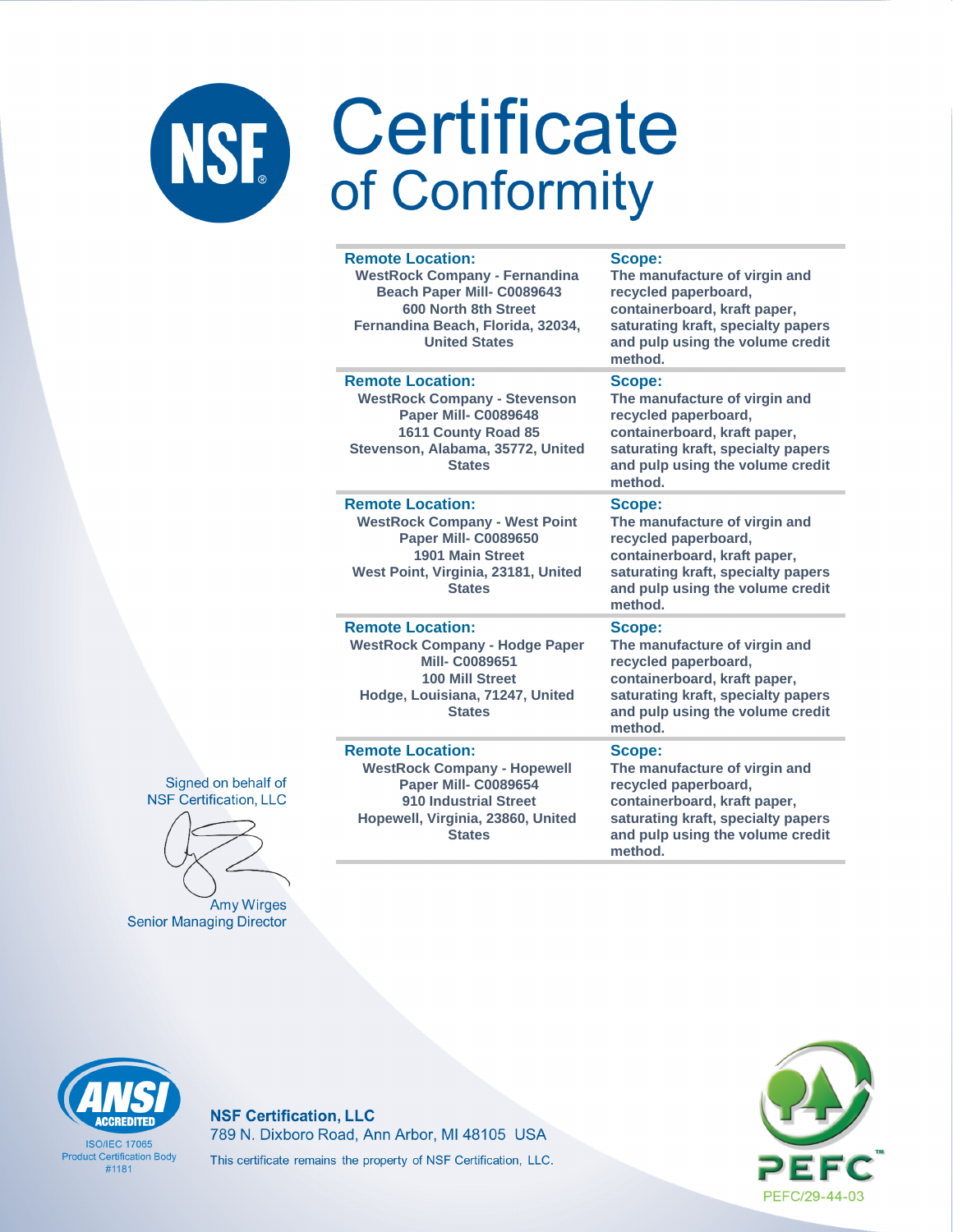| <b>Remote Location:</b><br><b>WestRock Company - Florence Paper</b><br><b>Mill-C0089655</b><br>7320 Papermill Road<br>Florence, South Carolina, 29506,<br><b>United States</b>              | Scope:<br>The manufacture of virgin and<br>recycled paperboard,<br>containerboard, kraft paper,<br>saturating kraft, specialty papers<br>and pulp using the volume credit<br>method.                                  |
|---------------------------------------------------------------------------------------------------------------------------------------------------------------------------------------------|-----------------------------------------------------------------------------------------------------------------------------------------------------------------------------------------------------------------------|
| <b>Remote Location:</b><br><b>WestRock Company - Panama City</b><br><b>Paper Mill- C0089656</b><br><b>One Everitt Avenue</b><br>Panama City, Florida, 32401, United<br><b>States</b>        | Scope:<br>The manufacture of virgin and<br>recycled paperboard,<br>containerboard, kraft paper,<br>saturating kraft, specialty papers<br>and pulp using the volume credit<br>method.                                  |
| <b>Remote Location:</b><br><b>WestRock Company - Folding Carton</b><br>- Mebane- C0089657<br><b>7411 Oakwood Street Extension</b><br>Mebane, North Carolina, 27302,<br><b>United States</b> | Scope:<br>The conversion of virgin and<br>recycled paperboard and<br>containerboard, kraft paper,<br>saturating kraft, specialty papers<br>into packaging and display<br>materials using the volume credit<br>method. |
| <b>Remote Location:</b><br><b>WestRock Company - East Dublin</b><br><b>Paper Mill- C0090655</b><br><b>709 Papermill Road</b><br>East Dublin, Georgia, 31207, United<br><b>States</b>        | Scope:<br>The manufacture of recycled<br>paperboard, containerboard, kraft<br>paper, specialty papers and pulp<br>using the volume credit method.                                                                     |
| <b>Remote Location:</b><br><b>WestRock Company - Seminole</b><br>(Jacksonville) Paper Mill- C0090663<br>9469 Eastport Road<br>Jacksonville, Florida, 32218, United<br><b>States</b>         | Scope:<br>The manufacture of recycled<br>paperboard, containerboard, kraft<br>paper, specialty papers and pulp<br>using the volume credit method.                                                                     |
| <b>Remote Location:</b><br><b>WestRock Company - St. Paul Paper</b>                                                                                                                         | Scope:<br>The manufacture of recycled                                                                                                                                                                                 |

### Signed on behalf of **NSF Certification, LLC**



Amy Wirges **Senior Managing Director** 

### **Mill- C0090668 2250 Wabash Avenue St. Paul, Minnesota, 55114, United States**

### **The manufacture of recycled paperboard, containerboard, kraft paper, specialty papers and pulp using the volume credit method.**



**ISO/IFC 17065 Product Certification Body** #1181

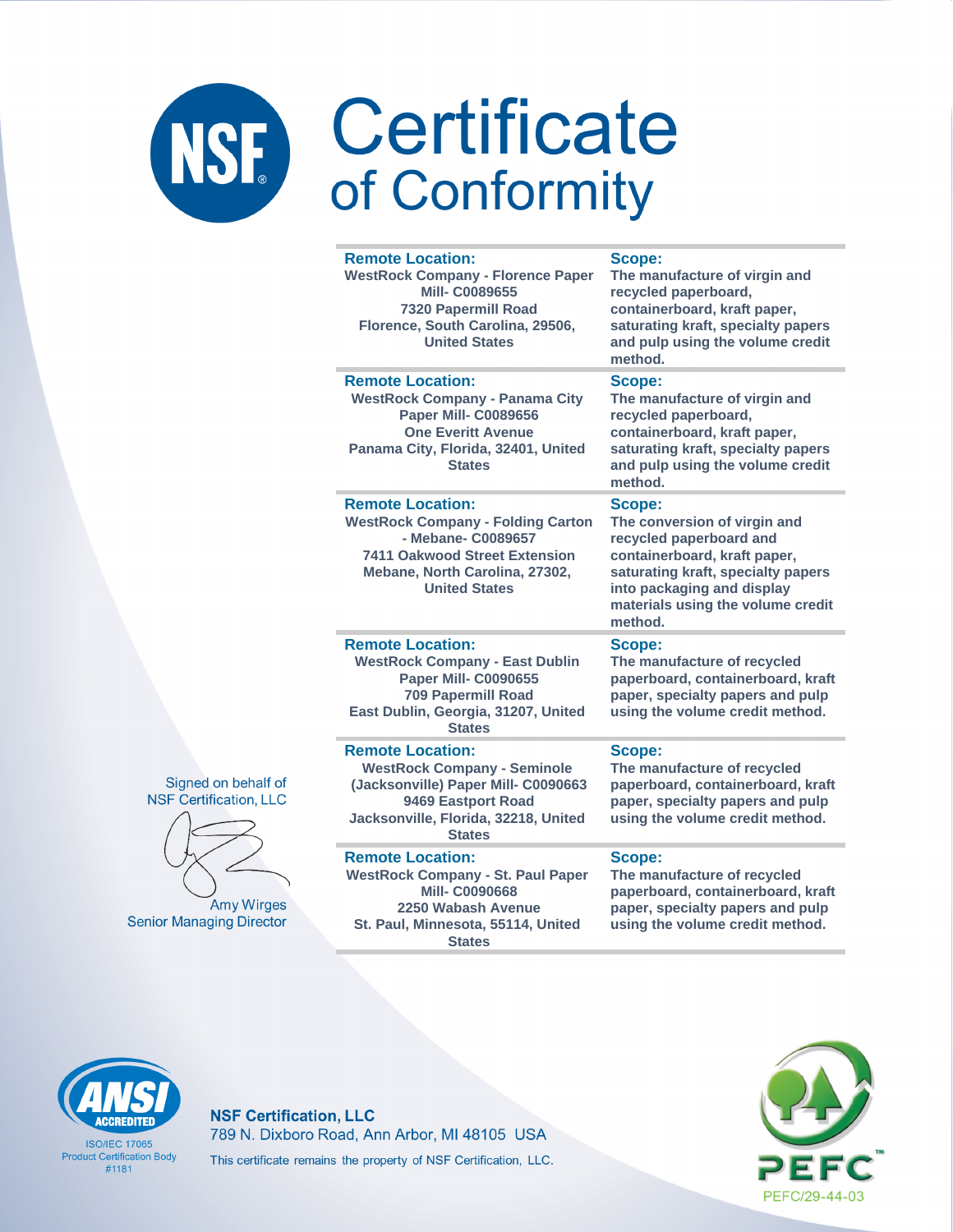| <b>Remote Location:</b><br><b>WestRock Company - Solvay Paper</b><br><b>Mill-C0090669</b><br><b>53 Industrial Drive</b><br>Syracuse, New York, 13204, United<br><b>States</b>                      | Scope:<br>The manufacture of recycled<br>paperboard, containerboard, kraft<br>paper, specialty papers and pulp<br>using the volume credit method.                                                                     |
|----------------------------------------------------------------------------------------------------------------------------------------------------------------------------------------------------|-----------------------------------------------------------------------------------------------------------------------------------------------------------------------------------------------------------------------|
| <b>Remote Location:</b><br><b>WestRock Company - Corrugated -</b><br>Atlanta Pre-Print- C0094105<br><b>600 Riverside Parkway</b><br>Lithia Springs, Georgia, 30135,<br><b>United States</b>        | Scope:<br>The conversion of virgin and<br>recycled paperboard and<br>containerboard, kraft paper,<br>saturating kraft, specialty papers<br>into packaging and display<br>materials using the volume credit<br>method. |
| <b>Remote Location:</b><br><b>WestRock Company - Corrugated -</b><br><b>Bedford Park Sheet Feeder-</b><br>C0094107<br>6131 W 74th Street<br>Bedford Park, Illinois, 60638, United<br><b>States</b> | Scope:<br>The conversion of virgin and<br>recycled paperboard and<br>containerboard, kraft paper,<br>saturating kraft, specialty papers<br>into packaging and display<br>materials using the volume credit<br>method. |
| <b>Remote Location:</b><br><b>WestRock Company - Corrugated -</b><br><b>Beloit Sheet Plant- C0094108</b><br>2350 Springbrook Court<br>Beloit, Wisconsin, 53511, United<br><b>States</b>            | Scope:<br>The conversion of virgin and<br>recycled paperboard and<br>containerboard, kraft paper,<br>saturating kraft, specialty papers<br>into packaging and display<br>materials using the volume credit<br>method. |
| <b>Remote Location:</b><br><b>WestRock Company - Cottonton Saw</b><br><b>Mill-C0094110</b><br>145 Highway 165 South<br>Cottonton, Alabama, 36581, United<br><b>States</b>                          | Scope:<br>The manufacture of lumber, logs<br>and chips using the volume credit<br>method.                                                                                                                             |

### Signed on behalf of **NSF Certification, LLC**



**Amy Wirges Senior Managing Director** 

**ACCREDITED** 

**ISO/IEC 17065 Product Certification Body** 

 $#1181$ 

### **NSF Certification, LLC**



789 N. Dixboro Road, Ann Arbor, MI 48105 USA This certificate remains the property of NSF Certification, LLC.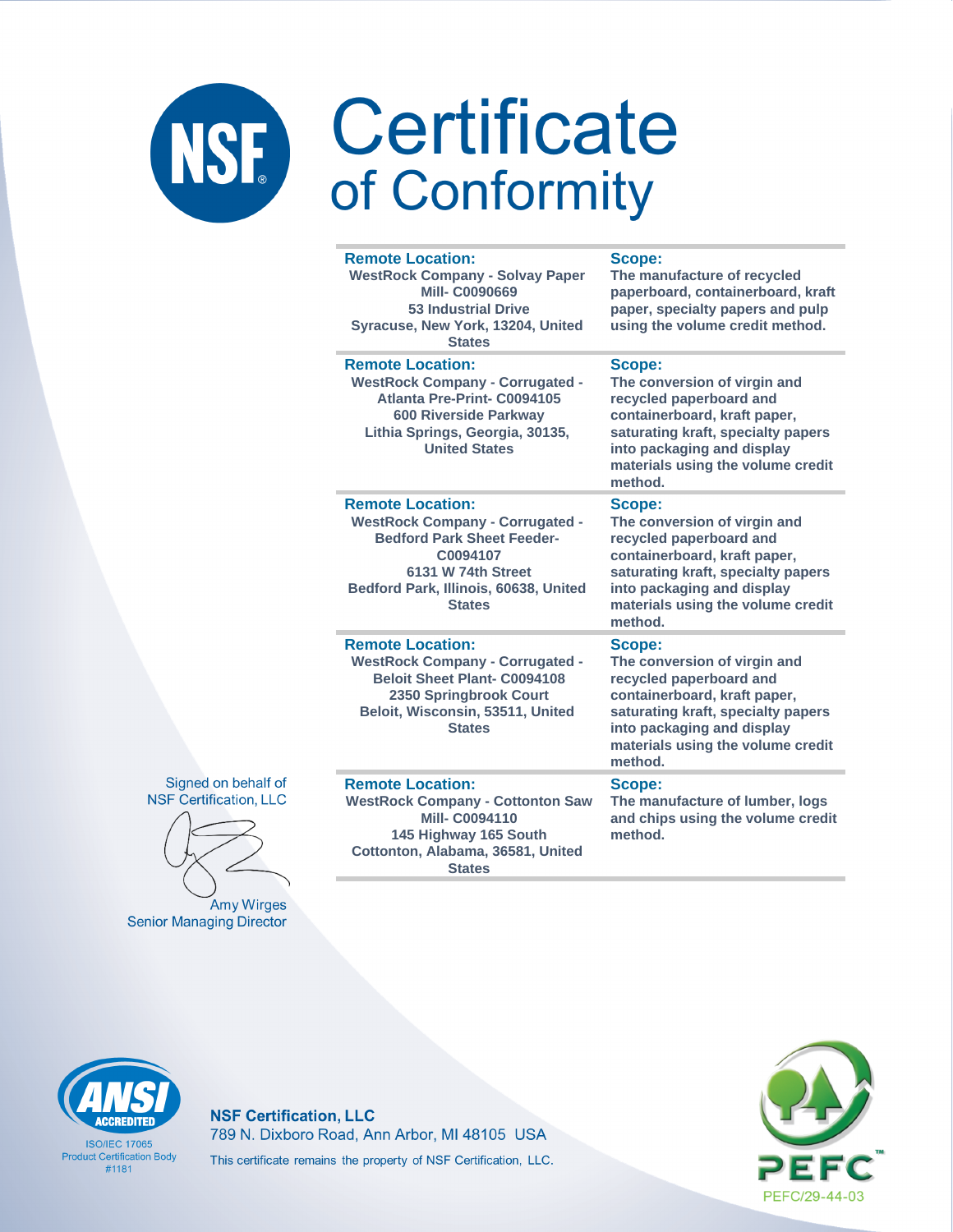|                   | <b>Remote Location:</b><br><b>WestRock Company - Corrugated -</b><br><b>Blue Springs Sheet Feeder-</b><br>C0094111<br><b>100 South Avenue</b><br>Blue Springs, Missouri, 64015,<br><b>United States</b> | <b>Scope:</b><br>The conversion of virgin and<br>recycled paperboard and<br>containerboard, kraft paper,<br>saturating kraft, specialty papers<br>into packaging and display<br>materials using the volume credit<br>method. |
|-------------------|---------------------------------------------------------------------------------------------------------------------------------------------------------------------------------------------------------|------------------------------------------------------------------------------------------------------------------------------------------------------------------------------------------------------------------------------|
|                   | <b>Remote Location:</b><br><b>WestRock Company - Corrugated -</b><br><b>Bradenton Box Plant- C0094112</b><br><b>1675 Ninth Street East</b><br>Bradenton, Florida, 34208, United<br><b>States</b>        | <b>Scope:</b><br>The conversion of virgin and<br>recycled paperboard and<br>containerboard, kraft paper,<br>saturating kraft, specialty papers<br>into packaging and display<br>materials using the volume credit<br>method. |
|                   | <b>Remote Location:</b><br><b>WestRock Company - Corrugated -</b><br><b>Calgary Box Plant- C0094115</b><br>1115 34th Avenue SE<br>Calgary, Alberta, T2G 1V5, Canada                                     | Scope:<br>The conversion of virgin and<br>recycled paperboard and<br>containerboard, kraft paper,<br>saturating kraft, specialty papers<br>into packaging and display<br>materials using the volume credit<br>method.        |
| าalf of<br>1, LLC | <b>Remote Location:</b><br><b>WestRock Company - Folding Carton</b><br>- Mississauga- C0094117<br><b>3270 American Drive</b><br>Mississauga, Ontario, L4V 1B5,<br>Canada                                | Scope:<br>The conversion of virgin and<br>recycled paperboard and<br>containerboard, kraft paper,<br>saturating kraft, specialty papers<br>into packaging and display<br>materials using the volume credit<br>method.        |
| /irges<br>rector  | <b>Remote Location:</b><br><b>WestRock Company - Corrugated -</b><br><b>Cerritos Box Plant- C0094118</b><br>18021 Valley View Avenue<br>Cerritos, California, 90703-7007,<br><b>United States</b>       | Scope:<br>The conversion of virgin and<br>recycled paperboard and<br>containerboard, kraft paper,<br>saturating kraft, specialty papers<br>into packaging and display<br>materials using the volume credit<br>method.        |





Amy W Senior Managing Di

# **ACCREDITED**

**ISO/IEC 17065 Product Certification Body**  $#1181$ 

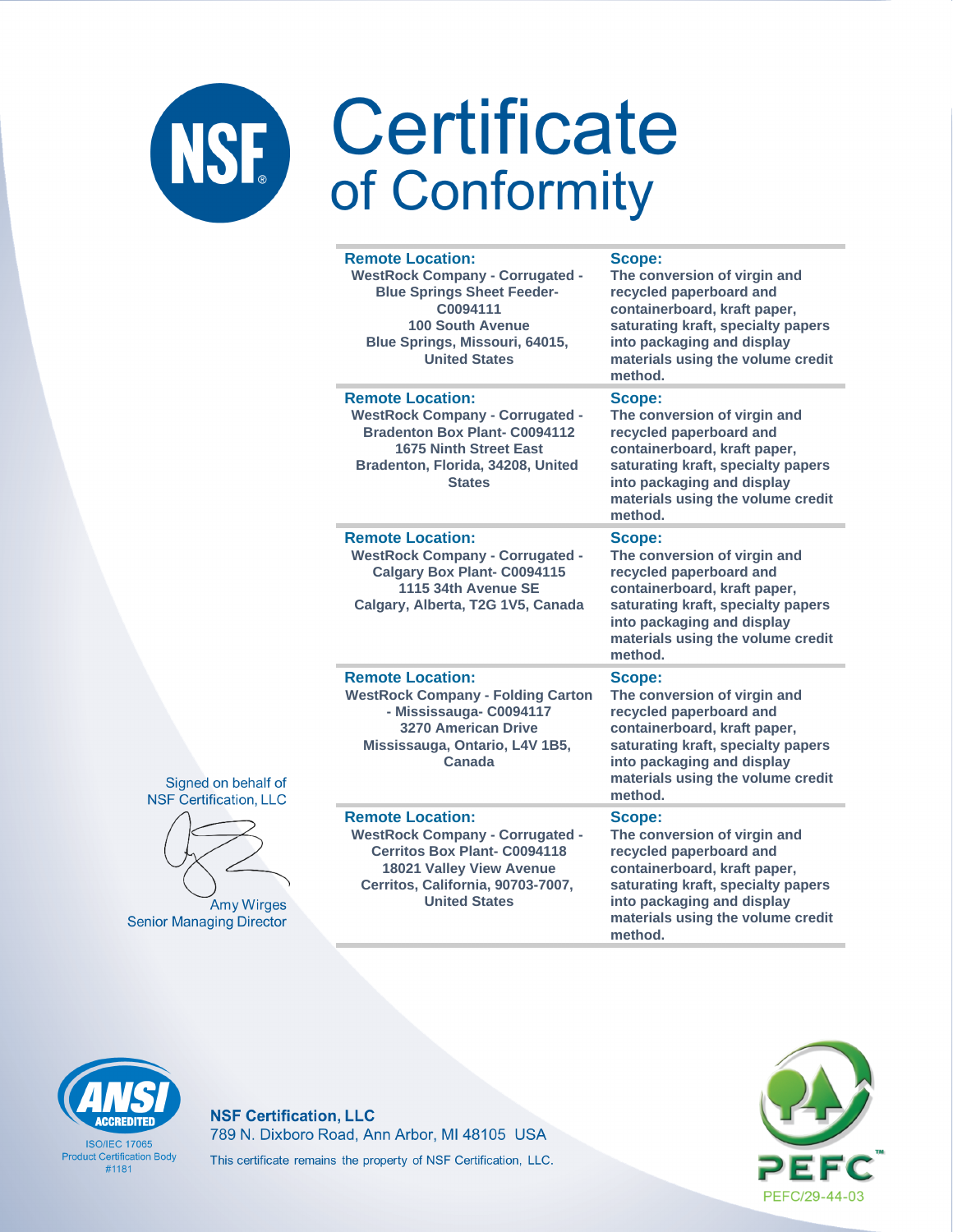### Certificate NSF. of Conformity

### **Remote Location: WestRock Company - Corrugated - Chattanooga Box Plant- C0094119 3800 Tag Road Chattanooga, Tennessee, 37416, United States Scope:**

### **Remote Location:**

**Remote Location:** 

**WestRock Company - Corrugated - Chesterfield Box Plant- C0094120 577 Goddard Avenue Chesterfield, Missouri, 63005, United States**

**WestRock Company - Corrugated - Cincinnati (Blue Ash) Box Plant-C0094121 9960 Alliance Road Cincinnati, Ohio, 45242, United States**

**The conversion of virgin and recycled paperboard and containerboard, kraft paper, saturating kraft, specialty papers into packaging and display materials using the volume credit method.**

### **Scope:**

**The conversion of virgin and recycled paperboard and containerboard, kraft paper, saturating kraft, specialty papers into packaging and display materials using the volume credit method.**

### **Scope:**

**The conversion of virgin and recycled paperboard and containerboard, kraft paper, saturating kraft, specialty papers into packaging and display materials using the volume credit method.**

### **Remote Location:**

**WestRock Company - Mahrt Paper Mill- C0094122 145 Highway 165 South Cottonton, Alabama, 36581, United States**

### **Remote Location:**

**WestRock Company - Corrugated - Columbus Box Plant- C0094123 3101 State Street Columbus, Indiana, 47202, United States**

**Scope:**

**recycled paperboard, containerboard, kraft paper, saturating kraft, specialty papers and pulp using the volume credit method.**

**The manufacture of virgin and** 

### **Scope:**

**The conversion of virgin and recycled paperboard and containerboard, kraft paper, saturating kraft, specialty papers into packaging and display materials using the volume credit method.**

### Signed on behalf of **NSF Certification, LLC**



**Amy Wirges Senior Managing Director** 



**ISO/IFC 17065 Product Certification Body** #1181

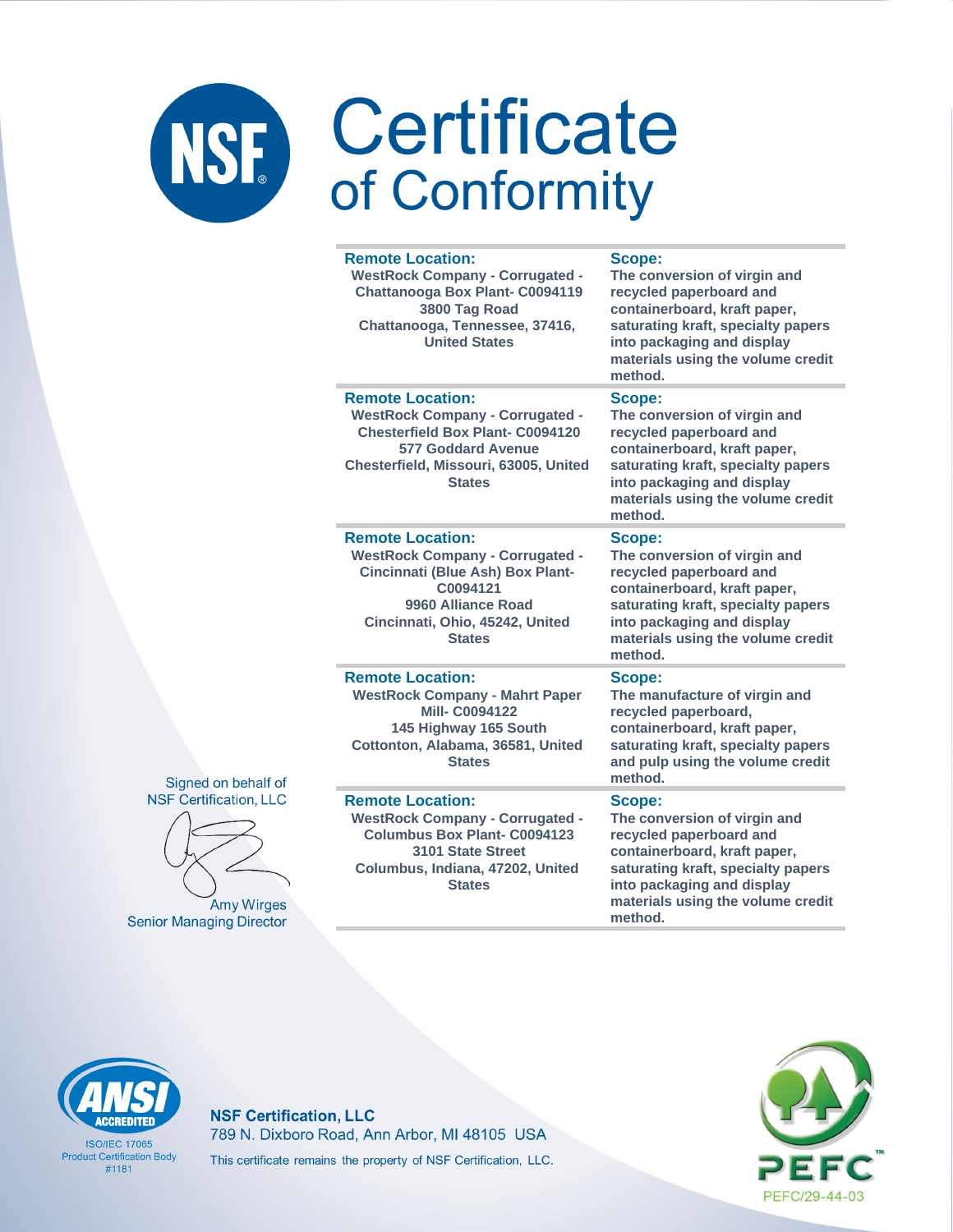| <b>Remote Location:</b><br><b>WestRock Company - Corrugated -</b><br>Corona Box Plant- C0094124<br><b>185 North Smith Avenue</b><br>Corona, California, 91720, United<br><b>States</b>     | <b>Scope:</b><br>The conversion of virgin and<br>recycled paperboard and<br>containerboard, kraft paper,<br>saturating kraft, specialty papers<br>into packaging and display<br>materials using the volume credit<br>method. |
|--------------------------------------------------------------------------------------------------------------------------------------------------------------------------------------------|------------------------------------------------------------------------------------------------------------------------------------------------------------------------------------------------------------------------------|
| <b>Remote Location:</b><br><b>WestRock Company - Corrugated -</b><br><b>Covington Box Plant- C0094125</b><br>6180 Jersey Alcovy Road<br>Covington, Georgia, 30014, United<br><b>States</b> | Scope:<br>The conversion of virgin and<br>recycled paperboard and<br>containerboard, kraft paper,<br>saturating kraft, specialty papers<br>into packaging and display<br>materials using the volume credit<br>method.        |
| <b>Remote Location:</b><br><b>WestRock Company - Corrugated -</b><br>Denver Box Plant- C0094126<br>5050 E. 50th Avenue<br>Denver, Colorado, 80216, United<br><b>States</b>                 | Scope:<br>The conversion of virgin and<br>recycled paperboard and<br>containerboard, kraft paper,<br>saturating kraft, specialty papers<br>into packaging and display<br>materials using the volume credit<br>method.        |
| <b>Remote Location:</b><br><b>WestRock Company - Corrugated -</b><br>Des Moines Sheet Plant- C0094127<br><b>3800 Dixon Street</b><br>Des Moines, Iowa, 50313, United<br><b>States</b>      | <b>Scope:</b><br>The conversion of virgin and<br>recycled paperboard and<br>containerboard, kraft paper,<br>saturating kraft, specialty papers<br>into packaging and display<br>materials using the volume credit<br>method. |
| <b>Remote Location:</b><br><b>WestRock Company - Corrugated -</b><br>Fargo Box Plant- C0094129<br>4637 16th Avenue NW<br>Fargo, North Dakota, 58102, United<br><b>States</b>               | Scope:<br>The conversion of virgin and<br>recycled paperboard and<br>containerboard, kraft paper,<br>saturating kraft, specialty papers<br>into packaging and display<br>materials using the volume credit                   |

method.





Amy Wir **Senior Managing Dire** 

# **ACCREDITED**

**ISO/IEC 17065 Product Certification Body**  $#1181$ 

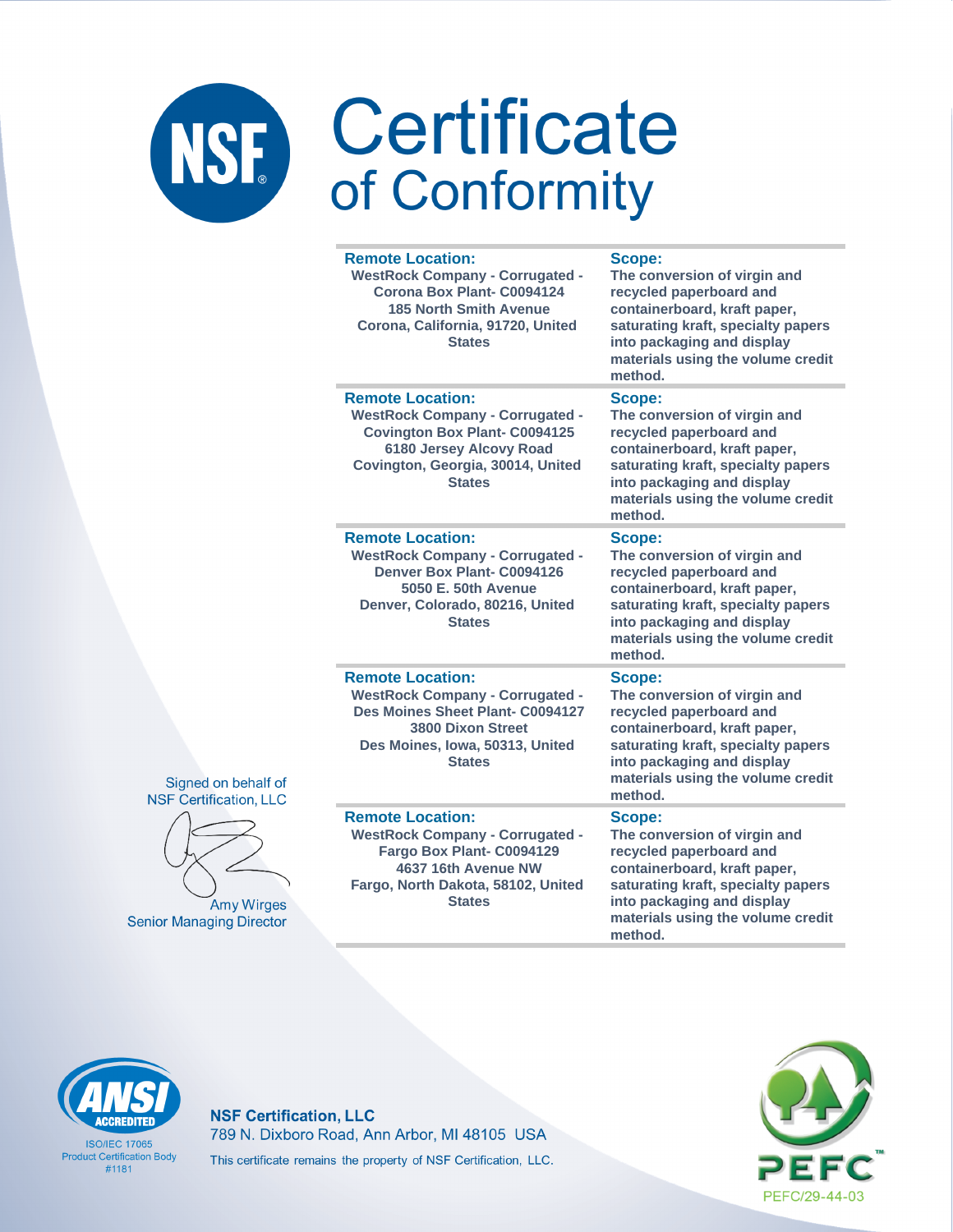# NSF Certificate

|                          | <b>Remote Location:</b><br><b>WestRock Company - Corrugated -</b><br><b>Fernandina Beach Box Plant-</b><br>C0094130<br>600 North 8th Street<br>Fernandina Beach, Florida, 32034-<br>3321, United States | <b>Scope:</b><br>The conversion of virgin and<br>recycled paperboard and<br>containerboard, kraft paper,<br>saturating kraft, specialty papers<br>into packaging and display<br>materials using the volume credit<br>method. |
|--------------------------|---------------------------------------------------------------------------------------------------------------------------------------------------------------------------------------------------------|------------------------------------------------------------------------------------------------------------------------------------------------------------------------------------------------------------------------------|
|                          | <b>Remote Location:</b><br><b>WestRock Company - Corrugated -</b><br>Fort Smith Sheet Plant- C0094131<br>4600 Newton Road<br>Fort Smith, Arkansas, 72914, United<br><b>States</b>                       | Scope:<br>The conversion of virgin and<br>recycled paperboard and<br>containerboard, kraft paper,<br>saturating kraft, specialty papers<br>into packaging and display<br>materials using the volume credit<br>method.        |
|                          | <b>Remote Location:</b><br><b>WestRock Company - Corrugated -</b><br>Fort Worth Box Plant- C0094132<br>6701 South Freeway<br>Fort Worth, Texas, 76134, United<br><b>States</b>                          | Scope:<br>The conversion of virgin and<br>recycled paperboard and<br>containerboard, kraft paper,<br>saturating kraft, specialty papers<br>into packaging and display<br>materials using the volume credit<br>method.        |
| half of<br>n, LLC        | <b>Remote Location:</b><br><b>WestRock Company - Corrugated -</b><br>Fresno Box Plant- C0094133<br>3366 East Muscat Avenue<br>Fresno, California, 93725-2624,<br><b>United States</b>                   | Scope:<br>The conversion of virgin and<br>recycled paperboard and<br>containerboard, kraft paper,<br>saturating kraft, specialty papers<br>into packaging and display<br>materials using the volume credit<br>method.        |
| <b>Virges</b><br>irector | <b>Remote Location:</b><br><b>WestRock Company - Corrugated -</b><br><b>Galesburg Box Plant- C0094134</b><br>775 South Linwood Road<br>Galesburg, Illinois, 61402-1268,<br><b>United States</b>         | Scope:<br>The conversion of virgin and<br>recycled paperboard and<br>containerboard, kraft paper,<br>saturating kraft, specialty papers<br>into packaging and display<br>materials using the volume credit<br>method.        |

### Signed on bel **NSF** Certification



Amy V **Senior Managing D** 

# **CCREDITED**

**ISO/IEC 17065 Product Certification Body**  $#1181$ 

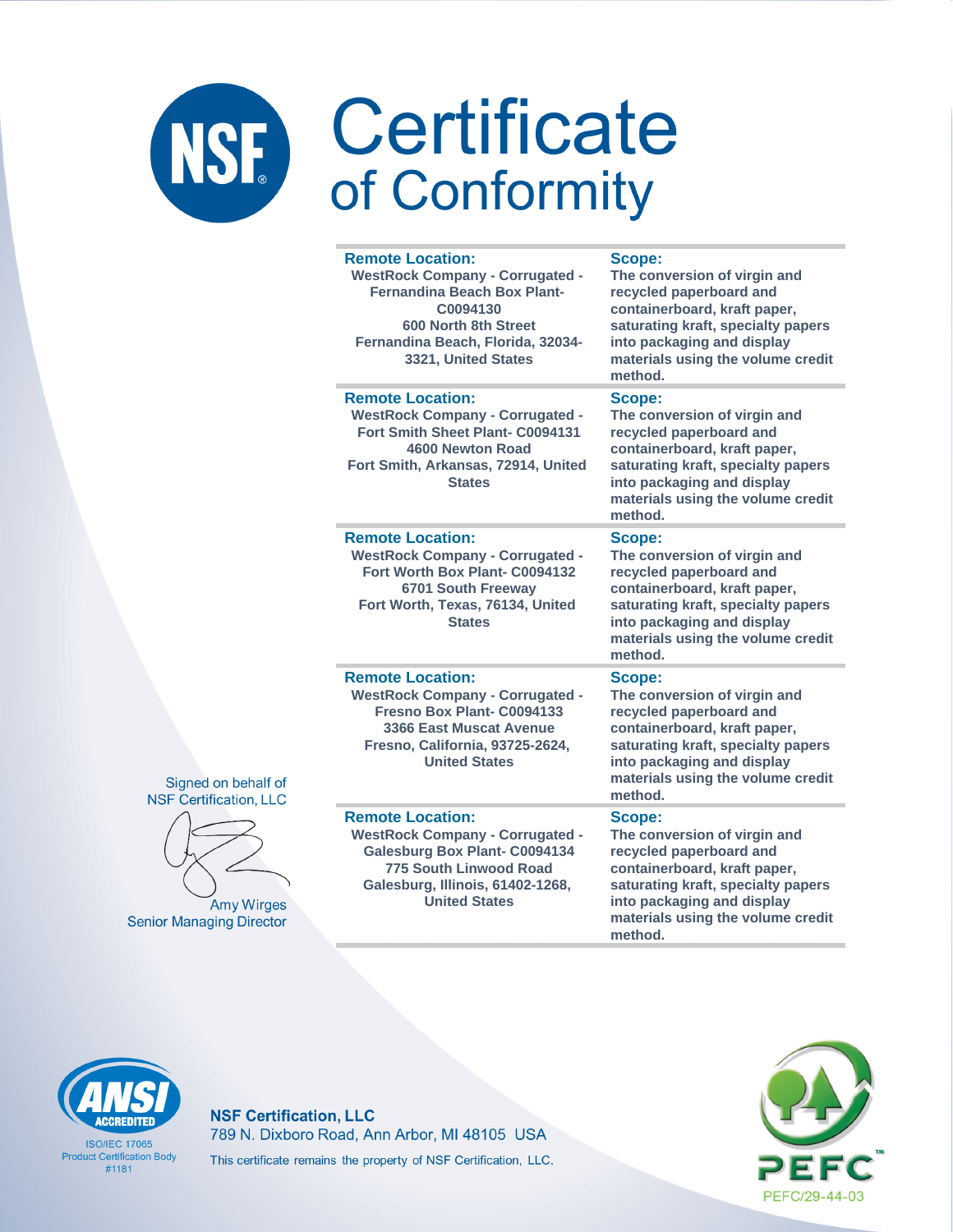|          | <b>Remote Location:</b><br><b>WestRock Company - Corrugated -</b><br><b>Germantown Box Plant- C0094135</b><br>11900 N. River Lane<br>Germantown, Wisconsin, 53022,<br><b>United States</b>          | Scope:<br>The conversion of virgin and<br>recycled paperboard and<br>containerboard, kraft paper,<br>saturating kraft, specialty papers<br>into packaging and display<br>materials using the volume credit<br>method. |
|----------|-----------------------------------------------------------------------------------------------------------------------------------------------------------------------------------------------------|-----------------------------------------------------------------------------------------------------------------------------------------------------------------------------------------------------------------------|
|          | <b>Remote Location:</b><br><b>WestRock Company - Corrugated -</b><br>Glendale Box Plant- C0094136<br>6902 W. Northern Avenue<br>Glendale, Arizona, 85303, United<br><b>States</b>                   | Scope:<br>The conversion of virgin and<br>recycled paperboard and<br>containerboard, kraft paper,<br>saturating kraft, specialty papers<br>into packaging and display<br>materials using the volume credit<br>method. |
|          | <b>Remote Location:</b><br><b>WestRock Company - Corrugated -</b><br>Guelph Box Plant- C0094138<br>390 Woodlawn Road W<br>Guelph, Ontario, N1H 7K3, Canada                                          | Scope:<br>The conversion of virgin and<br>recycled paperboard and<br>containerboard, kraft paper,<br>saturating kraft, specialty papers<br>into packaging and display<br>materials using the volume credit<br>method. |
| of<br>.C | <b>Remote Location:</b><br><b>WestRock Company - Corrugated -</b><br><b>Hanover Park Sheet Feeder-</b><br>C0094139<br>965 Muirfield Drive<br>Hanover Park, Illinois, 60103, United<br><b>States</b> | Scope:<br>The conversion of virgin and<br>recycled paperboard and<br>containerboard, kraft paper,<br>saturating kraft, specialty papers<br>into packaging and display<br>materials using the volume credit<br>method. |
| es<br>or | <b>Remote Location:</b><br><b>WestRock Company - Corrugated -</b><br><b>Highland Box Plant- C0094140</b><br><b>501 Zschokke Street</b><br>Highland, Illinois, 62249, United<br><b>States</b>        | Scope:<br>The conversion of virgin and<br>recycled paperboard and<br>containerboard, kraft paper,<br>saturating kraft, specialty papers<br>into packaging and display<br>materials using the volume credit            |

method.

### Signed on behalf **NSF Certification, LL**



Amy Wirg **Senior Managing Direct** 

# **ACCREDITED**

**ISO/IEC 17065 Product Certification Body**  $#1181$ 

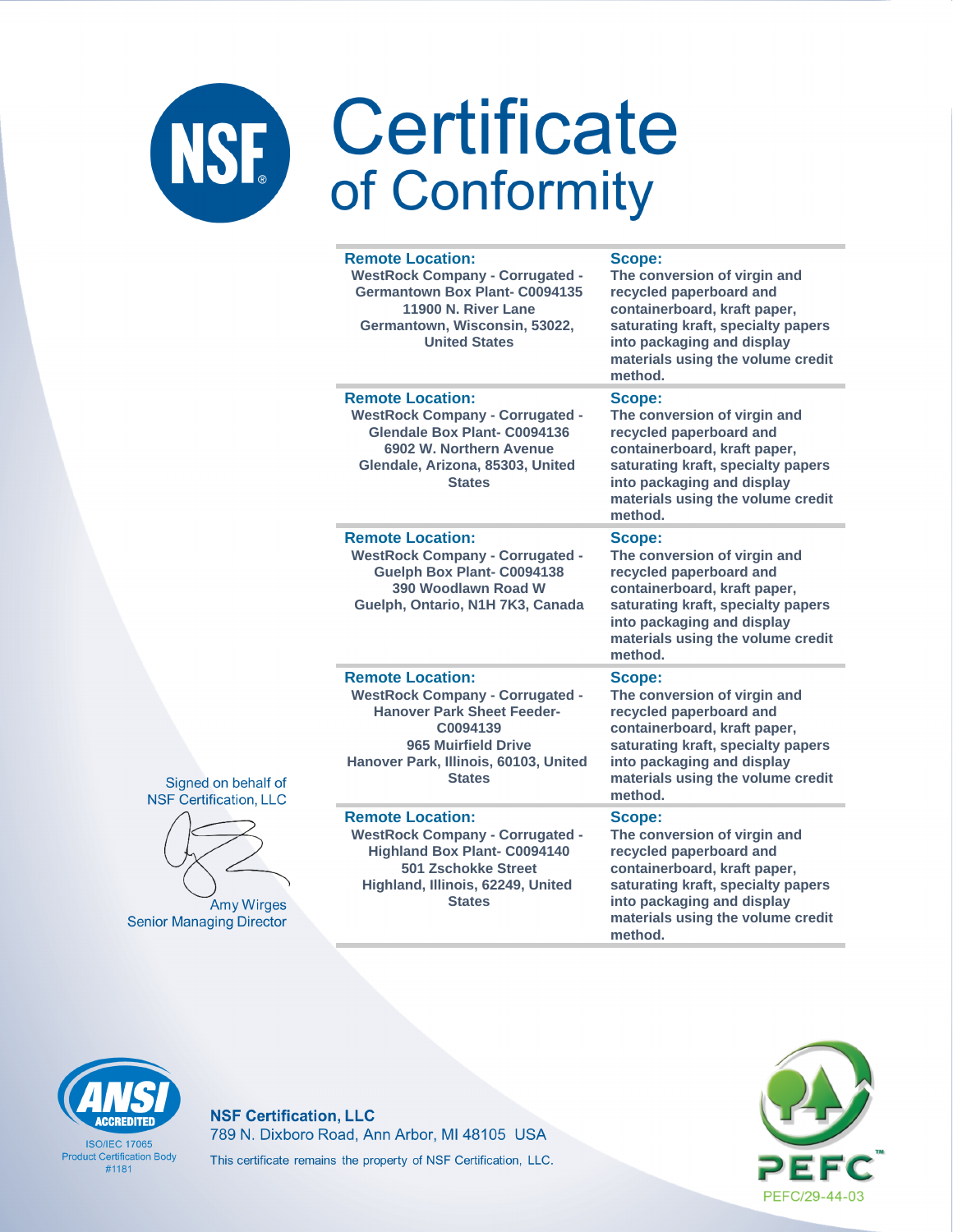| <b>Remote Location:</b><br><b>WestRock Company - Corrugated -</b><br><b>Houston South Sheet Plant-</b><br>C0094141<br><b>8440 Tewantin Drive</b><br>Houston, Texas, 77061, United States       | Scope:<br>The conversion of virgin and<br>recycled paperboard and<br>containerboard, kraft paper,<br>saturating kraft, specialty papers<br>into packaging and display<br>materials using the volume credit<br>method. |
|------------------------------------------------------------------------------------------------------------------------------------------------------------------------------------------------|-----------------------------------------------------------------------------------------------------------------------------------------------------------------------------------------------------------------------|
| <b>Remote Location:</b><br><b>WestRock Company - Corrugated -</b><br><b>Humboldt Box Plant- C0094142</b><br>1720 Ninth Avenue<br>Humboldt, Tennessee, 38343, United<br><b>States</b>           | Scope:<br>The conversion of virgin and<br>recycled paperboard and<br>containerboard, kraft paper,<br>saturating kraft, specialty papers<br>into packaging and display<br>materials using the volume credit<br>method. |
| <b>Remote Location:</b><br><b>WestRock Company - Corrugated -</b><br>Jacksonville Pre-Print- C0094143<br>1400 W. Tradeport Drive<br>Jacksonville, Florida, 32218, United<br><b>States</b>      | Scope:<br>The conversion of virgin and<br>recycled paperboard and<br>containerboard, kraft paper,<br>saturating kraft, specialty papers<br>into packaging and display<br>materials using the volume credit<br>method. |
| <b>Remote Location:</b><br><b>WestRock Company - Corrugated -</b><br>Las Vegas Preprint- C0094144<br>4545 W Diablo Drive<br><b>Unit A</b><br>Las Vegas, Nevada, 89118, United<br><b>States</b> | Scope:<br>The conversion of virgin and<br>recycled paperboard and<br>containerboard, kraft paper,<br>saturating kraft, specialty papers<br>into packaging and display<br>materials using the volume credit<br>method. |
| <b>Remote Location:</b><br><b>WestRock Company - Gauley Mill-</b><br>C0094147<br>11014 Midland Trail, W<br>Rupert, West Virginia, 25984, United                                                | Scope:<br>The processing of logs using the<br>volume credit method.                                                                                                                                                   |

**Amy Wirges Senior Managing Director** 

Signed on behalf of **NSF Certification, LLC** 

**States** 



**ISO/IEC 17065 Product Certification Body**  $#1181$ 

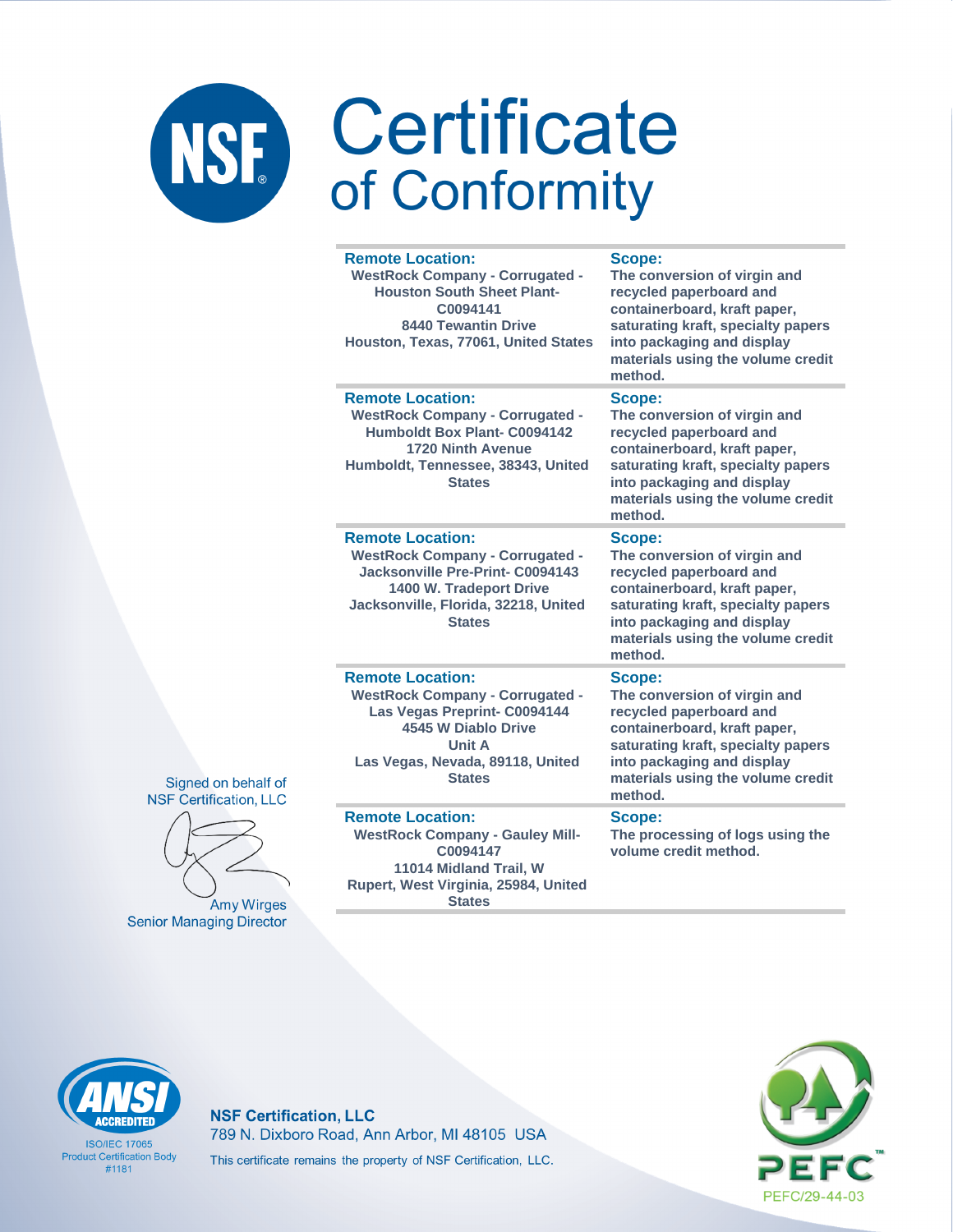| <b>Remote Location:</b><br><b>WestRock Company - Corrugated -</b><br><b>Lewisburg Box Plant- C0094148</b><br><b>700 Garrett Parkway</b><br>Lewisburg, Tennessee, 37091, United<br><b>States</b>                                    | Scope:<br>The conversion of virgin and<br>recycled paperboard and<br>containerboard, kraft paper,<br>saturating kraft, specialty papers<br>into packaging and display<br>materials using the volume credit<br>method. |
|------------------------------------------------------------------------------------------------------------------------------------------------------------------------------------------------------------------------------------|-----------------------------------------------------------------------------------------------------------------------------------------------------------------------------------------------------------------------|
| <b>Remote Location:</b><br><b>WestRock Company - Corrugated -</b><br><b>Lexington Sheet Plant- C0094149</b><br><b>170 Lisle Industrial Boulevard</b><br>Lexington, Kentucky, 40511, United<br><b>States</b>                        | Scope:<br>The conversion of virgin and<br>recycled paperboard and<br>containerboard, kraft paper,<br>saturating kraft, specialty papers<br>into packaging and display<br>materials using the volume credit<br>method. |
| <b>Remote Location:</b><br><b>WestRock Company - Corrugated -</b><br><b>Liberty Box Plant- C0094150</b><br>933 S. Kent Street<br>Liberty, Missouri, 64068, United<br><b>States</b>                                                 | Scope:<br>The conversion of virgin and<br>recycled paperboard and<br>containerboard, kraft paper,<br>saturating kraft, specialty papers<br>into packaging and display<br>materials using the volume credit<br>method. |
| <b>Remote Location:</b><br><b>WestRock Company - Highland Mill-</b><br>C0094151<br><b>6162 Potomac River Road</b><br>Monterey, Virginia, 24465, United<br><b>States</b>                                                            | Scope:<br>The processing of logs using the<br>volume credit method.                                                                                                                                                   |
| <b>Remote Location:</b><br><b>WestRock Company - Folding Carton</b><br>- Santo Domingo- C0094152<br>Edificio 41, Parque Industrial Itabo<br><b>Carretera Sanchez KM 18.5</b><br>Haina, San Cristóbal, Dominican<br><b>Republic</b> | Scope:<br>The conversion of virgin and<br>recycled paperboard and<br>containerboard, kraft paper,<br>saturating kraft, specialty papers<br>into packaging and display<br>materials using the volume credit<br>method. |

Signed on behalf of **NSF Certification, LLC** 



**Amy Wirges Senior Managing Director** 

# **ACCREDITED**

**ISO/IEC 17065 Product Certification Body**  $#1181$ 

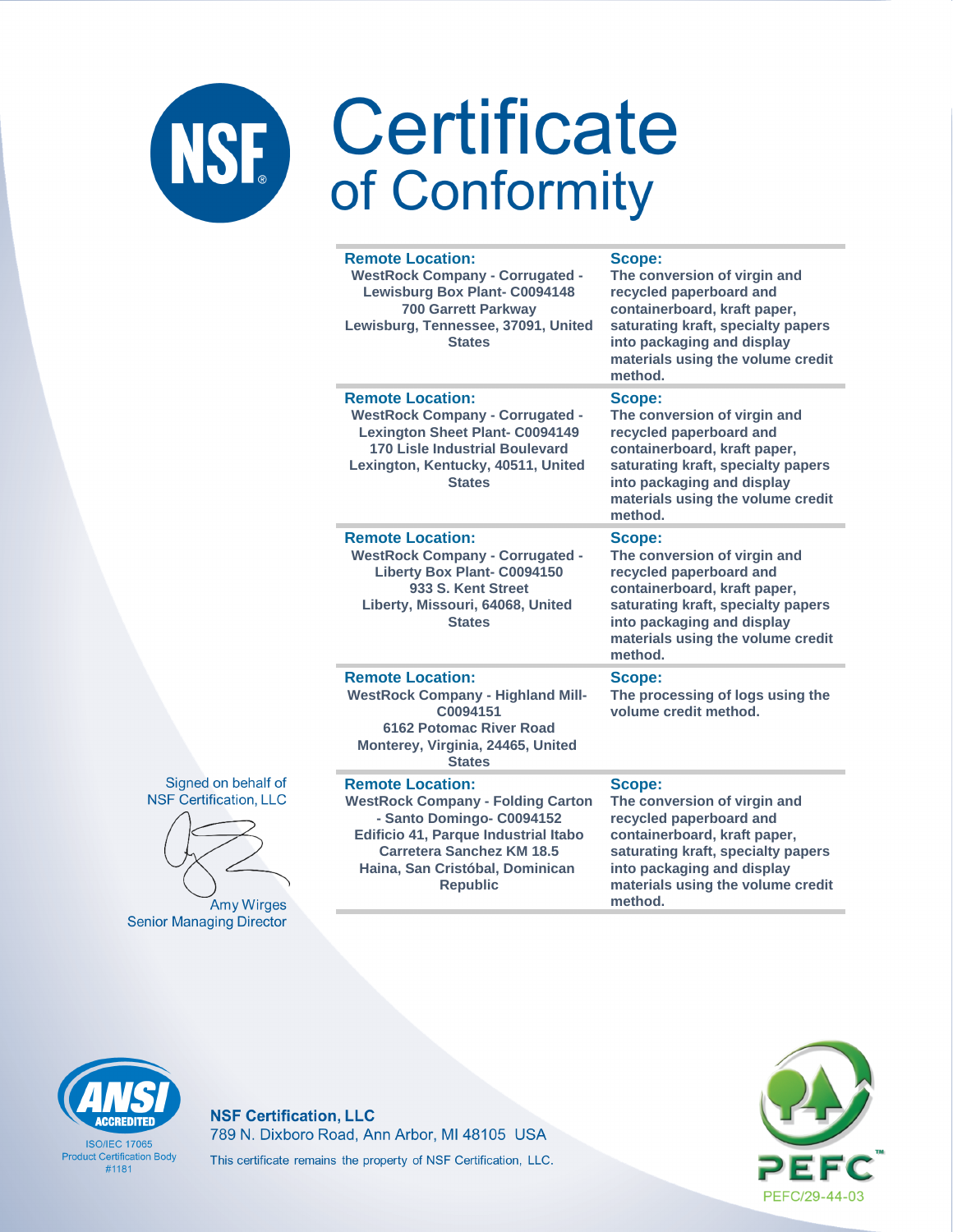|                               | <b>Remote Location:</b><br><b>WestRock Company - Corrugated -</b><br><b>Milpitas Box Plant- C0094153</b><br>201 South Hillview Drive<br>Milpitas, California, 95035, United<br><b>States</b>    | Scope:<br>The conversion of virgin and<br>recycled paperboard and<br>containerboard, kraft paper,<br>saturating kraft, specialty papers<br>into packaging and display<br>materials using the volume credit<br>method. |
|-------------------------------|-------------------------------------------------------------------------------------------------------------------------------------------------------------------------------------------------|-----------------------------------------------------------------------------------------------------------------------------------------------------------------------------------------------------------------------|
|                               | <b>Remote Location:</b><br><b>WestRock Company - Corrugated -</b><br>Milton Box Plant- C0094154<br>8150 Parkhill Road<br>Milton, Ontario, L9T 5V7, Canada                                       | Scope:<br>The conversion of virgin and<br>recycled paperboard and<br>containerboard, kraft paper,<br>saturating kraft, specialty papers<br>into packaging and display<br>materials using the volume credit<br>method. |
|                               | <b>Remote Location:</b><br><b>WestRock Company - Corrugated -</b><br>Milwaukee (IPC) Sheet Feeder-<br>C0094156<br>9400 W. Heather Court<br>Milwaukee, Wisconsin, 53224, United<br><b>States</b> | Scope:<br>The conversion of virgin and<br>recycled paperboard and<br>containerboard, kraft paper,<br>saturating kraft, specialty papers<br>into packaging and display<br>materials using the volume credit<br>method. |
| of<br>$\overline{\mathsf{C}}$ | <b>Remote Location:</b><br><b>WestRock Company - Corrugated -</b><br><b>Minneapolis Box Plant- C0094157</b><br>50 37th Avenue NE<br>Minneapolis, Minnesota, 55421,<br><b>United States</b>      | Scope:<br>The conversion of virgin and<br>recycled paperboard and<br>containerboard, kraft paper,<br>saturating kraft, specialty papers<br>into packaging and display<br>materials using the volume credit<br>method. |
| es<br>:or                     | <b>Remote Location:</b><br><b>WestRock Company - Corrugated -</b><br>Mishawaka Box Plant- C0094158<br><b>1925 Stone Court</b><br>Mishawaka, Indiana, 46544, United<br><b>States</b>             | Scope:<br>The conversion of virgin and<br>recycled paperboard and<br>containerboard, kraft paper,<br>saturating kraft, specialty papers<br>into packaging and display<br>materials using the volume credit<br>method. |

### Signed on behalf **NSF Certification, LL**



Amy Wirg **Senior Managing Direct** 

### **CCREDITED**

**ISO/IEC 17065 Product Certification Body**  $#1181$ 

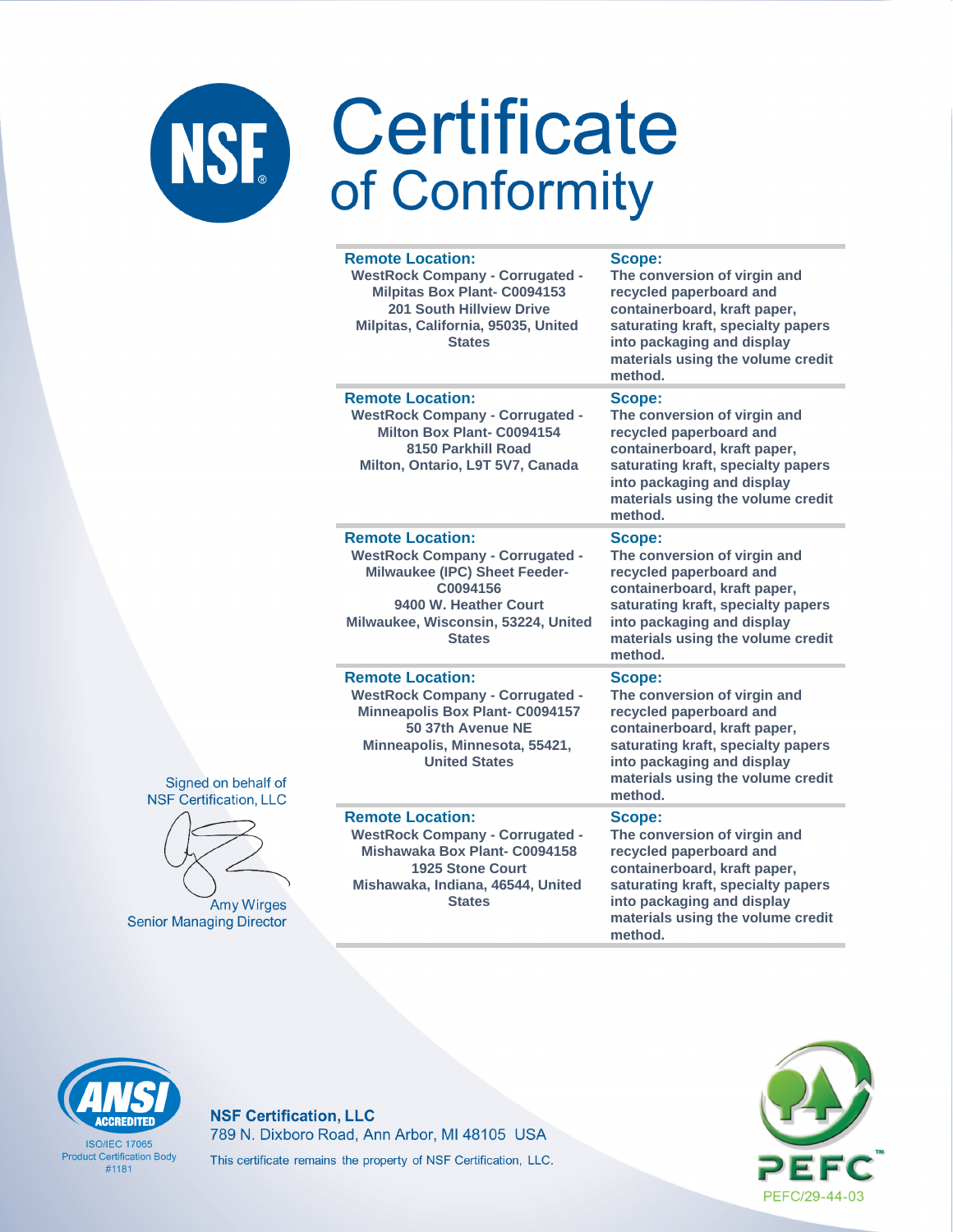|    | <b>Remote Location:</b><br><b>WestRock Company - Corrugated -</b><br><b>Montgomery Box Plant- C0094161</b><br><b>111 Folmar Parkway</b><br><b>Interstate Industrial Park</b><br>Montgomery, Alabama, 36105, United<br><b>States</b> | Scope:<br>The conversion of virgin and<br>recycled paperboard and<br>containerboard, kraft paper,<br>saturating kraft, specialty papers<br>into packaging and display<br>materials using the volume credit<br>method. |
|----|-------------------------------------------------------------------------------------------------------------------------------------------------------------------------------------------------------------------------------------|-----------------------------------------------------------------------------------------------------------------------------------------------------------------------------------------------------------------------|
|    | <b>Remote Location:</b><br><b>WestRock Company - Corrugated -</b><br>Neenah Sheet Plant- C0094163<br><b>2419 Industrial Drive</b><br>Neenah, Wisconsin, 54956, United<br><b>States</b>                                              | Scope:<br>The conversion of virgin and<br>recycled paperboard and<br>containerboard, kraft paper,<br>saturating kraft, specialty papers<br>into packaging and display<br>materials using the volume credit<br>method. |
|    | <b>Remote Location:</b><br><b>WestRock Company - Gold Hill Chip</b><br><b>Mill-C0094164</b><br>21771 North James Madison<br><b>Highway</b><br>Dillwyn, Virginia, 23936, United<br><b>States</b>                                     | Scope:<br>The manufacture of pine chips<br>and hardwood chips using the<br>volume credit method.                                                                                                                      |
| of | <b>Remote Location:</b><br><b>WestRock Company - Corrugated -</b><br>New Lenox Box Plant- C0094165<br>2251 Berens Drive<br>New Lenox, Illinois, 60451, United<br><b>States</b>                                                      | Scope:<br>The conversion of virgin and<br>recycled paperboard and<br>containerboard, kraft paper,<br>saturating kraft, specialty papers<br>into packaging and display<br>materials using the volume credit<br>method. |
| C  | <b>Remote Location:</b><br><b>WestRock Company - Keysville Chip</b><br><b>Mill-C0094166</b><br>6367 Kings Highway<br>Keysville, Virginia, 23947, United<br>$P_{total}$                                                              | Scope:<br>The manufacture of pine chips<br>and hardwood chips using the<br>volume credit method.                                                                                                                      |

Signed on behalf **NSF** Certification, LL



Amy Wirges **Senior Managing Director** 

**States** 



**ISO/IEC 17065 Product Certification Body**  $#1181$ 

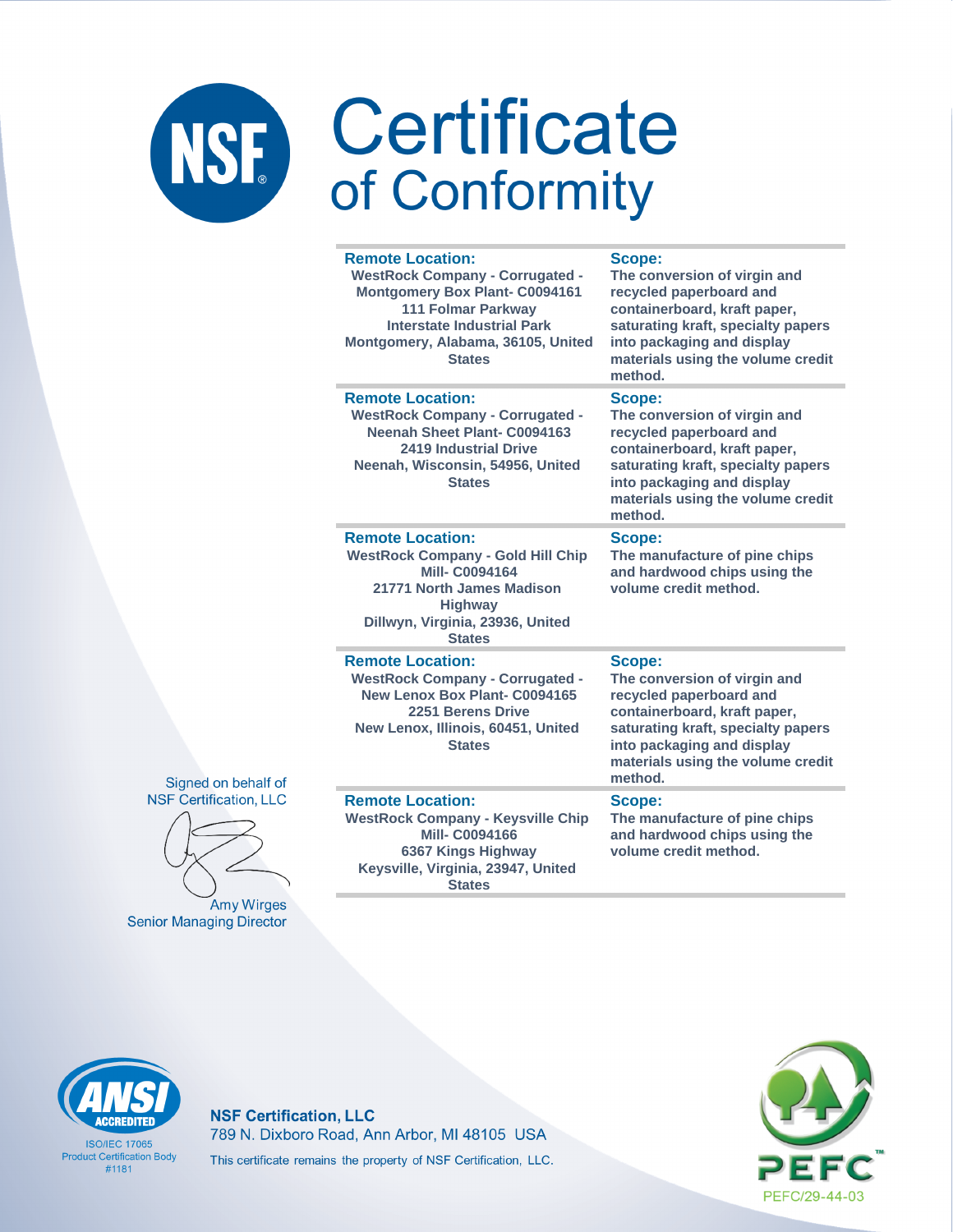### Certificate NSF. of Conformity

### **Remote Location:**

**WestRock Company - Corrugated - North Chicago Box Plant- C0094167 1900 Foss Park Avenue North Chicago, Illinois, 60064, United States**

**Scope:**

**The conversion of virgin and recycled paperboard and containerboard, kraft paper, saturating kraft, specialty papers into packaging and display materials using the volume credit method.**

### **Remote Location:**

**WestRock Company - Corrugated - North Tonawanda Box Plant-C0094168 51 Robinson Street North Tonawanda, New York, 14120, United States**

### **Remote Location:**

**WestRock Company - Corrugated - Philadelphia (Aston) Box Plant-C0094169 100 McDonald Boulevard Aston, Pennsylvania, 19014, United States**

### **Remote Location:**

**WestRock Company - Corrugated - Portland Box Plant- C0094171 9930 N. Burgard Way Portland, Oregon, 97203, United States**

### **Remote Location:**

**WestRock Company - Corrugated - Ravenna Box Plant - C0094173 975 North Freedom Street Ravenna, Ohio, 44266, United States**

### **Scope:**

**The conversion of virgin and recycled paperboard and containerboard, kraft paper, saturating kraft, specialty papers into packaging and display materials using the volume credit method.**

### **Scope:**

**The conversion of virgin and recycled paperboard and containerboard, kraft paper, saturating kraft, specialty papers into packaging and display materials using the volume credit method.**

### **Scope:**

**The conversion of virgin and recycled paperboard and containerboard, kraft paper, saturating kraft, specialty papers into packaging and display materials using the volume credit method.**

### **Scope:**

**The conversion of virgin and recycled paperboard and containerboard, kraft paper, saturating kraft, specialty papers into packaging and display materials using the volume credit method.**



**ISO/IFC 17065 Product Certification Body** #1181

**NSF Certification, LLC** 789 N. Dixboro Road, Ann Arbor, MI 48105 USA This certificate remains the property of NSF Certification, LLC.





Signed on behalf of

**Amy Wirges Senior Managing Director**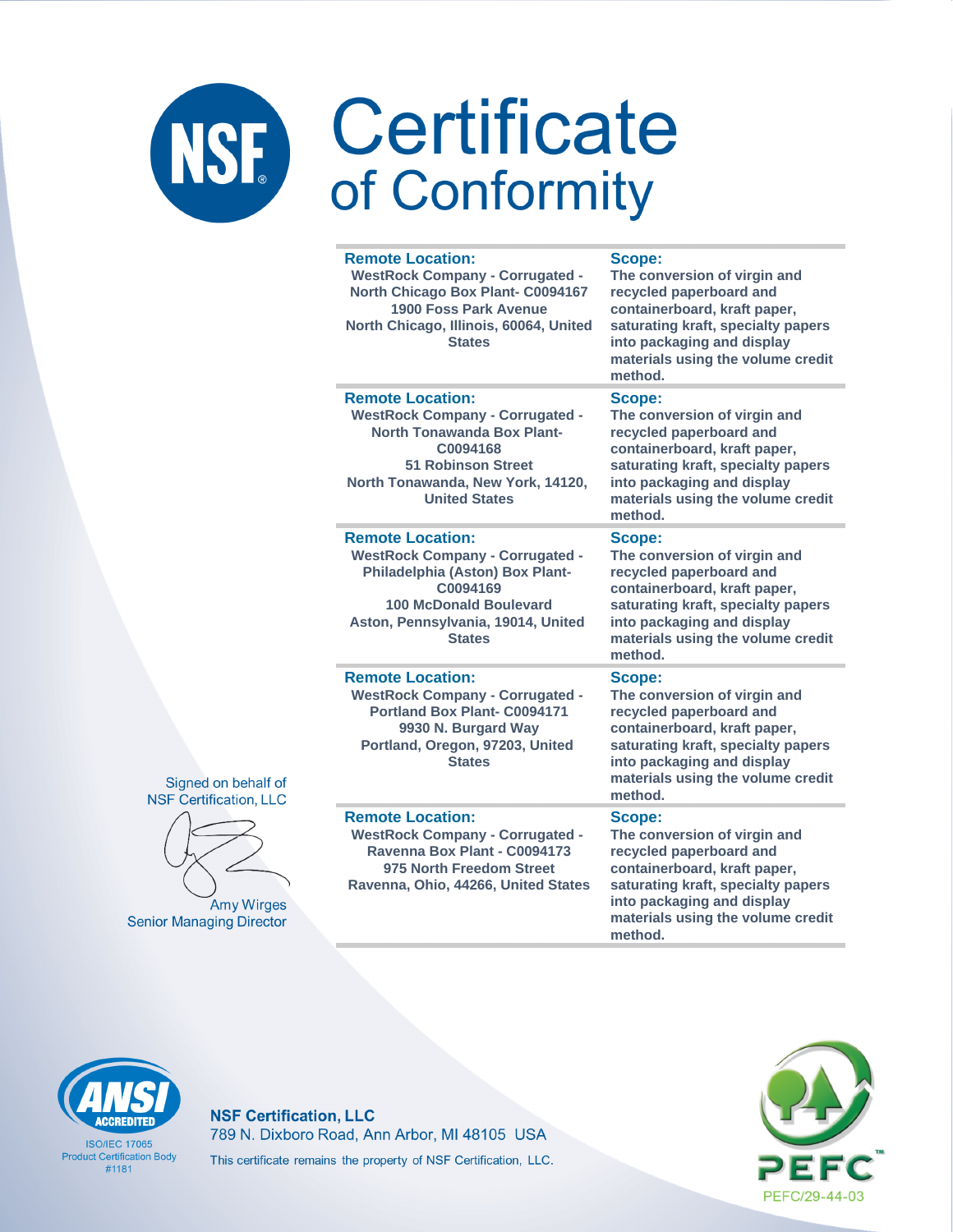|                   | <b>Remote Location:</b><br><b>WestRock Company - Corrugated -</b><br><b>Richmond Box Plant- C0094175</b><br>5710 S. Laburnum Avenue<br>Richmond, Virginia, 23231, United<br><b>States</b>                                 | Scope:<br>The conversion of virgin and<br>recycled paperboard and<br>containerboard, kraft paper,<br>saturating kraft, specialty papers<br>into packaging and display<br>materials using the volume credit<br>method. |
|-------------------|---------------------------------------------------------------------------------------------------------------------------------------------------------------------------------------------------------------------------|-----------------------------------------------------------------------------------------------------------------------------------------------------------------------------------------------------------------------|
|                   | <b>Remote Location:</b><br><b>WestRock Company - Corrugated -</b><br>Rogers Box Plant - C0094177<br>2021 South 5th Street<br>Rogers, Arkansas, 72756, United<br><b>States</b>                                             | Scope:<br>The conversion of virgin and<br>recycled paperboard and<br>containerboard, kraft paper,<br>saturating kraft, specialty papers<br>into packaging and display<br>materials using the volume credit<br>method. |
|                   | <b>Remote Location:</b><br><b>WestRock Company - Corrugated -</b><br>Salinas Box Plant - C0094178<br><b>1078 Merril Street</b><br>Salinas, California, 93901, United<br><b>States</b>                                     | Scope:<br>The conversion of virgin and<br>recycled paperboard and<br>containerboard, kraft paper,<br>saturating kraft, specialty papers<br>into packaging and display<br>materials using the volume credit<br>method. |
| f of<br><b>LC</b> | <b>Remote Location:</b><br><b>WestRock Company - Corrugated -</b><br>San Juan Box Plant- C0094179<br><b>47 Amelia Street</b><br><b>Amelia Industrial Park</b><br>Guaynabo, Puerto Rico, 00968-8003,<br><b>Puerto Rico</b> | Scope:<br>The conversion of virgin and<br>recycled paperboard and<br>containerboard, kraft paper,<br>saturating kraft, specialty papers<br>into packaging and display<br>materials using the volume credit<br>method. |
| ges<br>ctor       | <b>Remote Location:</b><br><b>WestRock Company - Corrugated -</b><br><b>Sioux City South Box Plant-</b><br>C0094182<br>2300 Bridgeport Drive<br>Sioux City, Iowa, 51111, United<br><b>States</b>                          | Scope:<br>The conversion of virgin and<br>recycled paperboard and<br>containerboard, kraft paper,<br>saturating kraft, specialty papers<br>into packaging and display<br>materials using the volume credit<br>method. |

Signed on behalt NSF Certification, L



Amy Wirg **Senior Managing Direo** 

# **CCREDITED**

**ISO/IEC 17065 Product Certification Body**  $#1181$ 

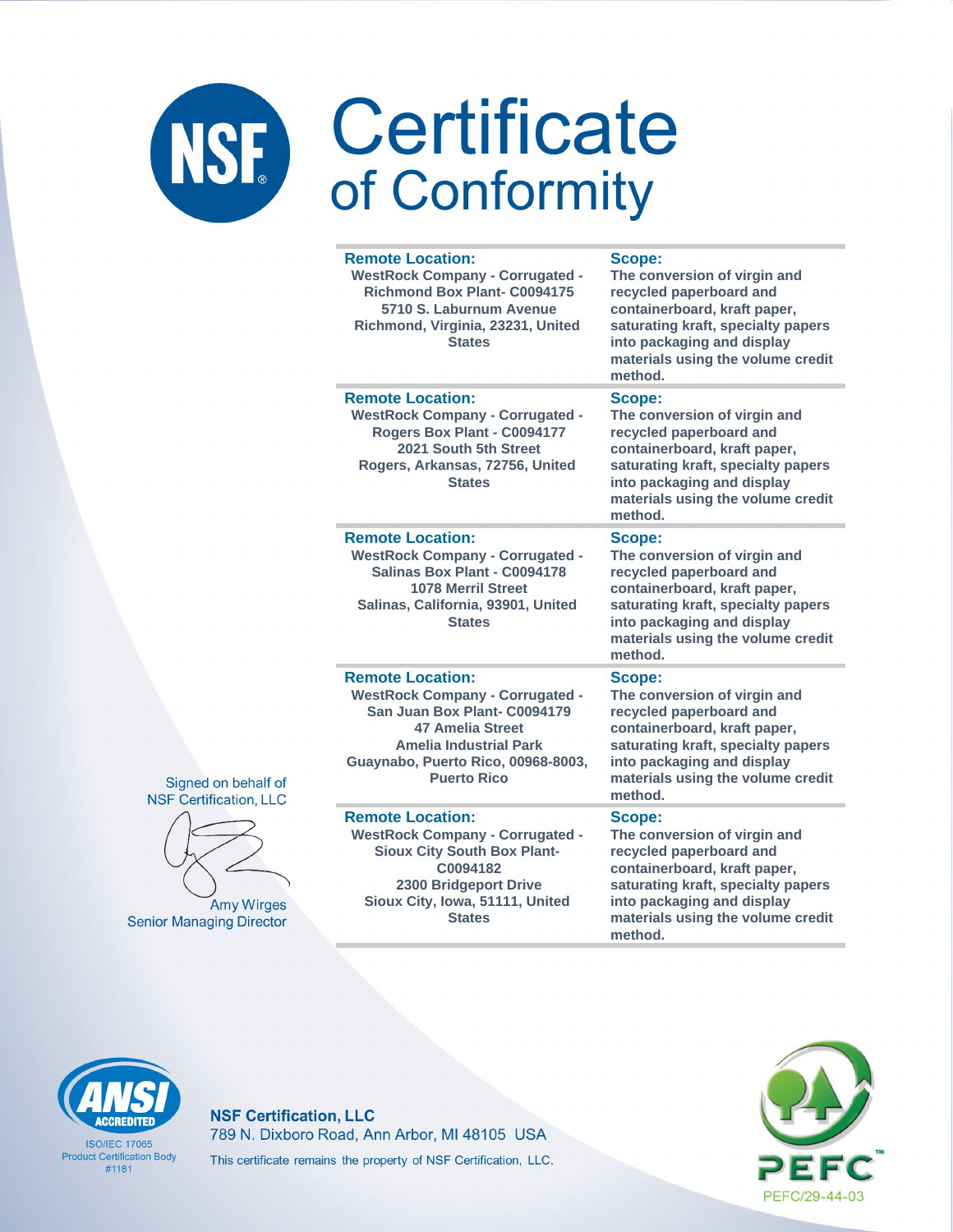### Certificate NSF. of Conformity

### **Remote Location:**

**WestRock Company - Corrugated - Sioux Falls Box Plant- C0094183 100 E. Benson Road Sioux Falls, South Dakota, 57101, United States**

### **Scope:**

**The conversion of virgin and recycled paperboard and containerboard, kraft paper, saturating kraft, specialty papers into packaging and display materials using the volume credit method.**

### **Remote Location:**

**WestRock Company - Corrugated - Springfield (MA) Sheet Plant-C0094184 320 Parker Street Springfield, Massachusetts, 01129, United States**

### **Remote Location:**

**WestRock Company - Corrugated - Springfield (MO) Box Plant-C0094185 2705 West Battlefield Road Springfield, Missouri, 65808, United States**

### **Remote Location:**

**WestRock Company - Corrugated - Springfield (MO) Sheet Plant-C0094186 460 N. Belcrest Avenue Springfield, Missouri, 65802, United States**

### **Remote Location:**

**WestRock Company - Corrugated - St. Cloud Box Plant- C0094187 655 41st Avenue North St. Cloud, Minnesota, 56303, United States**

### **Scope:**

**The conversion of virgin and recycled paperboard and containerboard, kraft paper, saturating kraft, specialty papers into packaging and display materials using the volume credit method.**

### **Scope:**

**The conversion of virgin and recycled paperboard and containerboard, kraft paper, saturating kraft, specialty papers into packaging and display materials using the volume credit method.**

### **Scope:**

**The conversion of virgin and recycled paperboard and containerboard, kraft paper, saturating kraft, specialty papers into packaging and display materials using the volume credit method.**

### **Scope:**

**The conversion of virgin and recycled paperboard and containerboard, kraft paper, saturating kraft, specialty papers into packaging and display materials using the volume credit method.**



**ISO/IFC 17065 Product Certification Body** #1181

### **NSF Certification, LLC** 789 N. Dixboro Road, Ann Arbor, MI 48105 USA This certificate remains the property of NSF Certification, LLC.





Signed on behalf of

**Amy Wirges Senior Managing Director**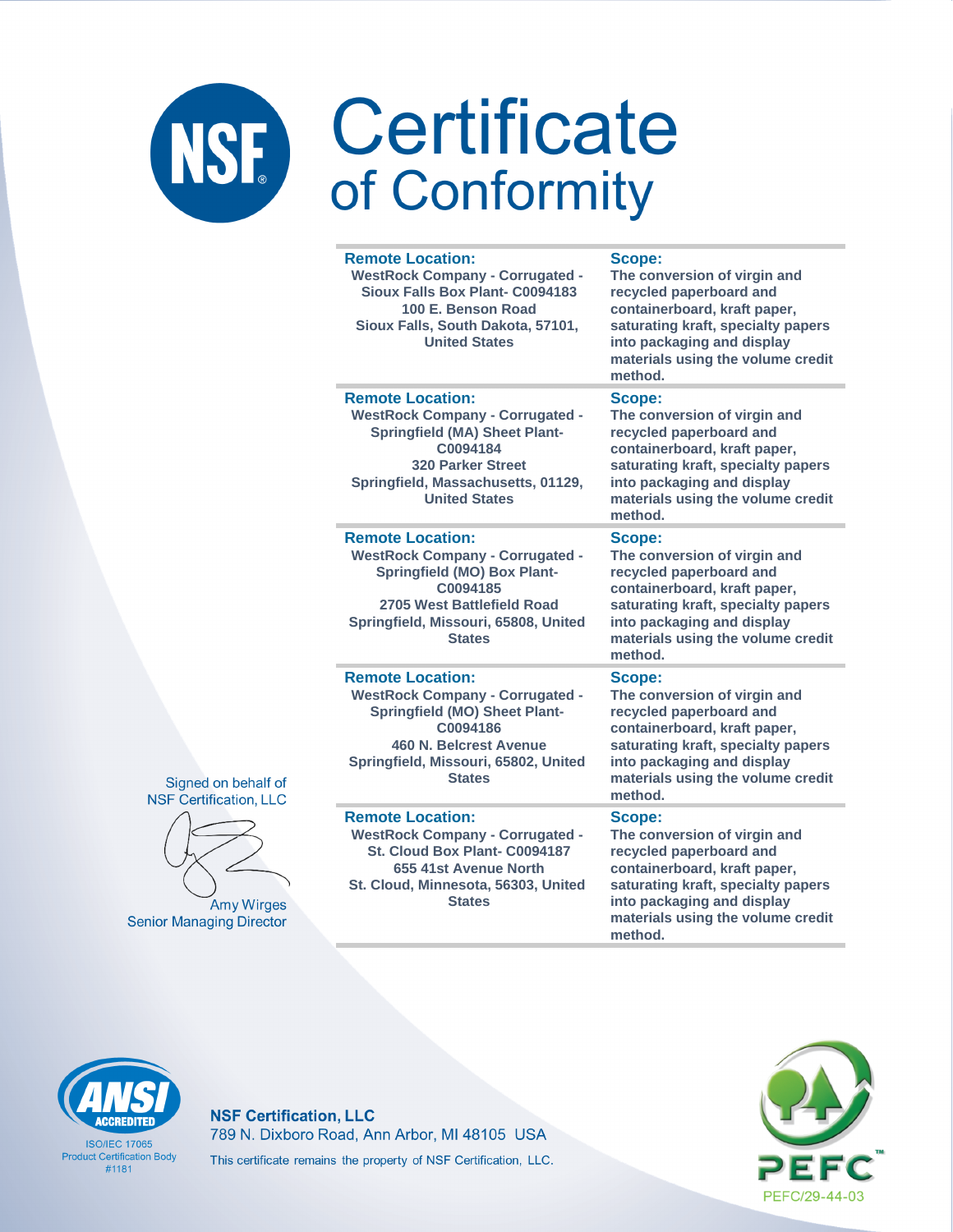### Certificate **NSE** of Conformity

### **Remote Location: WestRock Company - Corrugated - Town of Mt. Royal (TMR) Box Plant-C0094190 5550 Royalmount Avenue Town of Mt. Royal, Québec, H4P 1H7, Canada recycled paperboard and into packaging and display method. Remote Location: WestRock Company - Corrugated - Tupelo (Saltillo) Box Plant- C0094191 324 Turner Industrial Park Saltillo, Mississippi, 38866, United States Scope: The conversion of virgin and recycled paperboard and into packaging and display method. Remote Location: WestRock Company - Corrugated - Frenchtown RTS Converting-C0094192 869 Frenchtown-Flemington Road Frenchtown, New Jersey, 08825, United States Scope: The conversion of virgin and recycled paperboard and containerboard, kraft paper, into packaging and display method. Remote Location: WestRock Company - Corrugated - Wakefield Box Plant- C0094193 365 Audubon Road Wakefield Industrial Park Wakefield, Massachusetts, 01880, United States Scope: recycled paperboard and into packaging and display method.**

### **Remote Location:**

**WestRock Company - Merchandising Display - West Chester- C0094195 9266 Meridian Way, Building 3 World Park at Union Centre West Chester, Ohio, 45069, United States**

### **Scope:**

**The conversion of virgin and containerboard, kraft paper, saturating kraft, specialty papers materials using the volume credit** 

**containerboard, kraft paper, saturating kraft, specialty papers materials using the volume credit** 

**saturating kraft, specialty papers materials using the volume credit** 

**The conversion of virgin and containerboard, kraft paper, saturating kraft, specialty papers materials using the volume credit** 

### **Scope:**

**The conversion of virgin and recycled paperboard and containerboard, kraft paper, saturating kraft, specialty papers into packaging and display materials using the volume credit method.**



**ISO/IFC 17065 Product Certification Body** #1181

### **NSF Certification, LLC** 789 N. Dixboro Road, Ann Arbor, MI 48105 USA This certificate remains the property of NSF Certification, LLC.



Signed on behalf of **NSF Certification, LLC** 

**Amy Wirges Senior Managing Director**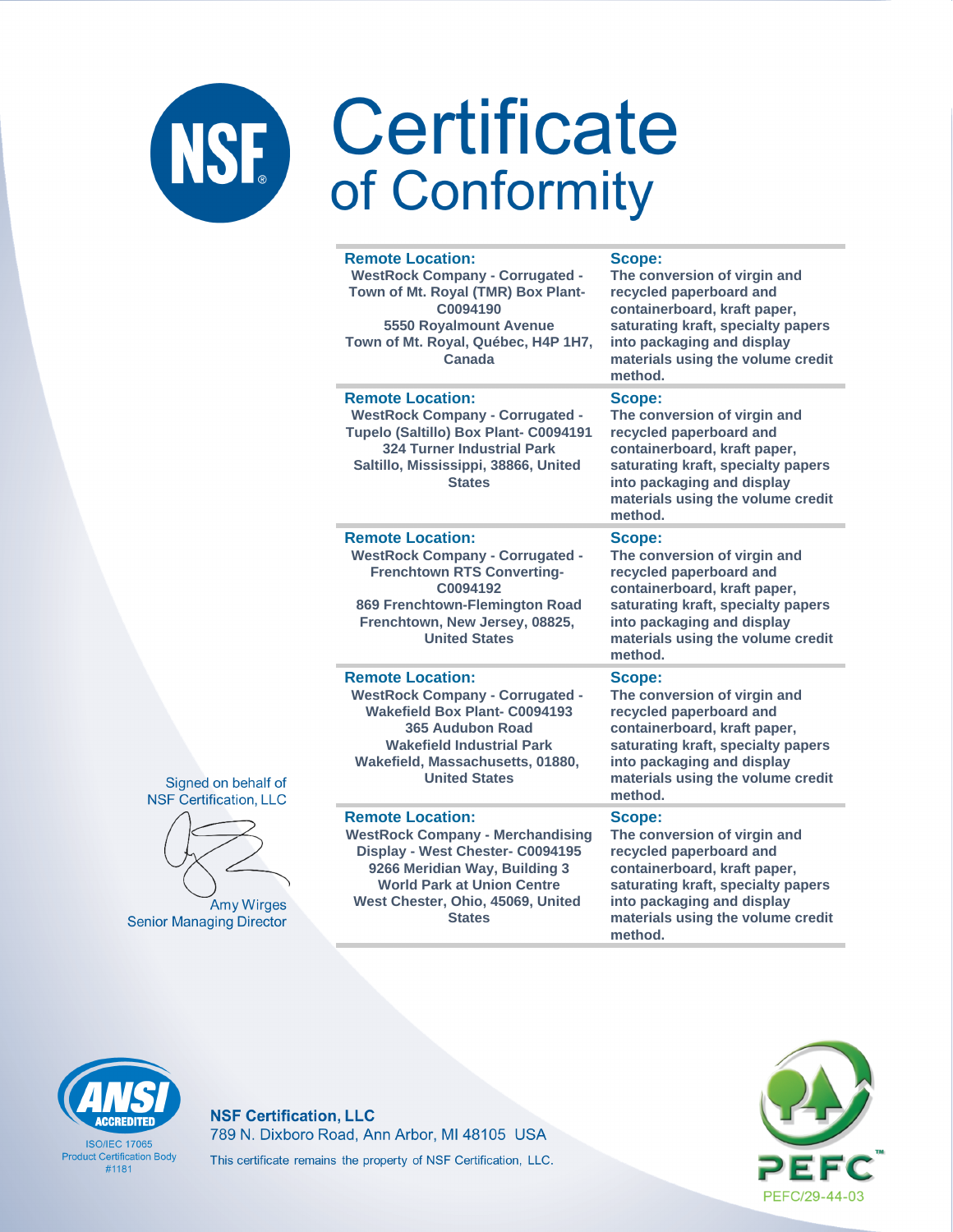|           | <b>Remote Location:</b><br><b>WestRock Company - Corrugated -</b><br><b>Winnipeg Box Plant- C0094197</b><br>1360 Inkster Boulevard<br>Winnipeg, Manitoba, R3C 3J4,<br>Canada                       | <b>Scope:</b><br>The conversion of virgin and<br>recycled paperboard and<br>containerboard, kraft paper,<br>saturating kraft, specialty papers<br>into packaging and display<br>materials using the volume credit<br>method. |
|-----------|----------------------------------------------------------------------------------------------------------------------------------------------------------------------------------------------------|------------------------------------------------------------------------------------------------------------------------------------------------------------------------------------------------------------------------------|
|           | <b>Remote Location:</b><br><b>WestRock Company - Merchandising</b><br><b>Display - Castle Rock (Adams)-</b><br>C0099634<br>201 W. Grove Street<br>Adams, Wisconsin, 53910, United<br><b>States</b> | Scope:<br>The conversion of virgin and<br>recycled paperboard and<br>containerboard, kraft paper,<br>saturating kraft, specialty papers<br>into packaging and display<br>materials using the volume credit<br>method.        |
|           | <b>Remote Location:</b><br><b>WestRock Company - Merchandising</b><br>Display - Toledo- C0099635<br><b>1635 Coining Drive</b><br>Toledo, Ohio, 43612, United States                                | Scope:<br>The conversion of virgin and<br>recycled paperboard and<br>containerboard, kraft paper,<br>saturating kraft, specialty papers<br>into packaging and display<br>materials using the volume credit<br>method.        |
| of<br>_C  | <b>Remote Location:</b><br><b>WestRock Company - Merchandising</b><br>Display - Etobicoke - C0099636<br><b>730 Islington Avenue</b><br>Etobicoke, Ontario, M8Z 4N8, Canada                         | Scope:<br>The conversion of virgin and<br>recycled paperboard and<br>containerboard, kraft paper,<br>saturating kraft, specialty papers<br>into packaging and display<br>materials using the volume credit<br>method.        |
| es<br>tor | <b>Remote Location:</b><br><b>WestRock Company - Las Vegas</b><br>Large Format Digital- C0099639<br><b>4545 West Diablo Drive</b><br>Las Vegas, Nevada, 89118, United<br><b>States</b>             | Scope:<br>The conversion of virgin and<br>recycled paperboard and<br>containerboard, kraft paper,<br>saturating kraft, specialty papers<br>into packaging and display<br>materials using the volume credit<br>method.        |





Amy Wirg **Senior Managing Direct** 

# **CCREDITEI**

**ISO/IEC 17065 Product Certification Body**  $#1181$ 

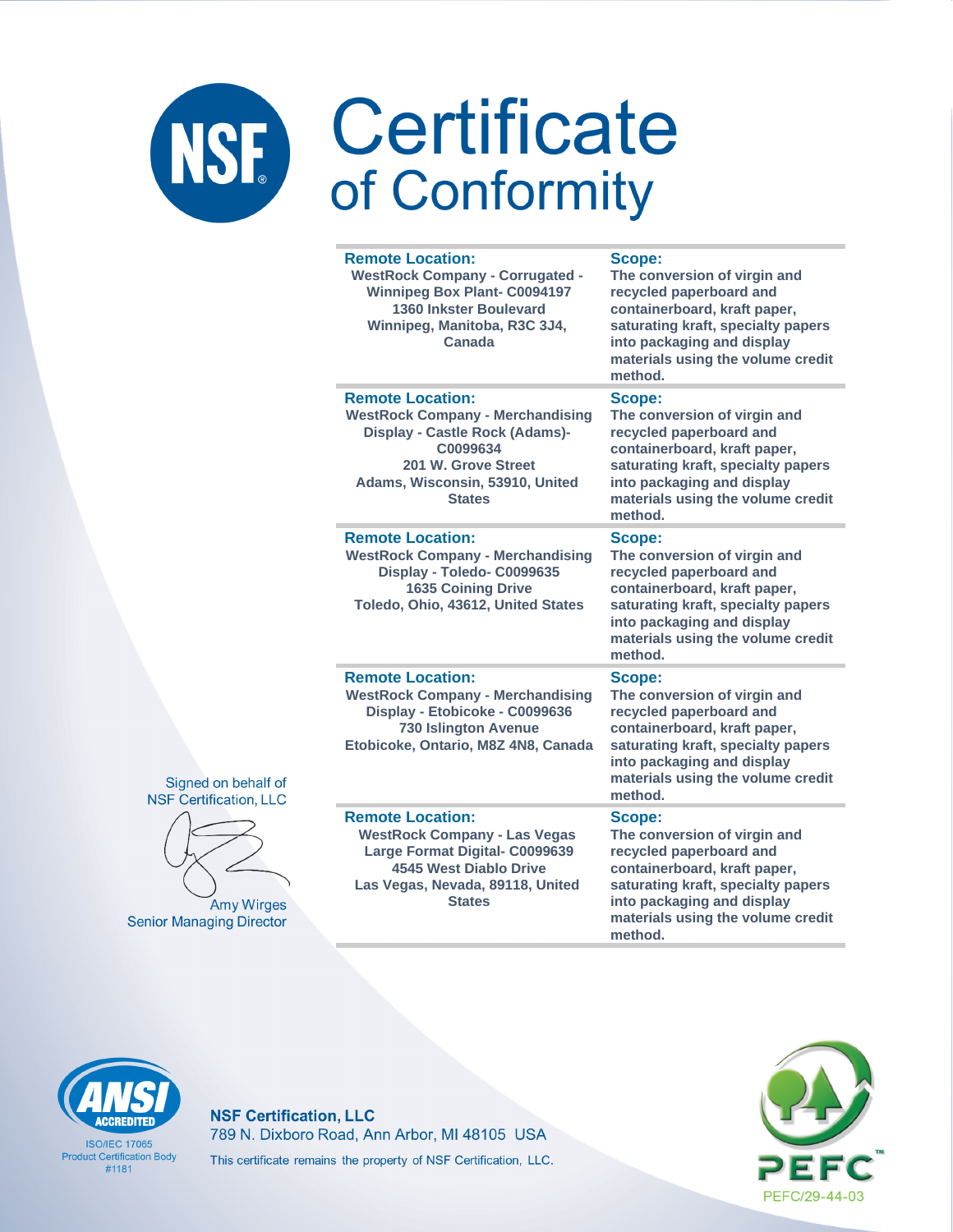|               | <b>Remote Location:</b><br><b>WestRock Company - Corrugated -</b><br>Deer Park Box Plant- C0121437<br><b>140 W. Industry Court</b><br>Deer Park, New York, 11729, United<br><b>States</b>           | Scope:<br>The conversion of virgin and<br>recycled paperboard and<br>containerboard, kraft paper,<br>saturating kraft, specialty papers<br>into packaging and display<br>materials using the volume credit<br>method. |
|---------------|-----------------------------------------------------------------------------------------------------------------------------------------------------------------------------------------------------|-----------------------------------------------------------------------------------------------------------------------------------------------------------------------------------------------------------------------|
|               | <b>Remote Location:</b><br><b>WestRock Company - Corrugated -</b><br>Devens Box Plant- C0121442<br>51 Independence Drive<br>Devens, Massachusetts, 01434,<br><b>United States</b>                   | Scope:<br>The conversion of virgin and<br>recycled paperboard and<br>containerboard, kraft paper,<br>saturating kraft, specialty papers<br>into packaging and display<br>materials using the volume credit<br>method. |
|               | <b>Remote Location:</b><br><b>WestRock Company - Corrugated -</b><br><b>Gallatin Sheet Plant- C0121443</b><br><b>1211 Hartsville Pike</b><br>Gallatin, Tennessee, 37066, United<br><b>States</b>    | Scope:<br>The conversion of virgin and<br>recycled paperboard and<br>containerboard, kraft paper,<br>saturating kraft, specialty papers<br>into packaging and display<br>materials using the volume credit<br>method. |
| llf of<br>LLC | <b>Remote Location:</b><br><b>WestRock Company - Corrugated -</b><br><b>Lancaster Box Plant- C0121447</b><br><b>500 Richardson Drive</b><br>Lancaster, Pennsylvania, 17603,<br><b>United States</b> | Scope:<br>The conversion of virgin and<br>recycled paperboard and<br>containerboard, kraft paper,<br>saturating kraft, specialty papers<br>into packaging and display<br>materials using the volume credit<br>method. |
| rges<br>:ctor | <b>Remote Location:</b><br><b>WestRock Company - Corrugated -</b><br>Mooresville Box Plant- C0121450<br>279 Mooresville Road<br>Mooresville, North Carolina, 28115,<br><b>United States</b>         | Scope:<br>The conversion of virgin and<br>recycled paperboard and<br>containerboard, kraft paper,<br>saturating kraft, specialty papers<br>into packaging and display<br>materials using the volume credit<br>method. |

### Signed on beha **NSF** Certification,



Amy Wir **Senior Managing Dire** 

### **CCREDITED**

**ISO/IEC 17065 Product Certification Body**  $#1181$ 

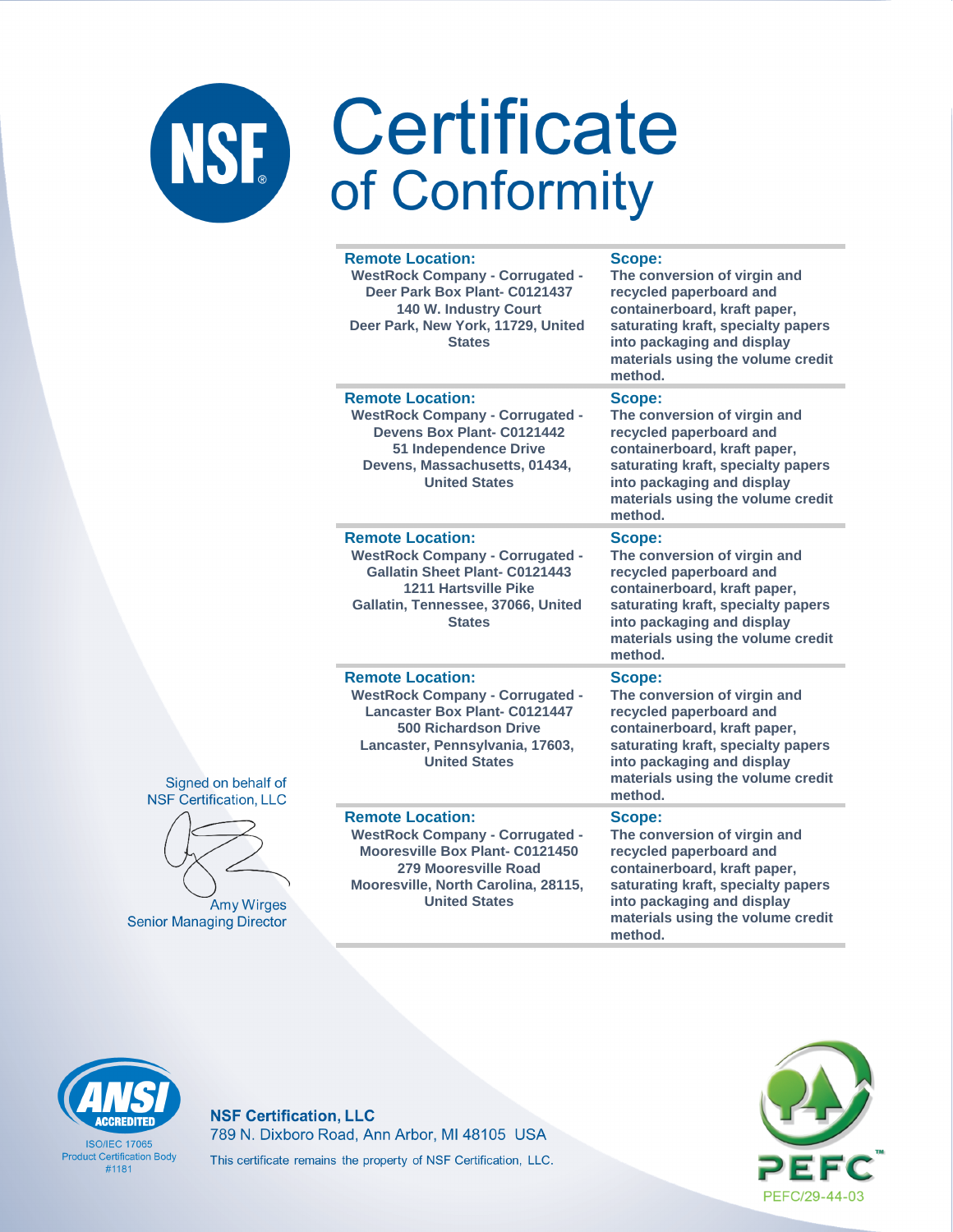| <b>Remote Location:</b><br><b>WestRock Company - Corrugated -</b><br>Murfreesboro Box Plant- C0121451<br>370 South Rutherford Boulevard<br>Murfreesboro, Tennessee, 37130,<br><b>United States</b> | Scope:<br>The conversion of virgin and<br>recycled paperboard and<br>containerboard, kraft paper,<br>saturating kraft, specialty papers<br>into packaging and display<br>materials using the volume credit<br>method. |
|----------------------------------------------------------------------------------------------------------------------------------------------------------------------------------------------------|-----------------------------------------------------------------------------------------------------------------------------------------------------------------------------------------------------------------------|
| <b>Remote Location:</b><br><b>WestRock Company - Corrugated -</b><br><b>Norcross Box Plant- C0121452</b><br>4464 S. Old Peachtree Road<br>Norcross, Georgia, 30071, United<br><b>States</b>        | Scope:<br>The conversion of virgin and<br>recycled paperboard and<br>containerboard, kraft paper,<br>saturating kraft, specialty papers<br>into packaging and display<br>materials using the volume credit<br>method. |
| <b>Remote Location:</b><br><b>WestRock Company - Corrugated -</b><br>Hebron Pre-Print- C0121454<br>1770 World Wide Boulevard<br>Hebron, Kentucky, 41048, United<br><b>States</b>                   | Scope:<br>The conversion of virgin and<br>recycled paperboard and<br>containerboard, kraft paper,<br>saturating kraft, specialty papers<br>into packaging and display<br>materials using the volume credit<br>method. |
| <b>Remote Location:</b><br><b>WestRock Company - Corrugated -</b><br><b>Spartanburg Sheet Plant - C0121456</b><br>2060 New Cut Road<br>Spartanburg, South Carolina, 29303,<br><b>United States</b> | Scope:<br>The conversion of virgin and<br>recycled paperboard and<br>containerboard, kraft paper,<br>saturating kraft, specialty papers<br>into packaging and display<br>materials using the volume credit<br>method. |
| <b>Remote Location:</b><br><b>WestRock Company - Corrugated -</b><br><b>Syracuse Box Plant- C0121457</b><br><b>100 Southern Drive</b><br>Camillus, New York, 13031, United<br><b>States</b>        | Scope:<br>The conversion of virgin and<br>recycled paperboard and<br>containerboard, kraft paper,<br>saturating kraft, specialty papers<br>into packaging and display<br>materials using the volume credit<br>method. |

Signed on behalf of **NSF Certification, LLC** 



**Amy Wirges Senior Managing Directo** 

### **CCREDITED**

**ISO/IEC 17065 Product Certification Body**  $#1181$ 

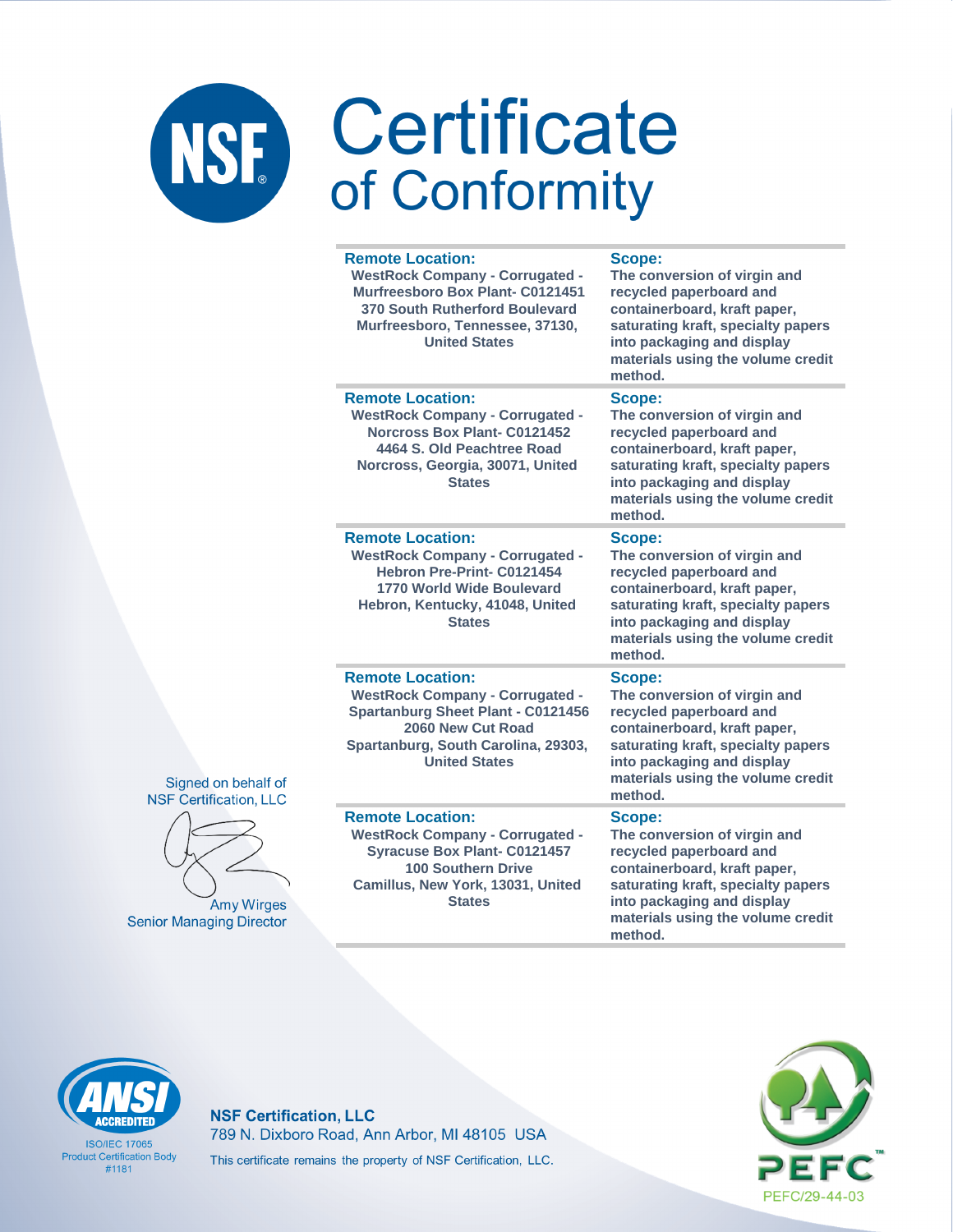| <b>Remote Location:</b><br><b>WestRock Company - Richmond</b><br>Sales Office- C0121459<br>501 South 5th Street<br>Richmond, Virginia, 23219, United<br><b>States</b>                                        | <b>Scope:</b><br>The sale of virgin and recycled<br>paperboard, containerboard, kraft<br>paper, saturating kraft, specialty<br>papers and pulp using the<br>transfer method.                                          |
|--------------------------------------------------------------------------------------------------------------------------------------------------------------------------------------------------------------|-----------------------------------------------------------------------------------------------------------------------------------------------------------------------------------------------------------------------|
| <b>Remote Location:</b><br><b>WestRock Company - Silsbee</b><br><b>Coating-C0121460</b><br>4594 Old Evadale Road<br>Silsbee, Texas, 77656, United States                                                     | Scope:<br>The conversion of virgin and<br>recycled paperboard and<br>containerboard, kraft paper,<br>saturating kraft, specialty papers<br>into packaging and display<br>materials using the volume credit<br>method. |
| <b>Remote Location:</b><br><b>WestRock Company - Merchandising</b><br>Display - Winston-Salem Assembly-<br>C0124765<br>5950 Grassy Creek Boulevard<br>Winston-Salem, North Carolina,<br>27105, United States | Scope:<br>The conversion of virgin and<br>recycled paperboard and<br>containerboard, kraft paper,<br>saturating kraft, specialty papers<br>into packaging and display<br>materials using the volume credit<br>method. |
| <b>Remote Location:</b><br><b>WestRock Company - Francobec</b><br><b>Chip Mill- C0142778</b><br>200 Site Vallieres, Ville<br>La Tuque, Québec, G9X 3N7, Canada                                               | Scope:<br>The manufacture of pine chips<br>and hardwood chips using the<br>volume credit method.                                                                                                                      |
| <b>Remote Location:</b><br><b>WestRock Company - Point Aux</b><br><b>Trembles Coating- C0142781</b><br>15400 Sherbrooke East<br>Montréal, Québec, H1A 3S2, Canada                                            | Scope:<br>The conversion of virgin and<br>recycled paperboard and<br>containerboard, kraft paper,<br>saturating kraft, specialty papers<br>into packaging and display<br>materials using the volume credit<br>method. |



**Amy Wirges Senior Managing Director** 

# **ACCREDITED**

**ISO/IEC 17065 Product Certification Body**  $#1181$ 

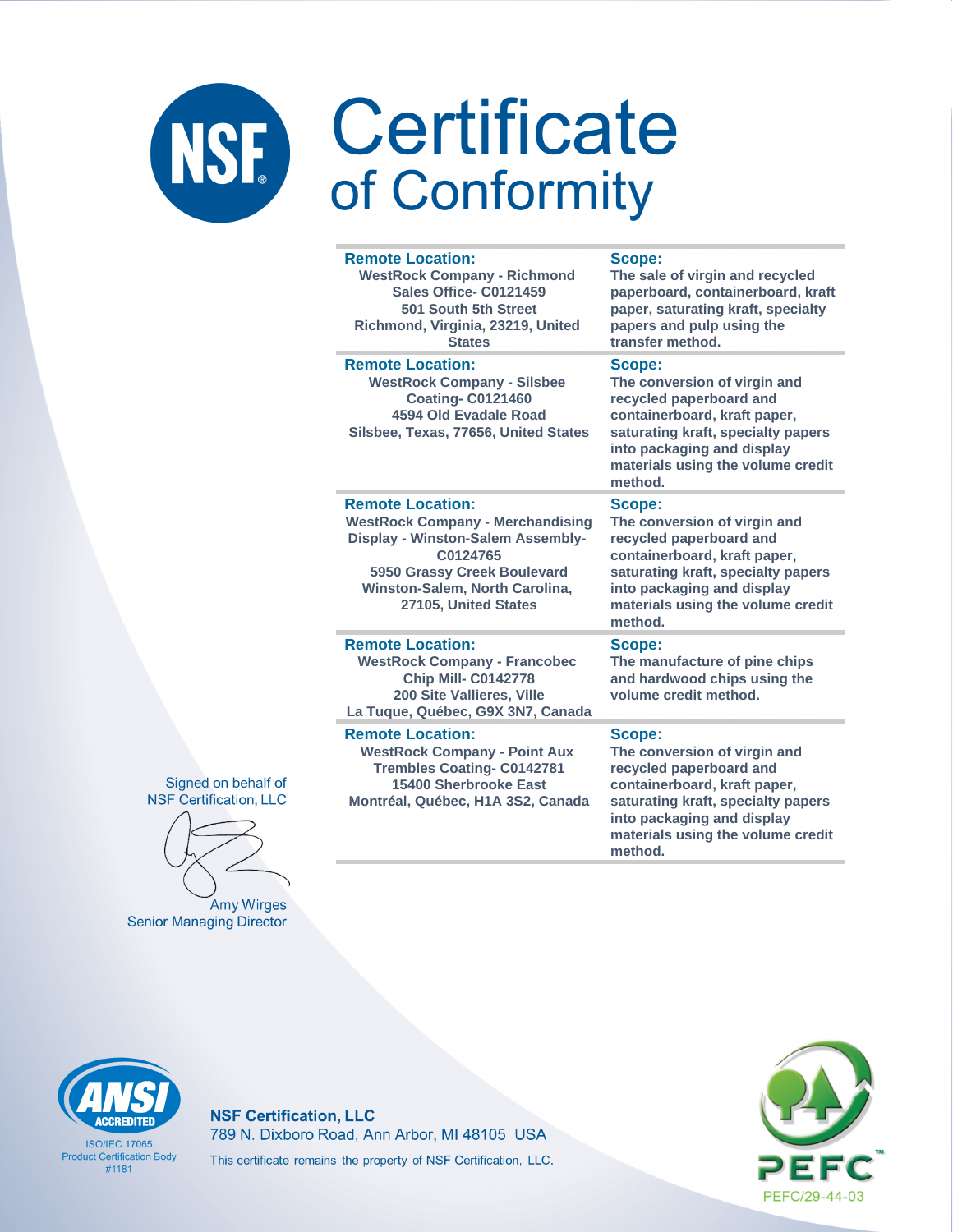### Certificate NSF. of Conformity

### **Remote Location:**

**WestRock Company - Corrugated - Atlanta Food Service- C0142782 6090 Purdue Drive Atlanta, Georgia, 30336, United States**

### **Scope:**

**The conversion of virgin and recycled paperboard and containerboard, kraft paper, saturating kraft, specialty papers into packaging and display materials using the volume credit method.**

### **Remote Location:**

**WestRock Company - La Tuque Paper Mill- C0090657 1000 Chemin de l'Usine La Tuque, Québec, G9X 3P8, Canada**

### **Remote Location:**

**WestRock Company - Corrugated - Baltimore South Box Plant-C0094106 725 Pittman Road Baltimore, Maryland, 21226, United States**

### **Remote Location:**

**WestRock Company - Corrugated - Bridgeview North Box Plant-C0094113 7601 South 78th Avenue Bridgeview, Illinois, 60455, United States**

### **Remote Location:**

**WestRock Company - Sparta Mill-C0099637 7976 Spencer Highway Sparta, Tennessee, 38583, United States**

### **Scope:**

**The manufacture of virgin and recycled paperboard, containerboard, kraft paper, saturating kraft, specialty papers and pulp using the volume credit method.**

### **Scope:**

**The conversion of virgin and recycled paperboard and containerboard, kraft paper, saturating kraft, specialty papers into packaging and display materials using the volume credit method.**

### **Scope:**

**The conversion of virgin and recycled paperboard and containerboard, kraft paper, saturating kraft, specialty papers into packaging and display materials using the volume credit method.**

### **Scope:**

**The processing of logs using the volume credit method.**

**NSF Certification, LLC** 

Signed on behalf of



**Amy Wirges Senior Managing Director** 



**ISO/IFC 17065 Product Certification Body** #1181

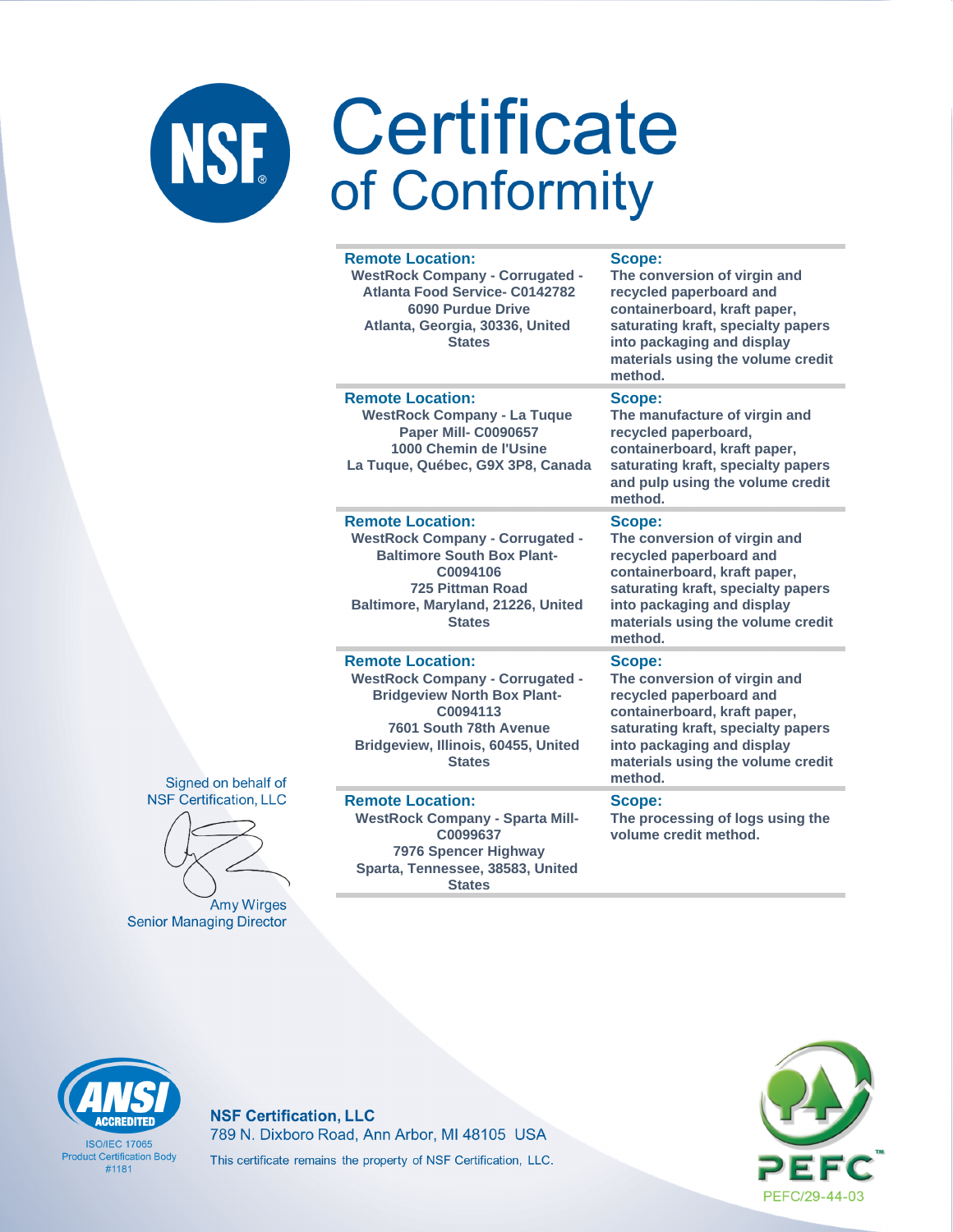|                     | <b>Remote Location:</b><br><b>WestRock Company - Chattanooga</b><br>Large Format Offset- C0099638<br><b>1001 Latta Street</b><br>Chattanooga, Tennessee, 37406,<br><b>United States</b>               | Scope:<br>The conversion of virgin and<br>recycled paperboard and<br>containerboard, kraft paper,<br>saturating kraft, specialty papers<br>into packaging and display<br>materials using the volume credit<br>method. |
|---------------------|-------------------------------------------------------------------------------------------------------------------------------------------------------------------------------------------------------|-----------------------------------------------------------------------------------------------------------------------------------------------------------------------------------------------------------------------|
|                     | <b>Remote Location:</b><br><b>WestRock Company - Corrugated -</b><br><b>Winston-Salem Box Plant- C0099641</b><br>8080 North Point Boulevard<br>Winston-Salem, North Carolina,<br>27106, United States | Scope:<br>The conversion of virgin and<br>recycled paperboard and<br>containerboard, kraft paper,<br>saturating kraft, specialty papers<br>into packaging and display<br>materials using the volume credit<br>method. |
|                     | <b>Remote Location:</b><br><b>WestRock Company - Corrugated -</b><br>Athens Sheet Feeder- C0121435<br><b>1720 Wilkinson Street</b><br>Athens, Alabama, 35611, United<br><b>States</b>                 | Scope:<br>The conversion of virgin and<br>recycled paperboard and<br>containerboard, kraft paper,<br>saturating kraft, specialty papers<br>into packaging and display<br>materials using the volume credit<br>method. |
| ehalf of<br>on, LLC | <b>Remote Location:</b><br><b>WestRock Company - Corrugated - El</b><br>Paso East Plant- C0094128<br>7350 Stiles Road<br>El Paso, Texas, 79915, United States                                         | Scope:<br>The conversion of virgin and<br>recycled paperboard and<br>containerboard, kraft paper,<br>saturating kraft, specialty papers<br>into packaging and display<br>materials using the volume credit<br>method. |
| Wirges              | <b>Remote Location:</b><br><b>WestRock Company - Parhams</b><br>Woodyard-C0094146<br>7360 Parham Landing Road<br>West Point, Virginia, 23181, United<br><b>States</b>                                 | Scope:<br>The processing of logs using the<br>volume credit method.                                                                                                                                                   |





Amy **Senior Managing Director** 

### **ACCREDITED**

**ISO/IEC 17065 Product Certification Body**  $#1181$ 

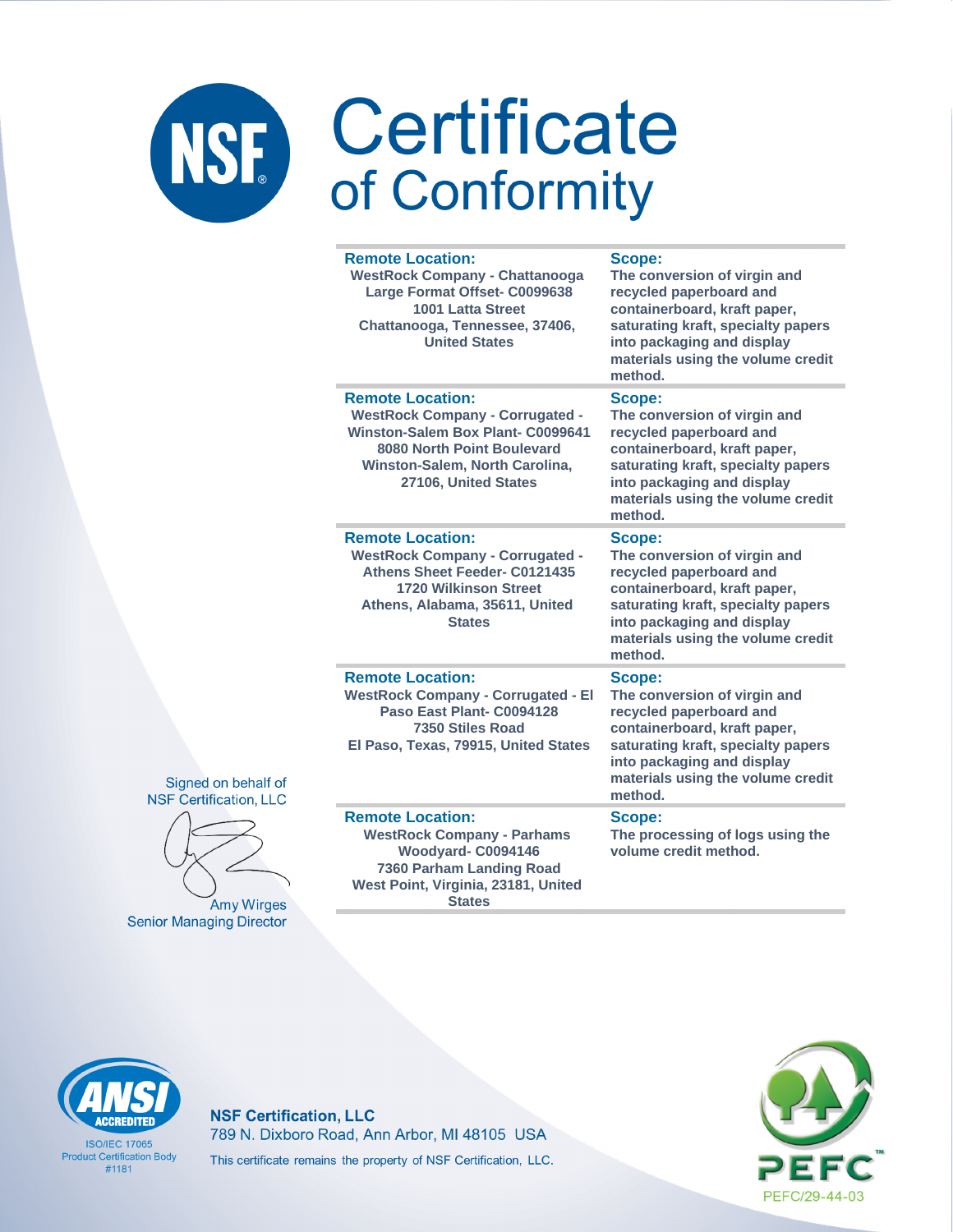| <b>Remote Location:</b><br><b>WestRock Company - Abbeville Chip</b><br><b>Mill-C0094159</b><br>173 Highway 173<br>Newville, Alabama, 36353, United<br><b>States</b>                 | Scope:<br>The manufacture of pine chips<br>and hardwood chips using the<br>volume credit method. |
|-------------------------------------------------------------------------------------------------------------------------------------------------------------------------------------|--------------------------------------------------------------------------------------------------|
| <b>Remote Location:</b><br><b>WestRock Company - Bear Creek</b><br><b>Chip Mill- C0094162</b><br>977 Arcadia Highway<br>Quitman, Louisiana, 71268, United<br><b>States</b>          | Scope:<br>The manufacture of pine chips<br>and hardwood chips using the<br>volume credit method. |
| <b>Remote Location:</b><br><b>WestRock Company - Rooster Bridge</b><br><b>Chip Mill- C0094172</b><br><b>2201 Sumter CR 25</b><br>Coatopa, Alabama, 35470, United<br><b>States</b>   | Scope:<br>The manufacture of pine chips<br>and hardwood chips using the<br>volume credit method. |
| <b>Remote Location:</b><br><b>WestRock Company - Maxville Chip</b><br><b>Mill-C0094170</b><br><b>1360 Chipmill Road</b><br>Jacksonville, Florida, 32234, United<br><b>States</b>    | Scope:<br>The manufacture of pine chips<br>and hardwood chips using the<br>volume credit method. |
| <b>Remote Location:</b><br><b>WestRock Company - Saltwell Chip</b><br><b>Mill-C0094176</b><br><b>301 Industrial Park Road</b><br>Demopolis, Alabama, 36732, United<br><b>States</b> | Scope:<br>The manufacture of pine chips<br>and hardwood chips using the<br>volume credit method. |
| <b>Remote Location:</b><br><b>WestRock Company - West Point</b><br><b>Chip Mill- C0094181</b><br>200 14th Street                                                                    | Scope:<br>The manufacture of pine chips<br>and hardwood chips using the<br>volume credit method. |



**Amy Wirges Senior Managing Director** 

**ISO/IFC 17065 Product Certification Body**  $#1181$ 

**NSF Certification, LLC** 789 N. Dixboro Road, Ann Arbor, MI 48105 USA This certificate remains the property of NSF Certification, LLC.

West Point, Virginia, 23181, United **States** 

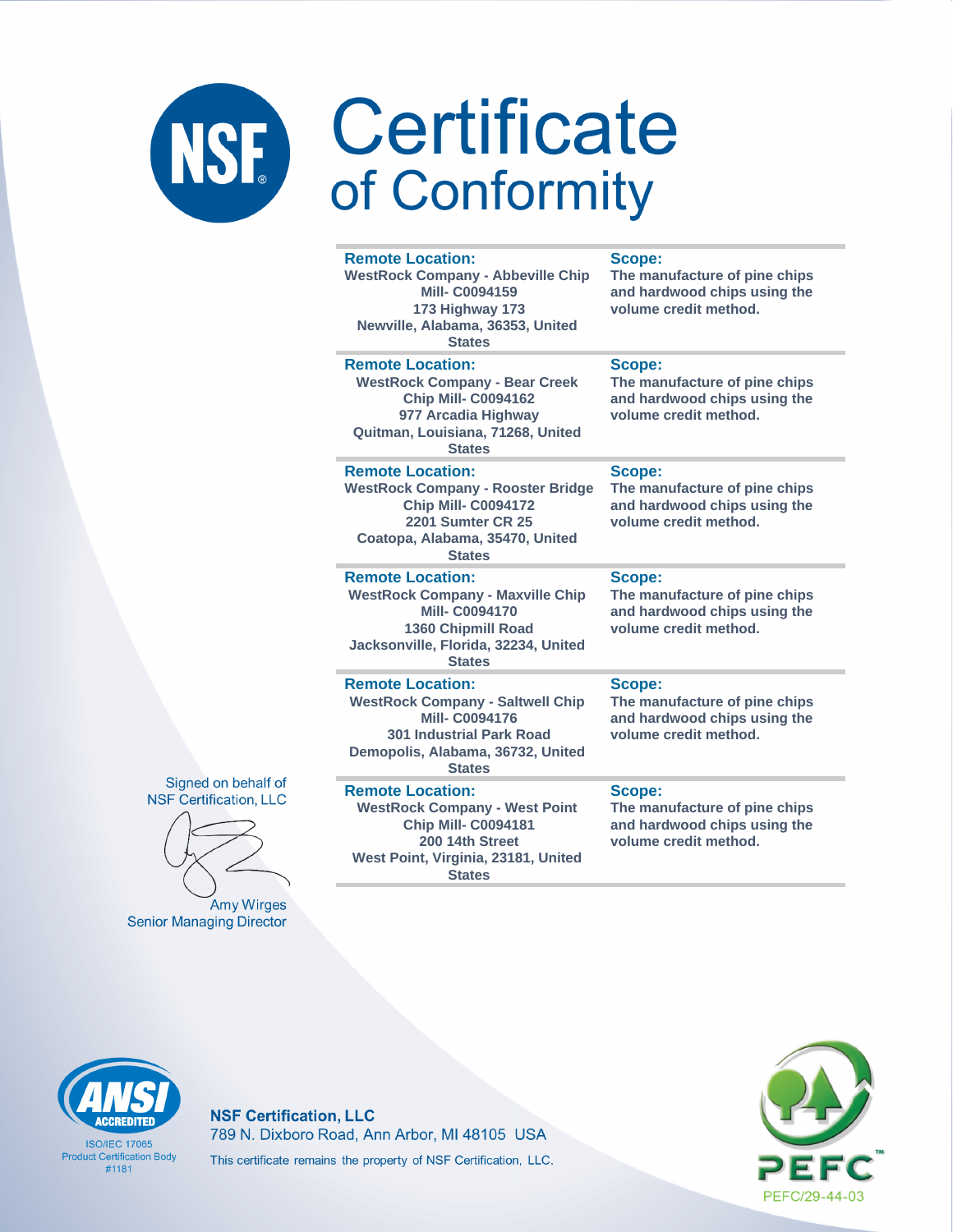|                    | <b>Remote Location:</b><br><b>WestRock Company - Corrugated -</b><br><b>Lancaster Plant- C0094188</b><br><b>1290 Campground Road</b><br>Lancaster, Ohio, 45130, United<br><b>States</b>            | Scope:<br>The conversion of virgin and<br>recycled paperboard and<br>containerboard, kraft paper,<br>saturating kraft, specialty papers<br>into packaging and display<br>materials using the volume credit<br>method. |
|--------------------|----------------------------------------------------------------------------------------------------------------------------------------------------------------------------------------------------|-----------------------------------------------------------------------------------------------------------------------------------------------------------------------------------------------------------------------|
|                    | <b>Remote Location:</b><br><b>WestRock Company - Corrugated -</b><br>Coal Center Plant- C0094189<br><b>400 Technology Drive</b><br>Coal Center, Pennsylvania, 15423,<br><b>United States</b>       | Scope:<br>The conversion of virgin and<br>recycled paperboard and<br>containerboard, kraft paper,<br>saturating kraft, specialty papers<br>into packaging and display<br>materials using the volume credit<br>method. |
|                    | <b>Remote Location:</b><br><b>WestRock Company - Corrugated -</b><br>Cullman Box Plant- C0142783<br>1622 22nd Street SE<br>Cullman, Alabama, 35055, United<br><b>States</b>                        | Scope:<br>The conversion of virgin and<br>recycled paperboard and<br>containerboard, kraft paper,<br>saturating kraft, specialty papers<br>into packaging and display<br>materials using the volume credit<br>method. |
| If of<br><b>LC</b> | <b>Remote Location:</b><br><b>WestRock Company - Corrugated -</b><br>Knox Food Service- C0142786<br>6596 E. Highway 10<br>Knox, Indiana, 46534, United States                                      | Scope:<br>The conversion of virgin and<br>recycled paperboard and<br>containerboard, kraft paper,<br>saturating kraft, specialty papers<br>into packaging and display<br>materials using the volume credit<br>method. |
| ges<br>ctor        | <b>Remote Location:</b><br><b>WestRock Company - Corrugated -</b><br><b>Olive Branch Box Plant- C0142787</b><br>10333 High Point Road<br>Olive Branch, Mississippi, 38654,<br><b>United States</b> | Scope:<br>The conversion of virgin and<br>recycled paperboard and<br>containerboard, kraft paper,<br>saturating kraft, specialty papers<br>into packaging and display<br>materials using the volume credit<br>method. |





Amy Wir **Senior Managing Dire** 

# **ACCREDITED**

**ISO/IEC 17065 Product Certification Body**  $#1181$ 

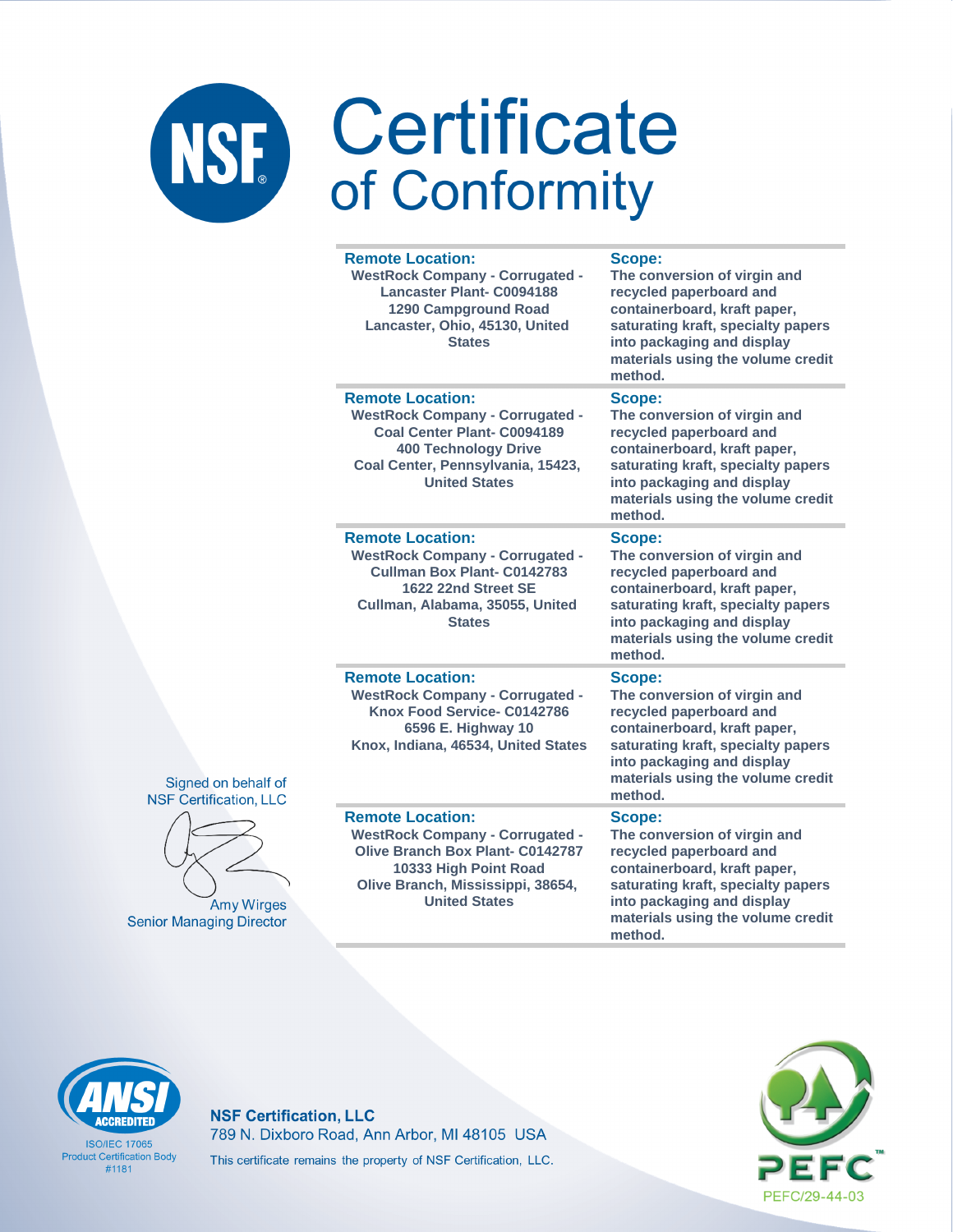|                                                      | <b>Remote Location:</b><br><b>WestRock Company - Corrugated -</b><br>St. Louis Food Service- C0142793<br><b>7526 Broadway Street</b><br>St. Louis, Missouri, 63147, United<br><b>States</b>                                       | Scope:<br>The conversion of virgin and<br>recycled paperboard and<br>containerboard, kraft paper,<br>saturating kraft, specialty papers<br>into packaging and display<br>materials using the volume credit<br>method. |
|------------------------------------------------------|-----------------------------------------------------------------------------------------------------------------------------------------------------------------------------------------------------------------------------------|-----------------------------------------------------------------------------------------------------------------------------------------------------------------------------------------------------------------------|
|                                                      | <b>Remote Location:</b><br><b>WestRock Company - Corrugated -</b><br><b>Tulare Food Service- C0142794</b><br><b>701 East Continental Avenue</b><br>Tulare, California, 93274, United<br><b>States</b>                             | Scope:<br>The conversion of virgin and<br>recycled paperboard and<br>containerboard, kraft paper,<br>saturating kraft, specialty papers<br>into packaging and display<br>materials using the volume credit<br>method. |
|                                                      | <b>Remote Location:</b><br><b>WestRock Company - Merchandising</b><br>Display - Bolingbrook - C0142796<br><b>365 Crossing Road</b><br>Bolingbrook, Illinois, 60440, United<br><b>States</b>                                       | Scope:<br>The conversion of virgin and<br>recycled paperboard and<br>containerboard, kraft paper,<br>saturating kraft, specialty papers<br>into packaging and display<br>materials using the volume credit<br>method. |
| Signed on behalf of<br><b>NSF Certification, LLC</b> | <b>Remote Location:</b><br><b>WestRock Company - Merchandising</b><br>Display - Dekalb - C0142866<br><b>800 Nestle Court</b><br>Dekalb, Illinois, 60615, United States                                                            | Scope:<br>The conversion of virgin and<br>recycled paperboard and<br>containerboard, kraft paper,<br>saturating kraft, specialty papers<br>into packaging and display<br>materials using the volume credit<br>method. |
| <b>Amy Wirges</b><br><b>Senior Managing Director</b> | <b>Remote Location:</b><br><b>WestRock Company - Merchandising</b><br>Display - Edwardsville- C0142867<br><b>1 Gateway Commerce Center Drive</b><br>W<br><b>Suite B</b><br>Edwardsville, Illinois, 62025, United<br><b>States</b> | Scope:<br>The conversion of virgin and<br>recycled paperboard and<br>containerboard, kraft paper,<br>saturating kraft, specialty papers<br>into packaging and display<br>materials using the volume credit<br>method. |



**ISO/IEC 17065 Product Certification Body**  $#1181$ 

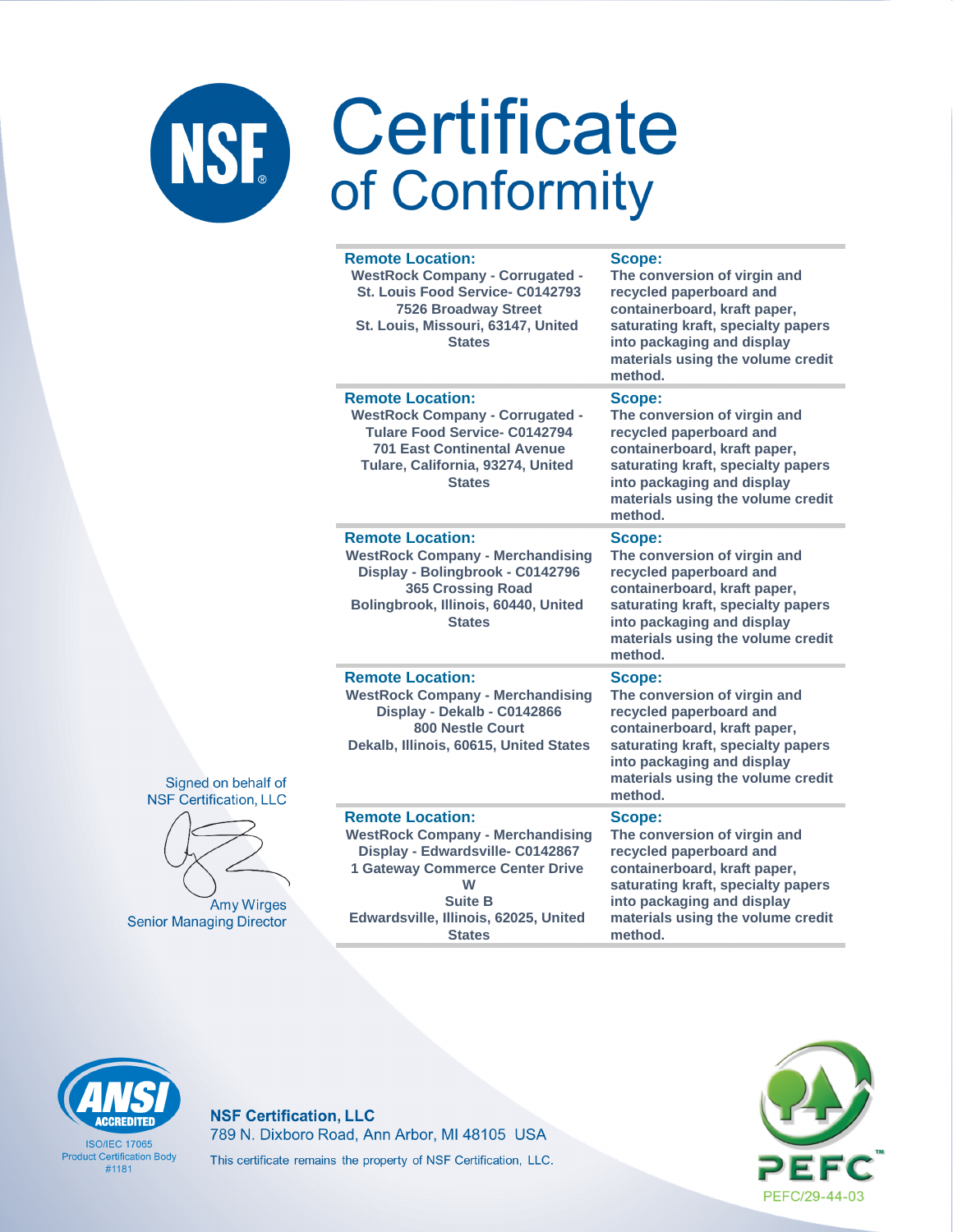### Certificate NSF. of Conformity

### **Remote Location:**

**WestRock Company - Lowmoor Coating- C0142869 300 Westvaco Road Lowmoor, Virginia, 24457, United States**

### **Scope:**

**The conversion of virgin and recycled paperboard and containerboard, kraft paper, saturating kraft, specialty papers into packaging and display materials using the volume credit method.**

**The conversion of virgin and recycled paperboard and containerboard, kraft paper, saturating kraft, specialty papers into packaging and display** 

**The conversion of virgin and recycled paperboard and containerboard, kraft paper, saturating kraft, specialty papers into packaging and display materials using the volume credit** 

### **Remote Location:**

**WestRock Company - Merchandising Display - Forest City Manufacturing-C0142873 376 Pine Street Forest City, North Carolina, 28043, United States**

### **materials using the volume credit**

**method.**

**Scope:**

**Scope:**

**Remote Location: WestRock Company - Merchandising Display - Martinsville - C0142874 500 Frith Drive Building A Ridgeway, Virginia, 24148, United States**

### **Remote Location:**

**WestRock Company - Merchandising Display - Toronto- C0142875 755 Passmore Avenue Toronto, Ontario, M1X 0A2, Canada**

### **Remote Location:**

**WestRock Company - Merchandising Display - Winston-Salem Temporary Display- C0142876 5940 Grassy Creek Boulevard Winston-Salem, North Carolina, 27105, United States**

### **method. Scope:**

**The conversion of virgin and recycled paperboard and containerboard, kraft paper, saturating kraft, specialty papers into packaging and display materials using the volume credit method.**

### **Scope:**

**The conversion of virgin and recycled paperboard and containerboard, kraft paper, saturating kraft, specialty papers into packaging and display materials using the volume credit method.**



**ISO/IFC 17065 Product Certification Body** #1181

### **NSF Certification, LLC** 789 N. Dixboro Road, Ann Arbor, MI 48105 USA This certificate remains the property of NSF Certification, LLC.





Signed on behalf of

**Amy Wirges Senior Managing Director**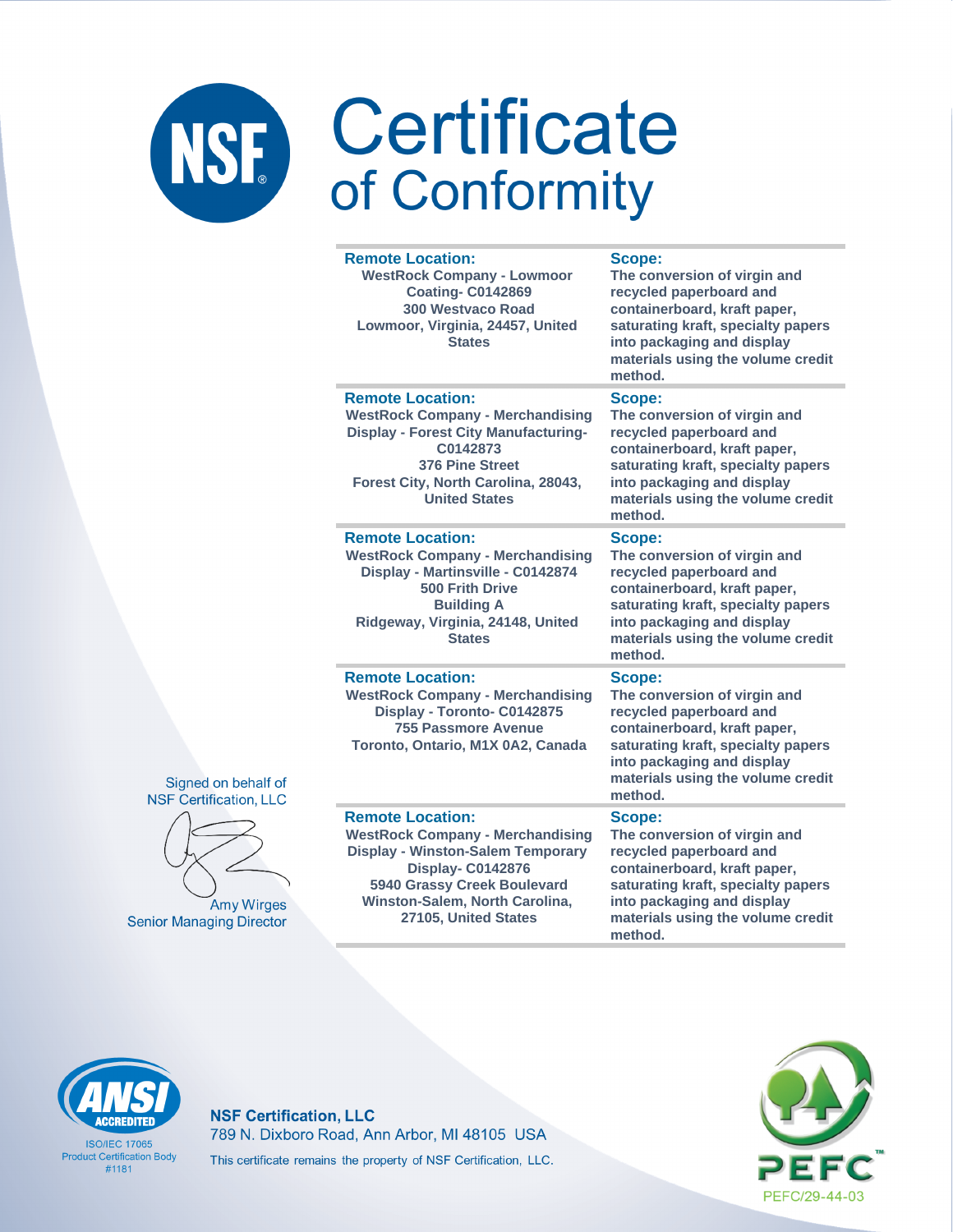|  | <b>Remote Location:</b><br><b>WestRock Company - Merchandising</b><br><b>Display - Winston-Salem Permanent</b><br><b>Display- C0142878</b><br>5900 Grassy Creek Boulevard<br>Winston-Salem, North Carolina,<br>27105, United States | Scope:<br>The conversion of virgin and<br>recycled paperboard and<br>containerboard, kraft paper,<br>saturating kraft, specialty papers<br>into packaging and display<br>materials using the volume credit<br>method.        |
|--|-------------------------------------------------------------------------------------------------------------------------------------------------------------------------------------------------------------------------------------|------------------------------------------------------------------------------------------------------------------------------------------------------------------------------------------------------------------------------|
|  | <b>Remote Location:</b><br><b>WestRock Company - Corrugated -</b><br>Dayton Box Plant- C0142978<br>1 Corn Road<br>Dayton, New Jersey, 08810, United<br><b>States</b>                                                                | Scope:<br>The conversion of virgin and<br>recycled paperboard and<br>containerboard, kraft paper,<br>saturating kraft, specialty papers<br>into packaging and display<br>materials using the volume credit<br>method.        |
|  | <b>Remote Location:</b><br><b>WestRock Company - Corrugated -</b><br>Kennesaw Sheet Plant- C0170400<br>8165 Cobb Center Drive NW<br>Kennesaw, Georgia, 30152, United<br><b>States</b>                                               | <b>Scope:</b><br>The conversion of virgin and<br>recycled paperboard and<br>containerboard, kraft paper,<br>saturating kraft, specialty papers<br>into packaging and display<br>materials using the volume credit<br>method. |
|  | <b>Remote Location:</b><br><b>WestRock Company - Merchandising</b><br>Display - Knoxville- C0170401<br>440 Goody's Lane<br>Knoxville, Tennessee, 37922, United<br><b>States</b>                                                     | Scope:<br>The conversion of virgin and<br>recycled paperboard and<br>containerboard, kraft paper,<br>saturating kraft, specialty papers<br>into packaging and display<br>materials using the volume credit<br>method.        |
|  | <b>Remote Location:</b><br><b>WestRock Company - Evadale Paper</b><br>Mill- C0292115<br><b>1913 Highway 105</b><br>Evadale, Texas, 77615, United States                                                                             | Scope:<br>The manufacture of virgin and<br>recycled paperboard,<br>containerboard, kraft paper,<br>saturating kraft, specialty papers<br>and pulp using the volume credit<br>method.                                         |

### Signed on behalf of **NSF Certification, LLC**



**Amy Wirges Senior Managing Director** 

### **ACCREDITED**

**ISO/IEC 17065 Product Certification Body**  $#1181$ 

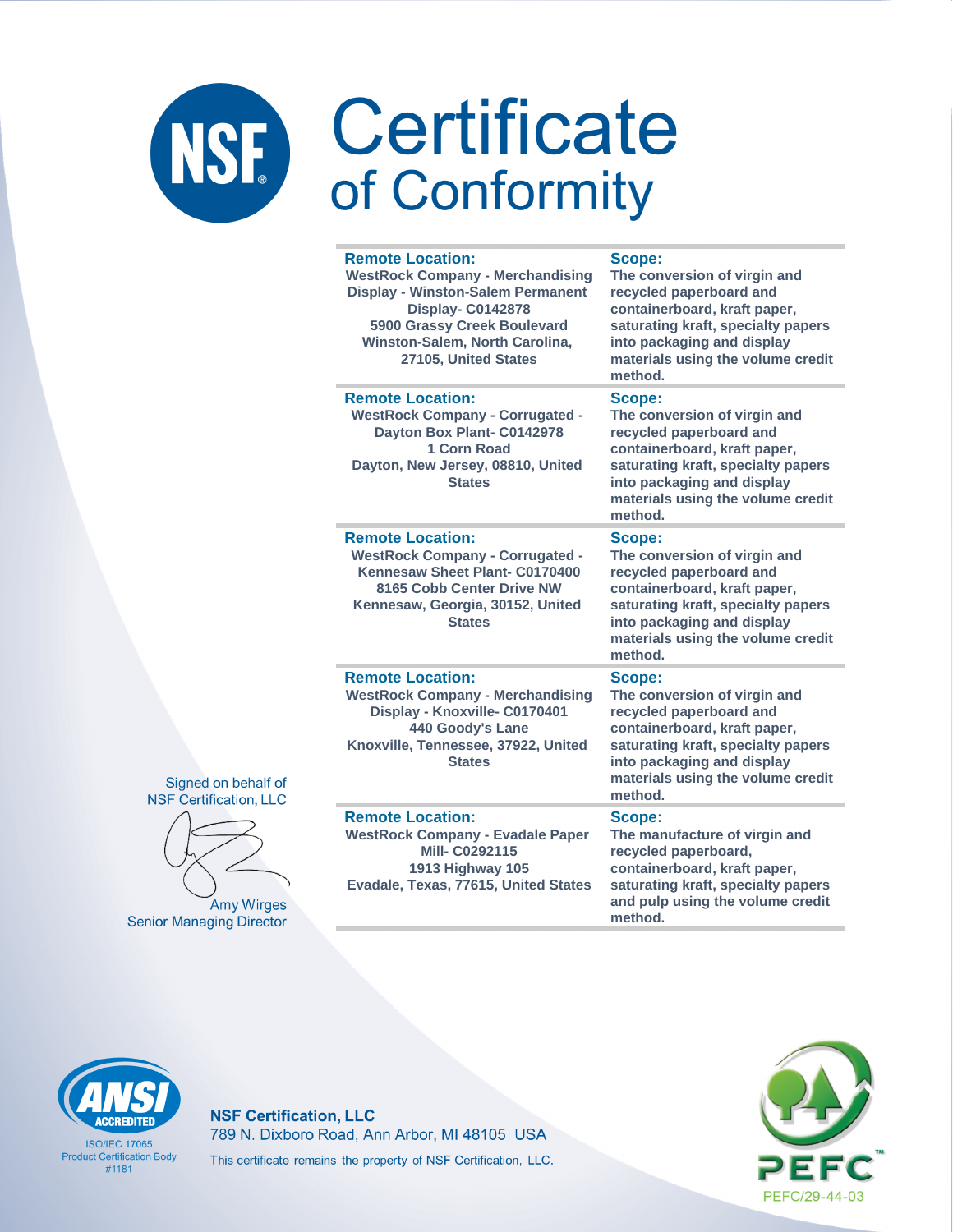| <b>Remote Location:</b><br><b>WestRock Company - Covington</b><br><b>Paper Mill- C0292116</b><br><b>104 East Riverside Street</b><br>Covington, Virginia, 24426, United<br><b>States</b>               | Scope:<br>The manufacture of virgin and<br>recycled paperboard,<br>containerboard, kraft paper,<br>saturating kraft, specialty papers<br>and pulp using the volume credit<br>method.                                  |
|--------------------------------------------------------------------------------------------------------------------------------------------------------------------------------------------------------|-----------------------------------------------------------------------------------------------------------------------------------------------------------------------------------------------------------------------|
| <b>Remote Location:</b><br><b>WestRock Company - Corrugated -</b><br>Aurora Plant- C0466411<br>2759 North Eola Road<br>Aurora, Illinois, 60502, United States                                          | Scope:<br>The conversion of virgin and<br>recycled paperboard and<br>containerboard, kraft paper,<br>saturating kraft, specialty papers<br>into packaging and display<br>materials using the volume credit<br>method. |
| <b>Remote Location:</b><br><b>WestRock Company - Corrugated -</b><br><b>Bowling Green Plant- C0466412</b><br><b>225 Mitch McConnell Way</b><br>Bowling Green, Kentucky, 42101,<br><b>United States</b> | Scope:<br>The conversion of virgin and<br>recycled paperboard and<br>containerboard, kraft paper,<br>saturating kraft, specialty papers<br>into packaging and display<br>materials using the volume credit<br>method. |
| <b>Remote Location:</b><br><b>WestRock Company - Corrugated -</b><br>Cedar Rapids Plant- C0466413<br>1601 Blairs Ferry Road<br>Cedar Rapids, Iowa, 52402, United<br><b>States</b>                      | Scope:<br>The conversion of virgin and<br>recycled paperboard and<br>containerboard, kraft paper,<br>saturating kraft, specialty papers<br>into packaging and display<br>materials using the volume credit<br>method. |
| <b>Remote Location:</b><br><b>WestRock Company - Corrugated -</b><br>College Park Plant- C0466414<br>2370 Sullivan Road<br>College Park, Georgia, 30337, United<br><b>States</b>                       | Scope:<br>The conversion of virgin and<br>recycled paperboard and<br>containerboard, kraft paper,<br>saturating kraft, specialty papers<br>into packaging and display<br>materials using the volume credit            |

method.



Signed on behalf of



# **ACCREDITED**

**ISO/IEC 17065 Product Certification Body**  $#1181$ 

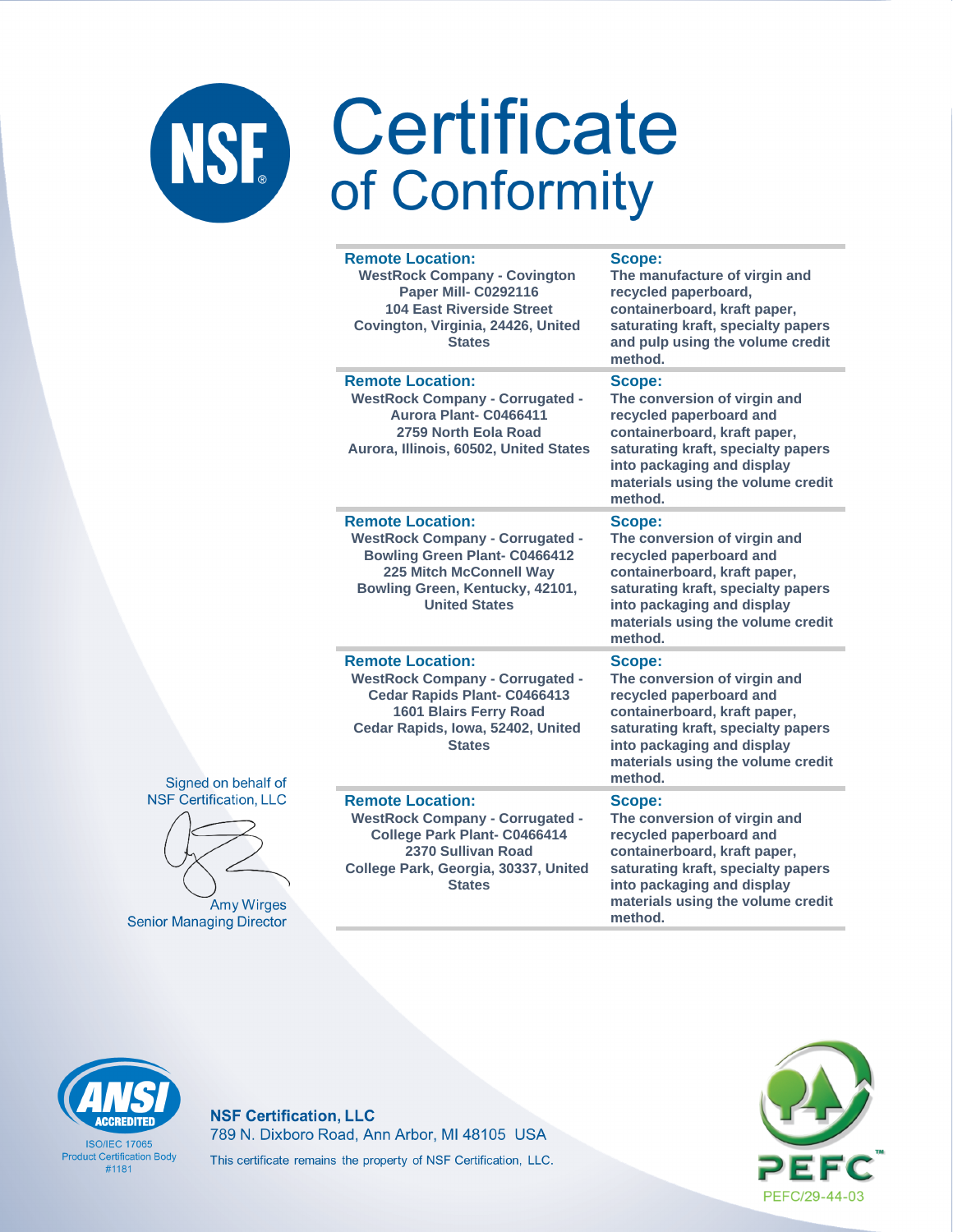|                      | <b>Remote Location:</b><br><b>WestRock Company - Corrugated -</b><br><b>Longview Plant- C0466415</b><br>300 Fibre Way<br>Longview, Washington, 98632,<br><b>United States</b>       | <b>Scope:</b><br>The conversion of virgin and<br>recycled paperboard and<br>containerboard, kraft paper,<br>saturating kraft, specialty papers<br>into packaging and display<br>materials using the volume credit<br>method. |
|----------------------|-------------------------------------------------------------------------------------------------------------------------------------------------------------------------------------|------------------------------------------------------------------------------------------------------------------------------------------------------------------------------------------------------------------------------|
|                      | <b>Remote Location:</b><br><b>WestRock Company - Corrugated -</b><br><b>Mesquite Plant- C0466416</b><br>700 N. Sam Houston Road<br>Mesquite, Texas, 75149, United<br><b>States</b>  | Scope:<br>The conversion of virgin and<br>recycled paperboard and<br>containerboard, kraft paper,<br>saturating kraft, specialty papers<br>into packaging and display<br>materials using the volume credit<br>method.        |
|                      | <b>Remote Location:</b><br><b>WestRock Company - Corrugated -</b><br>Seattle Plant- C0466417<br>5901 East Marginal Way South<br>Seattle, Washington, 98134, United<br><b>States</b> | Scope:<br>The conversion of virgin and<br>recycled paperboard and<br>containerboard, kraft paper,<br>saturating kraft, specialty papers<br>into packaging and display<br>materials using the volume credit<br>method.        |
| alf of<br><b>LLC</b> | <b>Remote Location:</b><br><b>WestRock Company - Corrugated -</b><br>Twin Falls Plant- C0466421<br>348 S. Park Avenue<br>Twin Falls, Idaho, 83301, United<br><b>States</b>          | Scope:<br>The conversion of virgin and<br>recycled paperboard and<br>containerboard, kraft paper,<br>saturating kraft, specialty papers<br>into packaging and display<br>materials using the volume credit<br>method.        |
| irges<br>ector       | <b>Remote Location:</b><br><b>WestRock Company - Corrugated -</b><br>Yakima Plant- C0466423<br>2001 Longfibre Avenue<br>Yakima, Washington, 98903, United<br><b>States</b>          | Scope:<br>The conversion of virgin and<br>recycled paperboard and<br>containerboard, kraft paper,<br>saturating kraft, specialty papers<br>into packaging and display<br>materials using the volume credit                   |

method.





Amy W **Senior Managing Dire** 

# **ACCREDITED**

**ISO/IEC 17065 Product Certification Body**  $#1181$ 

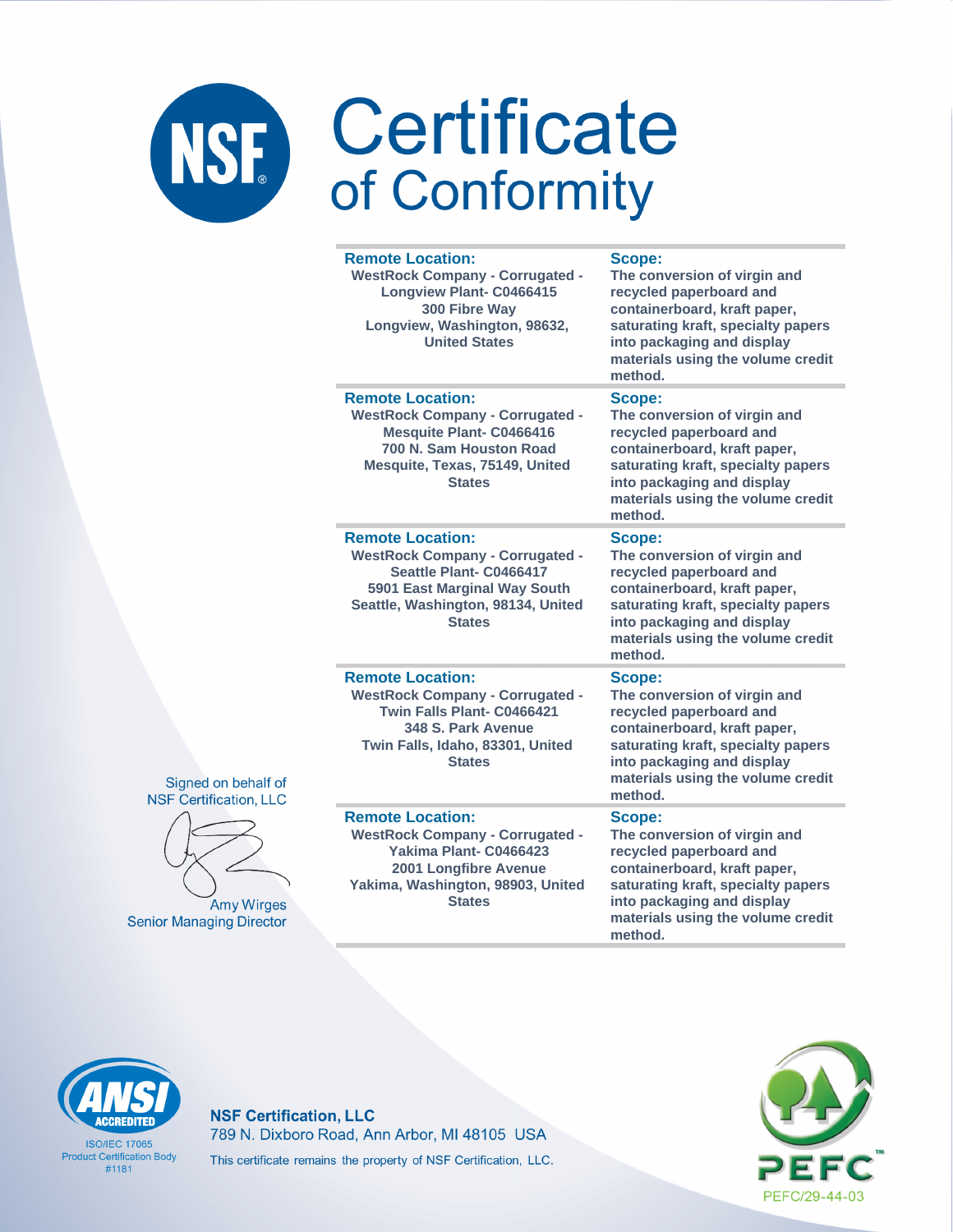|                   | <b>Remote Location:</b><br><b>WestRock Company - Corrugated -</b><br><b>Atlanta-Gwaltney Plant- C0466424</b><br><b>5560 Gwaltney Drive</b><br>Atlanta, Georgia, 30336, United<br><b>States</b> | Scope:<br>The conversion of virgin and<br>recycled paperboard and<br>containerboard, kraft paper,<br>saturating kraft, specialty papers<br>into packaging and display<br>materials using the volume credit<br>method. |
|-------------------|------------------------------------------------------------------------------------------------------------------------------------------------------------------------------------------------|-----------------------------------------------------------------------------------------------------------------------------------------------------------------------------------------------------------------------|
|                   | <b>Remote Location:</b><br><b>WestRock Company - Corrugated -</b><br>Atlanta-Selig Plant- C0466425<br><b>655A Selig Drive</b><br>Atlanta, Georgia, 30336, United<br><b>States</b>              | Scope:<br>The conversion of virgin and<br>recycled paperboard and<br>containerboard, kraft paper,<br>saturating kraft, specialty papers<br>into packaging and display<br>materials using the volume credit<br>method. |
|                   | <b>Remote Location:</b><br><b>WestRock Company - Corrugated -</b><br>Greer Plant- C0466427<br>306 S. Buncombe Road<br>Greer, South Carolina, 29650, United<br><b>States</b>                    | Scope:<br>The conversion of virgin and<br>recycled paperboard and<br>containerboard, kraft paper,<br>saturating kraft, specialty papers<br>into packaging and display<br>materials using the volume credit<br>method. |
| f of<br><b>LC</b> | <b>Remote Location:</b><br><b>WestRock Company - Corrugated -</b><br>Lake Mary Plant- C0466428<br>2950 Lake Emma Road<br>Lake Mary, Florida, 32746, United<br><b>States</b>                    | Scope:<br>The conversion of virgin and<br>recycled paperboard and<br>containerboard, kraft paper,<br>saturating kraft, specialty papers<br>into packaging and display<br>materials using the volume credit<br>method. |
| ges<br>etor       | <b>Remote Location:</b><br><b>WestRock Company - Corrugated -</b><br><b>Ontario Plant- C0466429</b><br>1790 Champagne Avenue<br>Ontario, California, 91761, United<br><b>States</b>            | Scope:<br>The conversion of virgin and<br>recycled paperboard and<br>containerboard, kraft paper,<br>saturating kraft, specialty papers<br>into packaging and display<br>materials using the volume credit            |

method.





Amy Wirg **Senior Managing Direo** 

# **ACCREDITED**

**ISO/IEC 17065 Product Certification Body**  $#1181$ 

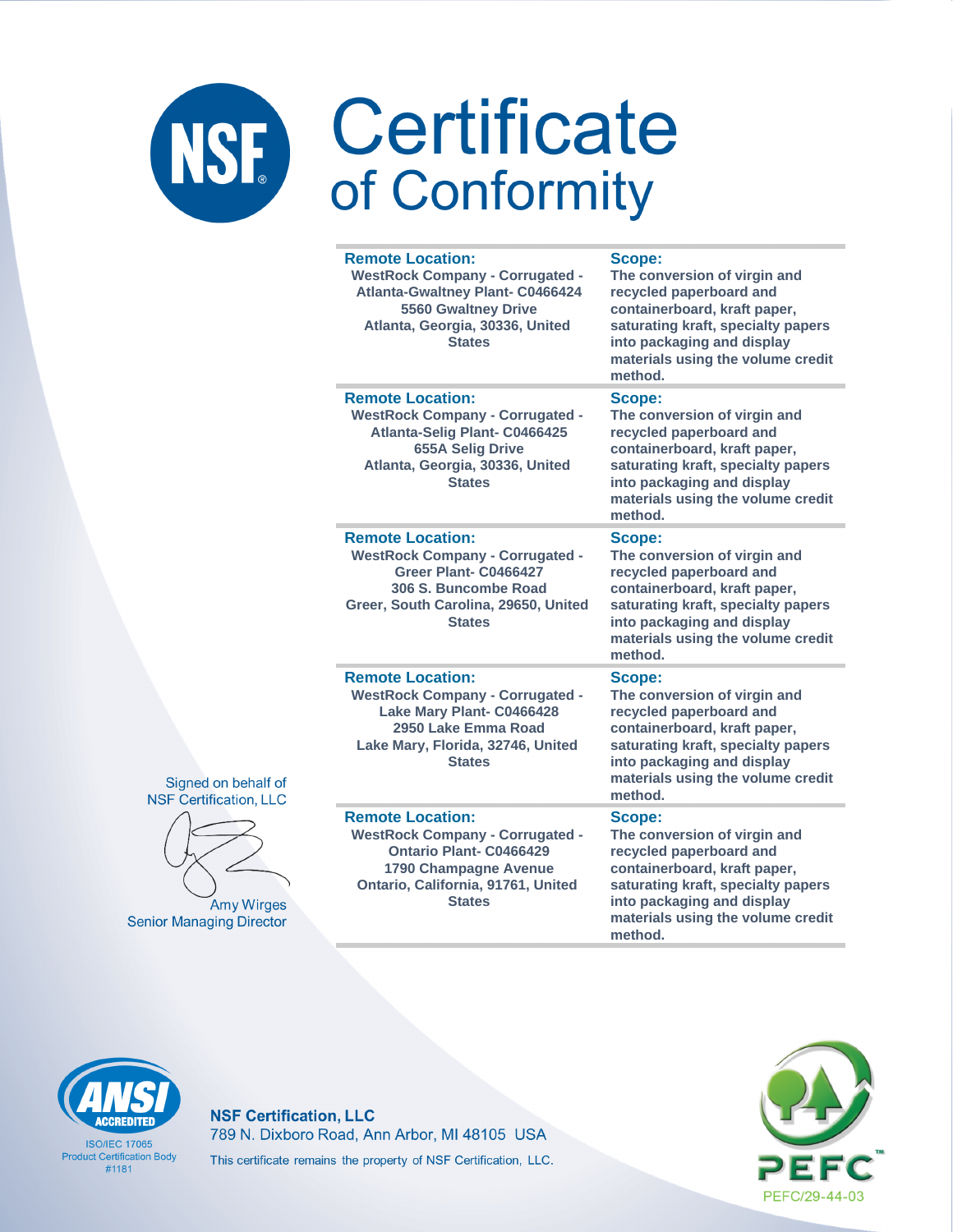### Certificate NSF. of Conformity

### **Remote Location:**

**WestRock Company - Corrugated - Seward Plant- C0466430 1469 294th Road Seward, Nebraska, 68434, United States**

**Scope:**

**The conversion of virgin and recycled paperboard and containerboard, kraft paper, saturating kraft, specialty papers into packaging and display materials using the volume credit method.**

### **Remote Location:**

**WestRock Company - Elgin Chip Mill-C0466437 707 Whitehead Road Elgin, South Carolina, 29045, United States**

### **Remote Location:**

**WestRock Company - Hampton Chip Mill- C0466438 1382 Elm Street West Hampton, South Carolina, 29924, United States**

### **Remote Location:**

**WestRock Company - Charleston Paper Mill- C0466439 5600 Virginia Avenue Charleston, South Carolina, 29406, United States**

### **Remote Location:**

**WestRock Company - Longview Paper Mill- C0466440 300 Fibre Way Longview, Washington, 98632, United States**

**Scope:**

**The manufacture of pine chips and hardwood chips and using the volume credit method.**

### **Scope:**

**The manufacture of pine chips and hardwood chips using the volume credit method.**

### **Scope:**

**The manufacture of virgin and recycled paperboard, containerboard, kraft paper, saturating kraft, specialty papers and pulp using the volume credit method.**

### **Scope:**

**The manufacture of virgin and recycled paperboard, containerboard, kraft paper, saturating kraft, specialty papers and pulp using the volume credit method.**





**Amy Wirges Senior Managing Director** 



**ISO/IFC 17065 Product Certification Body** #1181

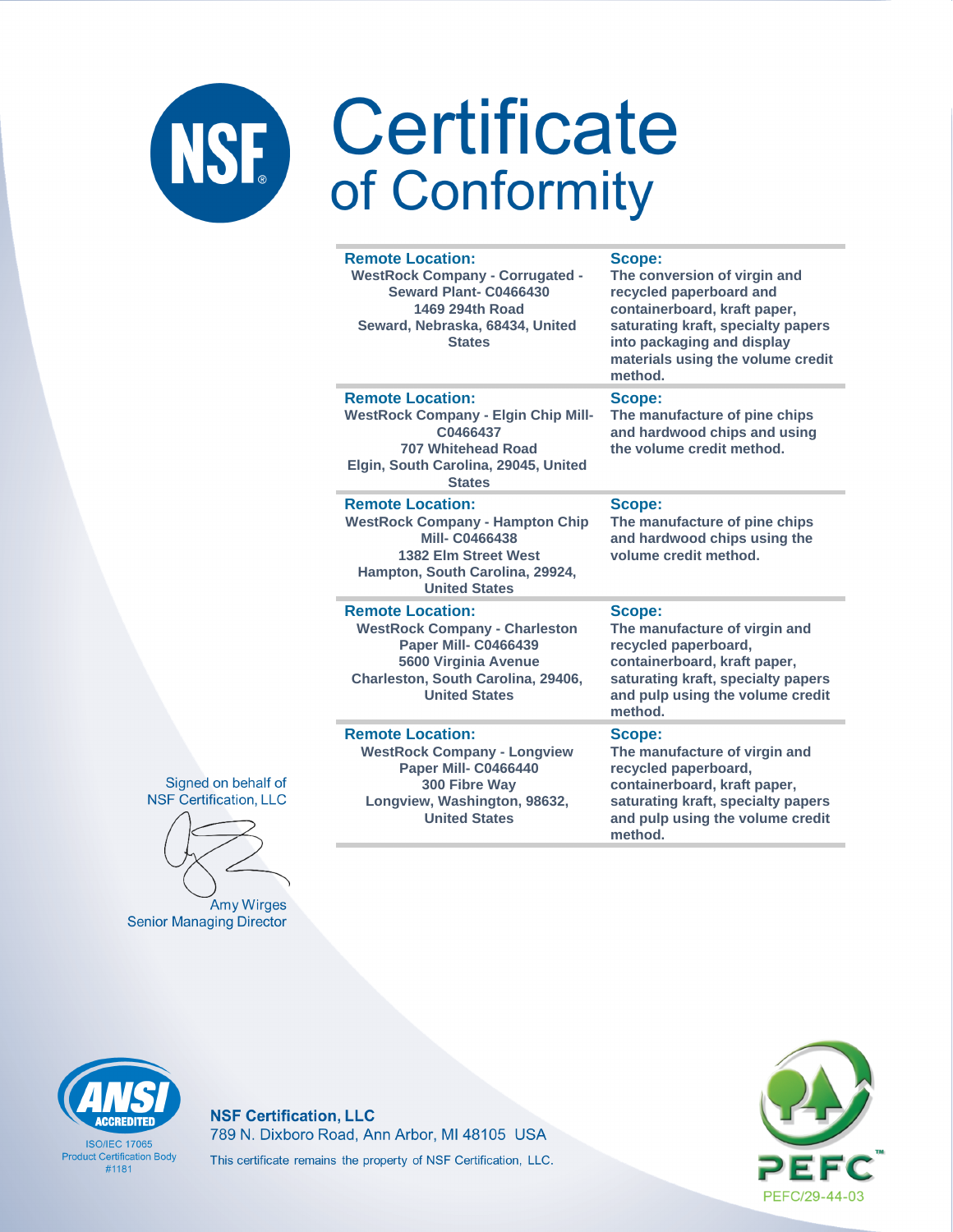| <b>Remote Location:</b><br><b>WestRock Company - Roanoke</b><br>Rapids Paper Mill- C0466441<br><b>100 Gaston Road</b><br>Roanoke Rapids, North Carolina,<br>27870, United States                       | Scope:<br>The manufacture of virgin and<br>recycled paperboard,<br>containerboard, kraft paper,<br>saturating kraft, specialty papers<br>and pulp using the volume credit<br>method.                                  |
|--------------------------------------------------------------------------------------------------------------------------------------------------------------------------------------------------------|-----------------------------------------------------------------------------------------------------------------------------------------------------------------------------------------------------------------------|
| <b>Remote Location:</b><br><b>WestRock Company - Cowpens</b><br>Paper Mill- C0466443<br><b>139 Price Farm Road</b><br>Cowpens, South Carolina, 29330,<br><b>United States</b>                          | Scope:<br>The manufacture of recycled<br>paperboard, containerboard, kraft<br>paper, specialty papers and pulp<br>using the volume credit method.                                                                     |
| <b>Remote Location:</b><br><b>WestRock Company - MPS -</b><br>Aguascalientes- C0565585<br>No.118 Sur. Parque Inustrial del Valle<br>de Ags.<br>Aguascalientes, Aguascalientes,<br><b>20358, Mexico</b> | Scope:<br>The conversion of virgin and<br>recycled paperboard and<br>containerboard, kraft paper,<br>saturating kraft, specialty papers<br>into packaging and display<br>materials using the volume credit<br>method. |
| <b>Remote Location:</b><br><b>WestRock Company - MPS - Allegan-</b><br>C0565586<br><b>504 Eastern Avenue</b><br>Allegan, Michigan, 49010, United<br><b>States</b>                                      | Scope:<br>The conversion of virgin and<br>recycled paperboard and<br>containerboard, kraft paper,<br>saturating kraft, specialty papers<br>into packaging and display<br>materials using the volume credit<br>method. |
| <b>Remote Location:</b><br><b>WestRock Company - MPS - Corona-</b><br>C0565587<br>2577 Research Drive<br>Corona, California, 92882, United                                                             | Scope:<br>The conversion of virgin and<br>recycled paperboard and<br>containerboard, kraft paper,<br>saturating kraft, specialty papers                                                                               |





Amy Wirges **Senior Managing Director** 

prnia, 92882, United **States** 

**ISO/IEC 17065 Product Certification Body**  $#1181$ 

**NSF Certification, LLC** 789 N. Dixboro Road, Ann Arbor, MI 48105 USA This certificate remains the property of NSF Certification, LLC.



into packaging and display

method.

materials using the volume credit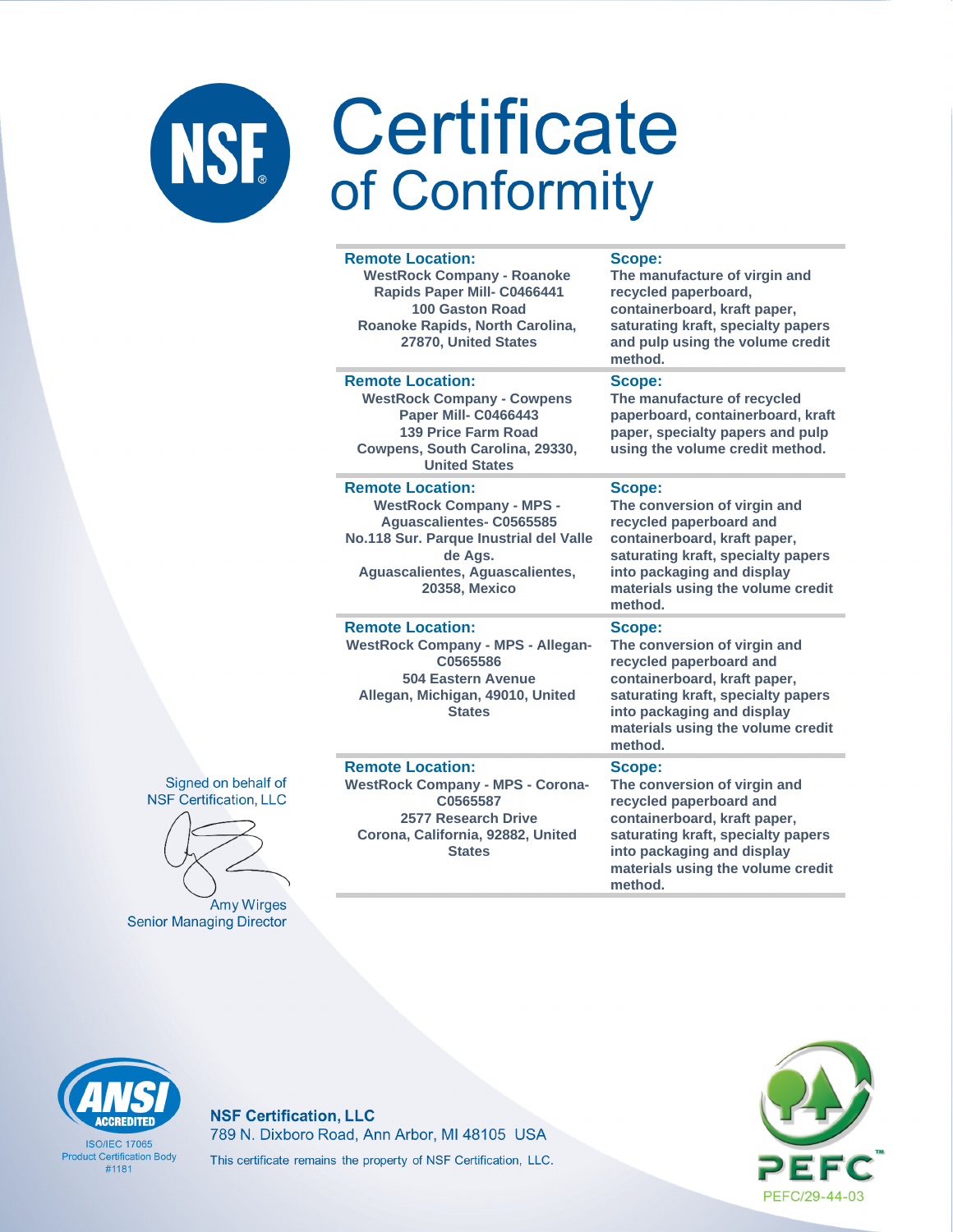# NSF Certificate

|                           | <b>Remote Location:</b><br><b>WestRock Company - MPS - Dallas</b><br><b>Cards-C0565588</b><br><b>1455 Terre Colony Court</b><br>Dallas, Texas, 75212, United States             | Scope:<br>The conversion of virgin and<br>recycled paperboard and<br>containerboard, kraft paper,<br>saturating kraft, specialty papers<br>into packaging and display<br>materials using the volume credit<br>method. |
|---------------------------|---------------------------------------------------------------------------------------------------------------------------------------------------------------------------------|-----------------------------------------------------------------------------------------------------------------------------------------------------------------------------------------------------------------------|
|                           | <b>Remote Location:</b><br><b>WestRock Company - MPS - Dallas</b><br><b>Cartons- C0565590</b><br>13465 Jupiter Road<br>Dallas, Texas, 75041, United States                      | Scope:<br>The conversion of virgin and<br>recycled paperboard and<br>containerboard, kraft paper,<br>saturating kraft, specialty papers<br>into packaging and display<br>materials using the volume credit<br>method. |
|                           | <b>Remote Location:</b><br><b>WestRock Company - MPS -</b><br>Hendersonville-C0565592<br>200 Tabor Road<br>Hendersonville, North Carolina,<br>28726, United States              | Scope:<br>The conversion of virgin and<br>recycled paperboard and<br>containerboard, kraft paper,<br>saturating kraft, specialty papers<br>into packaging and display<br>materials using the volume credit<br>method. |
| ehalf of<br>on, LLC       | <b>Remote Location:</b><br><b>WestRock Company - MPS - Holland-</b><br>C0565594<br><b>13 West 4th Street</b><br>Holland, Michigan, 49423, United<br><b>States</b>               | Scope:<br>The conversion of virgin and<br>recycled paperboard and<br>containerboard, kraft paper,<br>saturating kraft, specialty papers<br>into packaging and display<br>materials using the volume credit<br>method. |
| Wirges<br><b>Director</b> | <b>Remote Location:</b><br><b>WestRock Company - MPS - Holland</b><br><b>Printery- C0565595</b><br><b>79 Clover Street</b><br>Holland, Michigan, 49423, United<br><b>States</b> | Scope:<br>The conversion of virgin and<br>recycled paperboard and<br>containerboard, kraft paper,<br>saturating kraft, specialty papers<br>into packaging and display<br>materials using the volume credit            |

method.





Amy **Senior Managing** 

# **CCREDITED**

**ISO/IEC 17065 Product Certification Body**  $#1181$ 

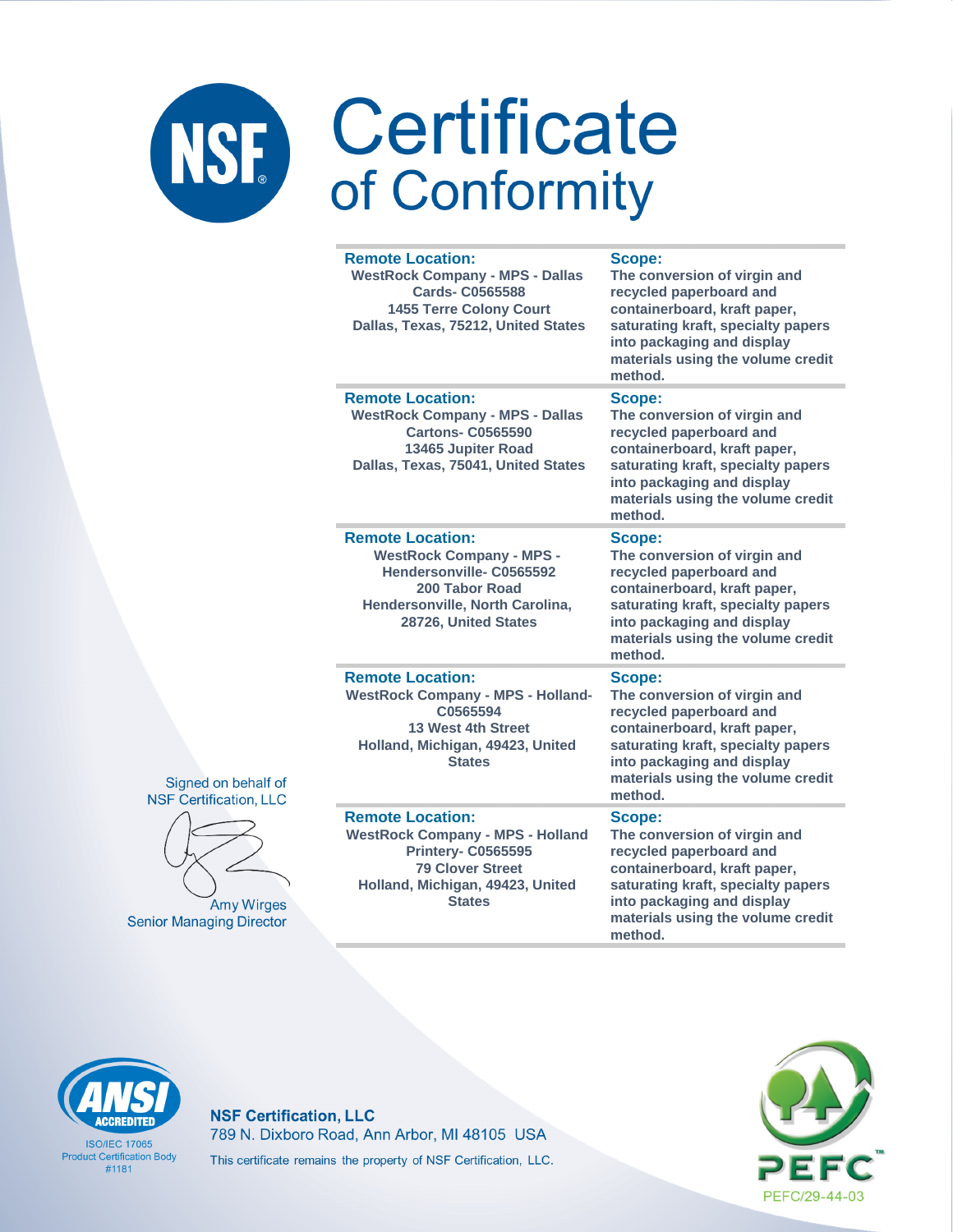|          | <b>Remote Location:</b><br><b>WestRock Company - MPS -</b><br>Indianapolis-C0565596<br><b>2020 Production Drive</b><br>Indianapolis, Indiana, 46241, United<br><b>States</b>                  | Scope:<br>The conversion of virgin and<br>recycled paperboard and<br>containerboard, kraft paper,<br>saturating kraft, specialty papers<br>into packaging and display<br>materials using the volume credit<br>method. |
|----------|-----------------------------------------------------------------------------------------------------------------------------------------------------------------------------------------------|-----------------------------------------------------------------------------------------------------------------------------------------------------------------------------------------------------------------------|
|          | <b>Remote Location:</b><br><b>WestRock Company - MPS - Lansing-</b><br>C0565598<br>5800 W Grand River Avenue<br>Lansing, Michigan, 48906, United<br><b>States</b>                             | Scope:<br>The conversion of virgin and<br>recycled paperboard and<br>containerboard, kraft paper,<br>saturating kraft, specialty papers<br>into packaging and display<br>materials using the volume credit<br>method. |
|          | <b>Remote Location:</b><br><b>WestRock Company - MPS -</b><br>Louisville-C0565600<br><b>1703 South Brook Street</b><br>Louisville, Kentucky, 40208, United<br><b>States</b>                   | Scope:<br>The conversion of virgin and<br>recycled paperboard and<br>containerboard, kraft paper,<br>saturating kraft, specialty papers<br>into packaging and display<br>materials using the volume credit<br>method. |
| of<br>Ċ  | <b>Remote Location:</b><br><b>WestRock Company - MPS - South</b><br>Plainfield-C0565601<br>901 Durham Avenue<br>South Plainfield, New Jersey, 07080,<br><b>United States</b>                  | Scope:<br>The conversion of virgin and<br>recycled paperboard and<br>containerboard, kraft paper,<br>saturating kraft, specialty papers<br>into packaging and display<br>materials using the volume credit<br>method. |
| ЭS<br>br | <b>Remote Location:</b><br><b>WestRock Company - MPS - Toronto</b><br>(Midland)- C0565602<br>2220 Midland Avenue<br><b>50 Administration Isle</b><br>Scarborough, Ontario, M1P 3E6,<br>Canada | Scope:<br>The conversion of virgin and<br>recycled paperboard and<br>containerboard, kraft paper,<br>saturating kraft, specialty papers<br>into packaging and display<br>materials using the volume credit            |

method.





**Amy Wirge Senior Managing Directo** 

# **ACCREDITED**

**ISO/IEC 17065 Product Certification Body**  $#1181$ 

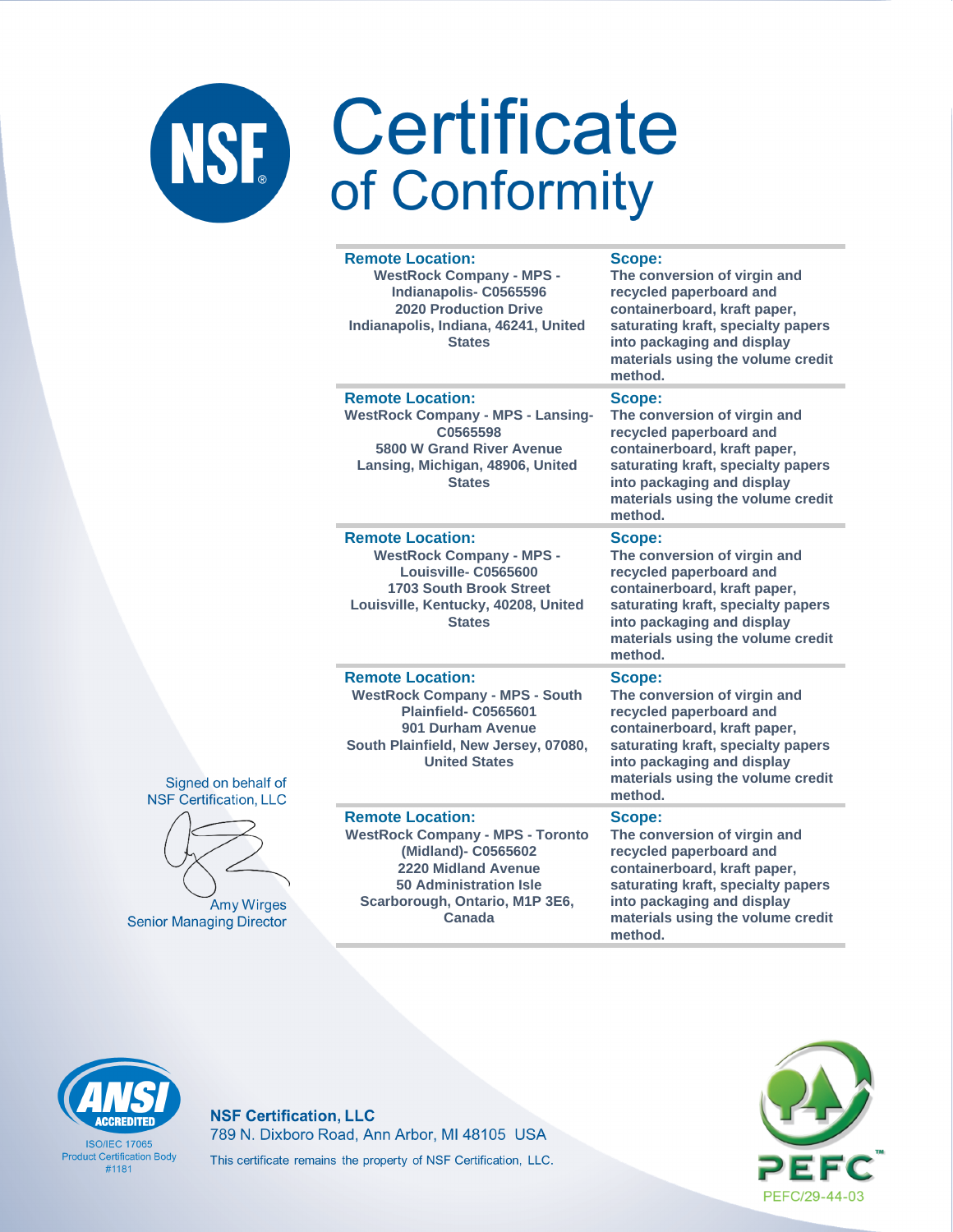|                      | <b>Remote Location:</b><br><b>WestRock Company - Corrugated -</b><br>Star Pizza Florida- C0566108<br>6094 US Highway 98 S<br>Lakeland, Florida, 33812, United<br><b>States</b>       | Scope:<br>The conversion of virgin and<br>recycled paperboard and<br>containerboard, kraft paper,<br>saturating kraft, specialty papers<br>into packaging and display<br>materials using the volume credit<br>method. |
|----------------------|--------------------------------------------------------------------------------------------------------------------------------------------------------------------------------------|-----------------------------------------------------------------------------------------------------------------------------------------------------------------------------------------------------------------------|
|                      | <b>Remote Location:</b><br><b>WestRock Company - Corrugated -</b><br>Star Pizza Texas- C0566110<br>3920 Highway US 80<br>Mesquite, Texas, 75149, United<br><b>States</b>             | Scope:<br>The conversion of virgin and<br>recycled paperboard and<br>containerboard, kraft paper,<br>saturating kraft, specialty papers<br>into packaging and display<br>materials using the volume credit<br>method. |
|                      | <b>Remote Location:</b><br><b>WestRock Company - Corrugated -</b><br>Bethesda-C0566111<br>41298 Brown Road<br>Bethesda, Ohio, 54956, United States                                   | Scope:<br>The conversion of virgin and<br>recycled paperboard and<br>containerboard, kraft paper,<br>saturating kraft, specialty papers<br>into packaging and display<br>materials using the volume credit<br>method. |
| alf of<br><b>LLC</b> | <b>Remote Location:</b><br><b>WestRock Company - Corrugated -</b><br>Cleveland-C0566112<br>16645 Granite Road<br>Cleveland, Ohio, 44137, United<br><b>States</b>                     | Scope:<br>The conversion of virgin and<br>recycled paperboard and<br>containerboard, kraft paper,<br>saturating kraft, specialty papers<br>into packaging and display<br>materials using the volume credit<br>method. |
| irges<br>ector       | <b>Remote Location:</b><br><b>WestRock Company - Corrugated -</b><br><b>Plymouth Food Service- C0142788</b><br>1000 Pidco Drive<br>Plymouth, Indiana, 46563, United<br><b>States</b> | Scope:<br>The conversion of virgin and<br>recycled paperboard and<br>containerboard, kraft paper,<br>saturating kraft, specialty papers<br>into packaging and display<br>materials using the volume credit<br>method. |





Amy Wi **Senior Managing Dire** 

# **ACCREDITED**

**ISO/IEC 17065 Product Certification Body**  $#1181$ 

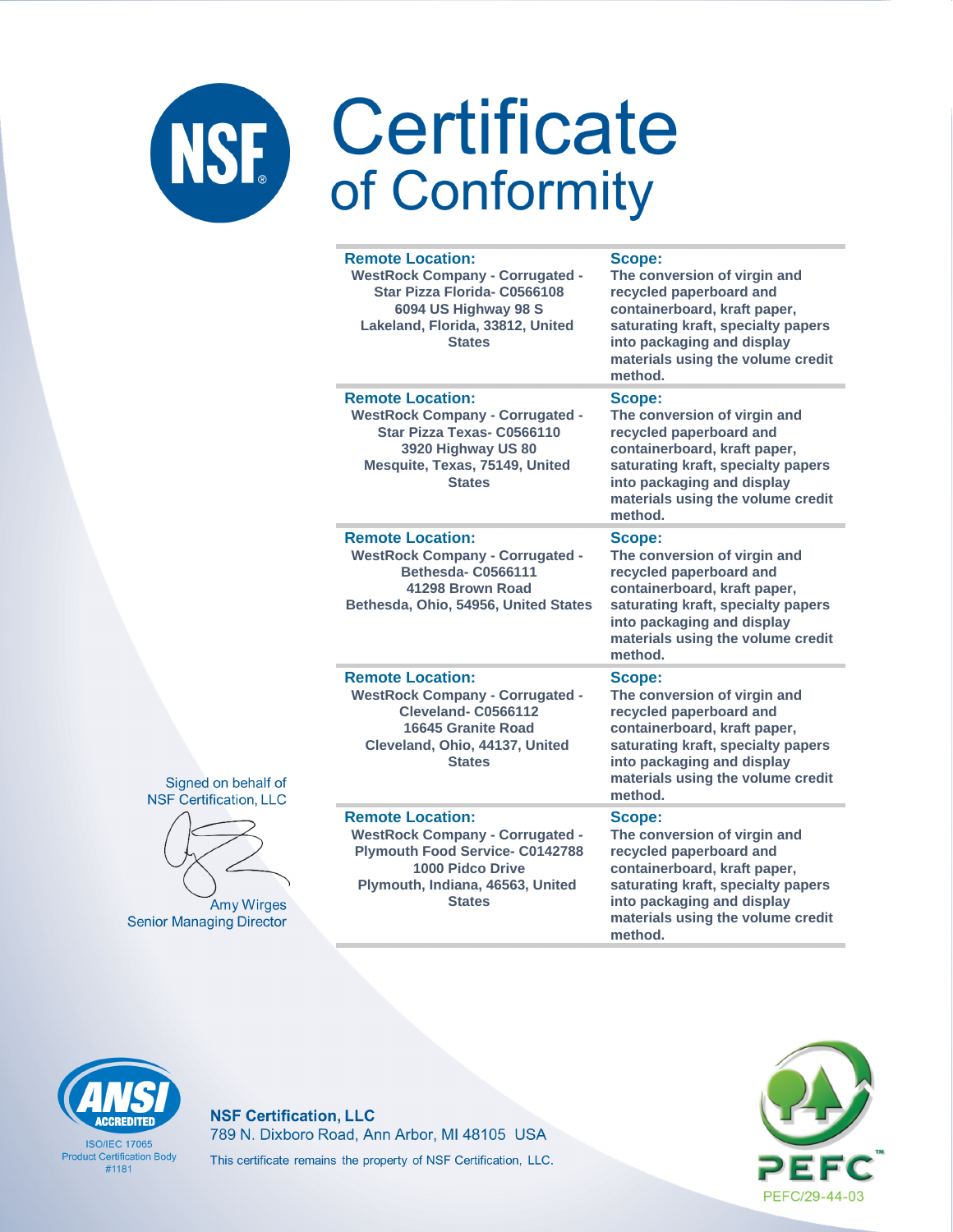### NSF Certificate of Conformity

### **Remote Location:**

**WestRock Company - Merchandising Display - Forest City Assembly-C0142868 376 Pine Street Forest City, North Carolina, 28043, United States**

### **Remote Location: WestRock Company - MPS -**

**Downers Grove- C0466436 1500 Center Circle Downers Grove, Illinois, 60515, United States**

### **Remote Location:**

**WestRock Company - Corrugated - Brownstown- C0566105 19661 Brownstown Center Drive Suite 600 Brownstown, Michigan, 48183, United States**

### **Remote Location:**

**WestRock Company - Corrugated - Mechanicsburg- C0566106 53 Commerce Drive Mechanicsburg, Pennsylvania, 17050, United States**

### **Remote Location:**

**WestRock Company - Corrugated - Star Pizza Arizona- C0566107 4002 W Turney Avenue #2 Phoenix, Arizona, 85019, United States**

### **Scope:**

**The conversion of virgin and recycled paperboard and containerboard, kraft paper, saturating kraft, specialty papers into packaging and display materials using the volume credit method.**

### **Scope:**

**The conversion of virgin and recycled paperboard and containerboard, kraft paper, saturating kraft, specialty papers into packaging and display materials using the volume credit method.**

### **Scope:**

**The conversion of virgin and recycled paperboard and containerboard, kraft paper, saturating kraft, specialty papers into packaging and display materials using the volume credit method.**

### **Scope:**

**The conversion of virgin and recycled paperboard and containerboard, kraft paper, saturating kraft, specialty papers into packaging and display materials using the volume credit method.**

### **Scope:**

**The conversion of virgin and recycled paperboard and containerboard, kraft paper, saturating kraft, specialty papers into packaging and display materials using the volume credit method.**



**ISO/IFC 17065 Product Certification Body** #1181

### **NSF Certification, LLC** 789 N. Dixboro Road, Ann Arbor, MI 48105 USA This certificate remains the property of NSF Certification, LLC.





Signed on behalf of

**Amy Wirges Senior Managing Director**